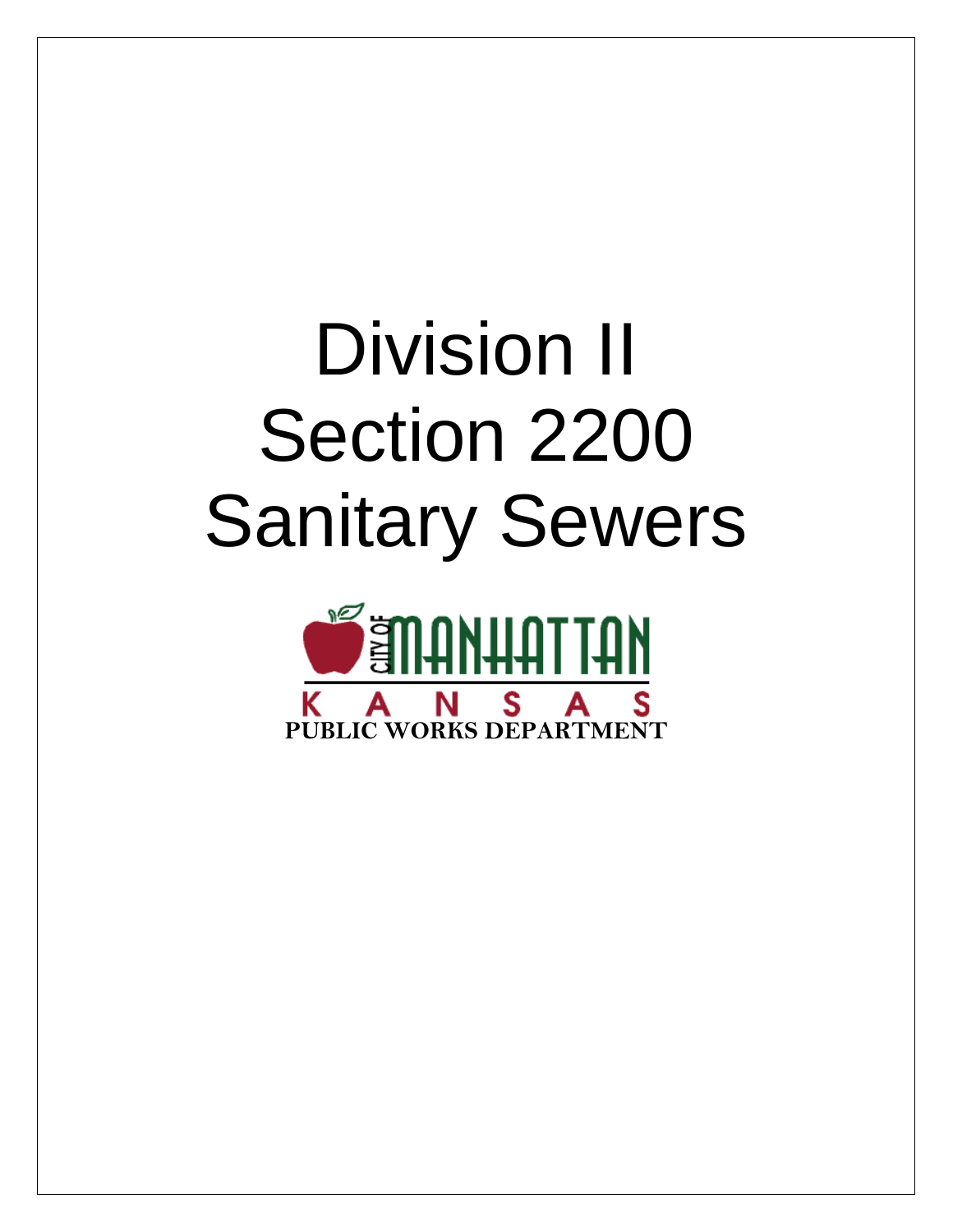# **DIVISION II** CONSTRUCTION AND MATERIAL SPECIFICATIONS

# **SECTION 2200 SANITARY SEWERS SEWERS**

| 2201    |  |
|---------|--|
| 2202    |  |
| 2202.1  |  |
| 2202.2  |  |
| 2202.3  |  |
|         |  |
| 2203    |  |
| 2203.1  |  |
| 2203.2  |  |
| 2203.3  |  |
| 2203.4  |  |
| 2203.5  |  |
|         |  |
| 2204    |  |
| 2204.1  |  |
| 2204.2  |  |
| 2204.3  |  |
|         |  |
| 2205    |  |
| 2205.1  |  |
| 2205.2  |  |
| 2205.3  |  |
| 2205.4  |  |
| 2205.5  |  |
| 2205.6  |  |
| 2205.7  |  |
| 2205.8  |  |
| 2205.9  |  |
| 2205.10 |  |
|         |  |
| 2206    |  |
| 2206.1  |  |
| 2206.2  |  |
| 2206.3  |  |
| 2206.4  |  |
|         |  |
| 2207    |  |
| 2207.1  |  |
| 2207.2  |  |
|         |  |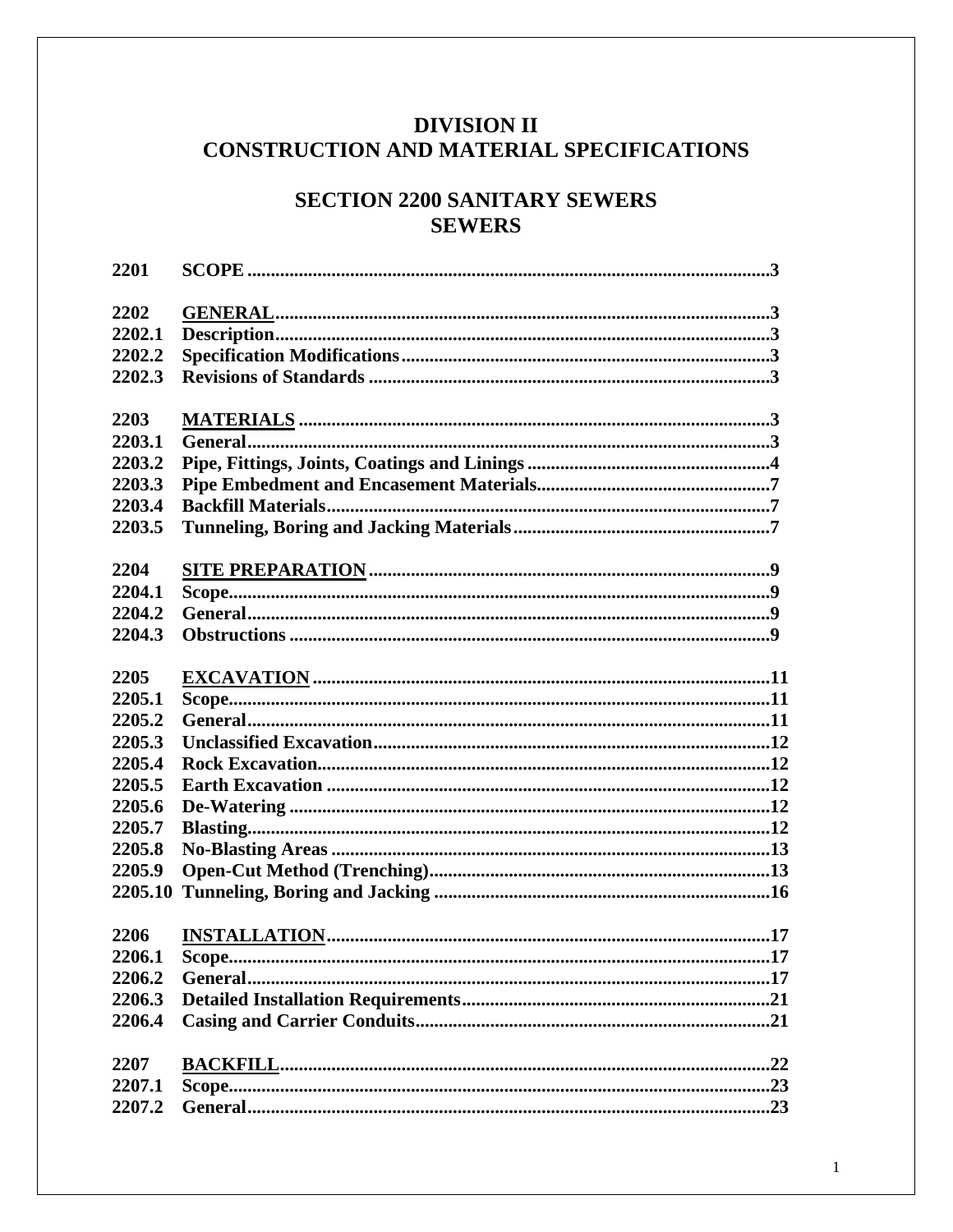| 2207.3 | <b>Backfilling in Street or Alley</b>                          |
|--------|----------------------------------------------------------------|
|        |                                                                |
| 2207.4 | Backfilling in Areas Other Than Street or Alley Right-of-Way23 |
| 2207.5 |                                                                |
|        |                                                                |
| 2208   |                                                                |
| 2208.1 |                                                                |
| 2208.2 |                                                                |
| 2208.3 |                                                                |
| 2208.4 |                                                                |
| 2208.5 |                                                                |
| 2208.6 |                                                                |
| 2208.7 |                                                                |
| 2208.8 |                                                                |
| 2208.9 |                                                                |
|        |                                                                |
|        |                                                                |
| 2209   |                                                                |
| 2209.1 |                                                                |
| 2209.2 |                                                                |
| 2209.3 |                                                                |
| 2209.4 |                                                                |
| 2209.5 |                                                                |
| 2209.6 |                                                                |
| 2209.7 |                                                                |
|        |                                                                |
| 2210   |                                                                |
| 2210.1 |                                                                |
| 2210.2 |                                                                |
| 2210.3 |                                                                |
| 2210.4 |                                                                |
| 2210.5 |                                                                |
| 2210.6 |                                                                |
| 2210.7 |                                                                |
| 2210.8 |                                                                |
| 2210.9 |                                                                |
|        |                                                                |
| 2211   |                                                                |
| 2211.1 |                                                                |
| 2211.2 |                                                                |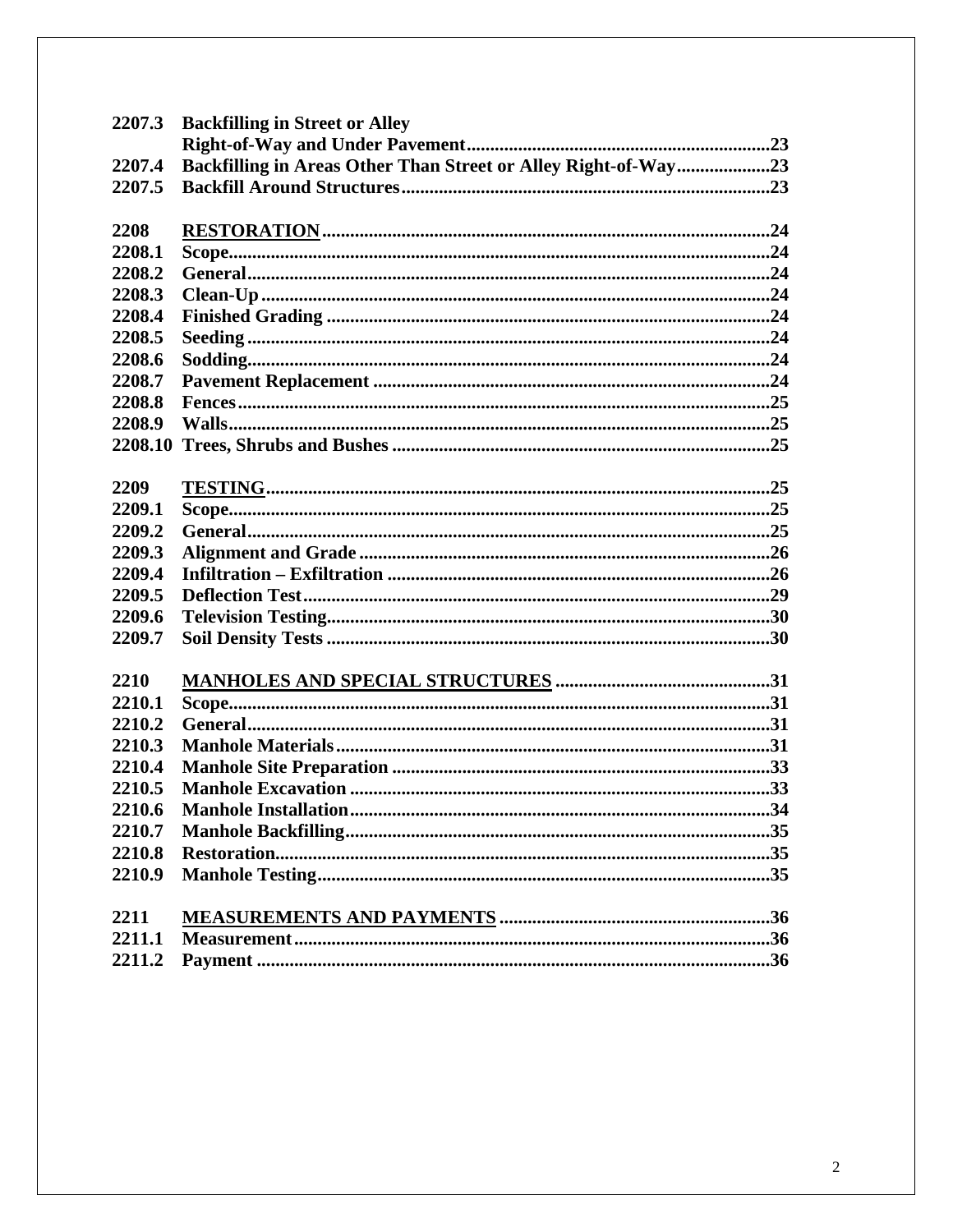# **DIVISION II CONSTRUCTION AND MATERIAL SPECIFICATIONS SECTION 2200 SANITARY SEWERS**

#### **2201 SCOPE**

This Division governs all work, materials and testing required for installation of gravity and pressure pipelines of the respective types and sizes shown on the Plans for the particular location and conforming to the requirements of these specifications. All pipelines shall be constructed to proper line and grade as shown on the Plans and shall result in an unobstructed, smooth and uniform conduit.

#### . **2202 GENERAL**

2202.1 Description

Sanitary sewer construction shall consist of furnishing all labor, materials and equipment for the complete installation of sewers and appurtenances in accordance with the contract documents, standard drawings, approved shop drawings, general Provisions and these specifications.

2202.2 Specification Modifications

It is understood that throughout this section these specifications may be modified by appropriate items in the Special Provisions or notes on the Contract Drawings.

2202.3 Revisions of Standards

When reference is made to a Standard Specification i.e. ASTM, ANSI, AWWA, MCIB, the Specification referred to shall be understood to mean the latest revision of said specification as amended at the time of the Notice to Bidders, except as noted on the Plans or in the Special **Provisions.** 

# **2203 MATERIALS**

#### 2203.1 General

This section governs materials that may be required to complete pipeline construction, exclusive of structures, as shown on the Plans and/or as provided for in the Special Provisions.

- 1. Requirements: Furnish pipe of materials, joint types, sizes, and strength classes indicated or specified. Higher strengths may be furnished at the Contractor's option at no additional cost to the Owner.
- 2. Manufacturer: The manufacturer shall be experienced in the design, manufacture and commercial supplying of the specific material.
- 3. Inspection and Testing: Inspection and testing shall be performed by the Manufacturer's quality control personnel in conformance with applicable standards. Testing may be witnessed by Owner, Engineer, or approved independent testing laboratory. The Contractor shall provide three (3) copies of certified test reports indicating the materials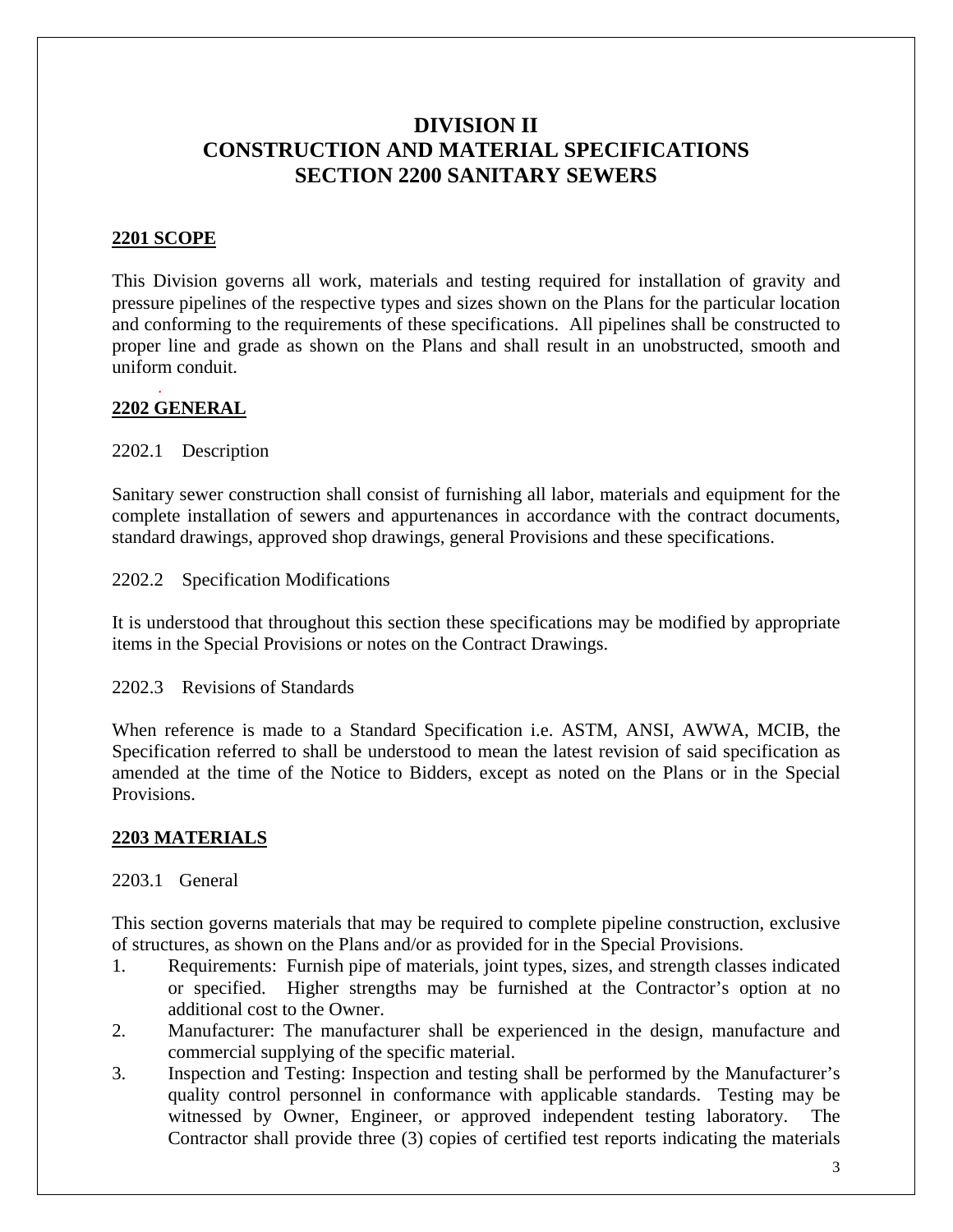conform to the specifications.

4. Handling: Equipment and methods shall be adequate to protect the pipe, joint elements and prevent shock contact of adjacent units during moving or storage. Damaged sections that cause reasonable doubt as to their structural strength or water-tightness will be rejected.

2203.2 Pipe, Fittings, Joints, Coatings, and Linings

- 1. ~ General: Furnish Pipe and fittings of materials, joint types, sizes, strength classes, coatings and linings as indicated and specified.
- 2. ~ Acrylonitrile-Butadiene-Styrene (ABS) and Polyvinyl Chloride (PVC) Composite Sewer Pipe and Fittings (When approved by the City Engineer): Pipe and fittings shall conform to ASTM D 2680, except as otherwise specified herein.
	- a. General: Furnish maximum pipe lengths, normally produced by the manufacturer except for fittings, closures and specials. All field cuts that result in an exposed end section shall be sealed in accordance with the manufacturers' recommendation.
	- b. Design: Pipe shall consist of two concentric thermoplastic tubes integrally braced across the annulus with resultant annular space filled with inert material to provide continuous support between inner and outer tubes. Bell-end shall be factory attached solvent weld coupling.
	- c. Joints: Pipe joints and fittings shall be solvent cement or elastromeric type conforming to ASTM D 2680. Natural rubber gaskets will not be accepted.
	- d. Fittings: Fittings defined as tee (T) or wye (Y) connections suitable for assembly to four (4) inch or six (6) inch building service lines shall be bell end with a minimum wall thickness conforming to SDR 35 and shall be provided by the pipe manufacturer. A special design is required for service connections 8 inch and larger. Saddle tees or wyes will not be permitted during sewer main installation.
- 3. ~ Acrylonitrile-Butadiene-Styrene (ABS) Sewer Pipe and Fittings: Pipe and fittings shall conform to ASTM D 2751, except as otherwise specified here-in.
	- a. General: Furnish maximum pipe lengths, normally produced by the manufacturer, except for fittings, closures and special.
	- b. Design: Pipe shall have an integral wall bell and spigot joint and a minimum wall thickness conforming to SDR 23.5 for buried depths 16 feet or greater and SDR 35 for less than 16 feet.
	- c. Joints: Pipe joints and fittings shall be solvent-cement or elastromeric conforming to ASTM D 2680. Gaskets for elastomeric joints shall conform to ASTM F477. Joint tightness shall also conform to ASTM D 3212. Natural rubber gaskets will not be accepted.
	- d. Fitting: Fittings defined suitable for assembly to four (4) inch or six (6) inch building service lines shall be bell-end with a minimum wall thickness conforming to SDR 23.5 for buried depths 16 feet or greater and SDR 35 for buried depths less than 16 feet.
- 4. Ductile-Iron Pipe and Fittings: Pipe and fittings shall conform to ANSI A21.51, except as otherwise specified herein.
	- a. General: Furnish maximum pipe lengths normally produced by the manufacturer except for fittings, closures and specials.
	- b. Design: All ductile iron pipe shall meet the requirements of ANSI A21.50 and ANSI A21.51 and shall be of the thickness class specified therein or shown on the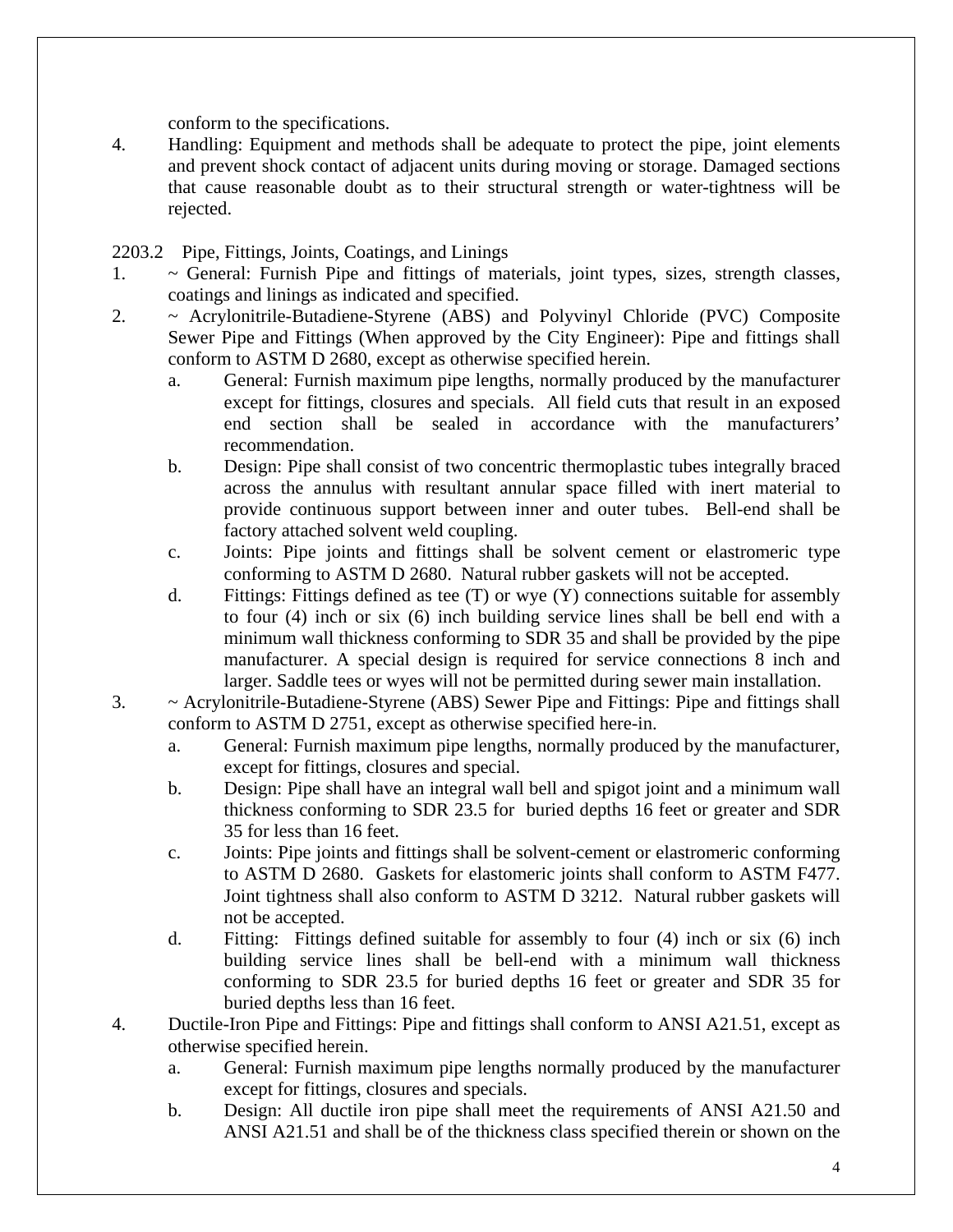drawings. Ductile iron pipe shall be used only when specified by plans or proposal and must be approved prior by City Engineer. When specified by the plans, ductile iron pipe shall be furnished with flexible joints capable of deflecting a minimum of twelve and one-half degrees  $(12-1/2)$ . Deflection of a gravity sanitary sewer line direction is not considered to be acceptable by KDHE standards. This type of application may be used with Force Mains

- c. Joints: mechanical and push-on joints for pipe and fittings shall conform to the requirements of ANSI A21.11. Flanged joints for ductile iron pipe and fittings shall conform to the requirements of A21.10. Gaskets shall be neoprene or other synthetic rubber material. Natural rubber gaskets will not be acceptable.
- d. Fittings: Fittings shall be in accordance with ANSI/AWWA C 110 and shall have a pressure rating of not less than that specified for the pipe. Fittings used with ductile iron pipe shall be ductile iron or cast iron. Fittings for pipe with mechanical joints shall have mechanical joints. Fittings for pipe with push-on joints shall have either mechanical joints or push-on joints.
- e. Castings: Pipe and fittings shall be furnished with exterior bituminous coating conforming to ANSI A 21.51.
- f. Linings: Pipe and fitting linings shall conform to the following:
	- (1) Pipe shall have an interior cement-mortar lining conforming to ANSI/A 21.4 or 40 mil polyethylene lining in accordance with ASTM D 1248.
	- (2) Pipe and fittings shall have an interior coating not less than one (1) mil in thickness which conforms to all appropriate requirements for seal coat in ANSI/A 21.4.
- g. Polyethlene Encasement: Pipe and fittings shall be installed with a polyethylene tube encasement having a thickness of 0.008" (8mils) and conforming to ASTM D-1248, Type 1, Class C, Grade E-1 material.
- 5. Polyvinyl chloride (PVC) Pressure Rated Plastic Pipe (SDR) and Fittings: Pipe and fittings shall conform to ASTM D2241, except as otherwise specified herein.
	- a. General: Furnish maximum pipe lengths normally produced by the manufacturer, except for fittings, closures and specials. Pipe shall be used only for pressure flow systems.
	- b. Materials: The pipe shall be made of OVC plastic pipe having a cell classification of 12454 B or 12454 C as defined in ASTM D 1784.
	- c. Design: Pressure flow systems, i.e., force mains, shall have the wall thickness shown on the plans, with a minimum wall thickness not less than SDR 32.5 with a minimum burst pressure not less than 400 psi conforming to pipe materials designation codes PVC 1120, PVC 1220, or PVC 2120.
	- d. Joints: Pressure flow systems shall be joined in accordance with ASTM D 3139 with particular attention given to Section 5.3.
	- e. Fittings: Fittings for pressure flow systems shall have a minimum wall thickness conforming to SDR 32.5 and minimum hydrostatic design stress of 400 psi conforming to pipe materials designation codes PVC 1120, PVC 1220, or PVC 2120.
- 6. Type PSM polyvinyl chloride (PVC) Sewer Pipe and Fittings: 8 through 15 inch diameter pipe and fittings shall conform to ASTM D 3034 and pipe having diameter 18" through 27 inch shall conform to ASTM F679 except as otherwise specified herein.
	- a. General: Furnish maximum pipe lengths normally produced by the manufacturer except for fittings, closures, and specials.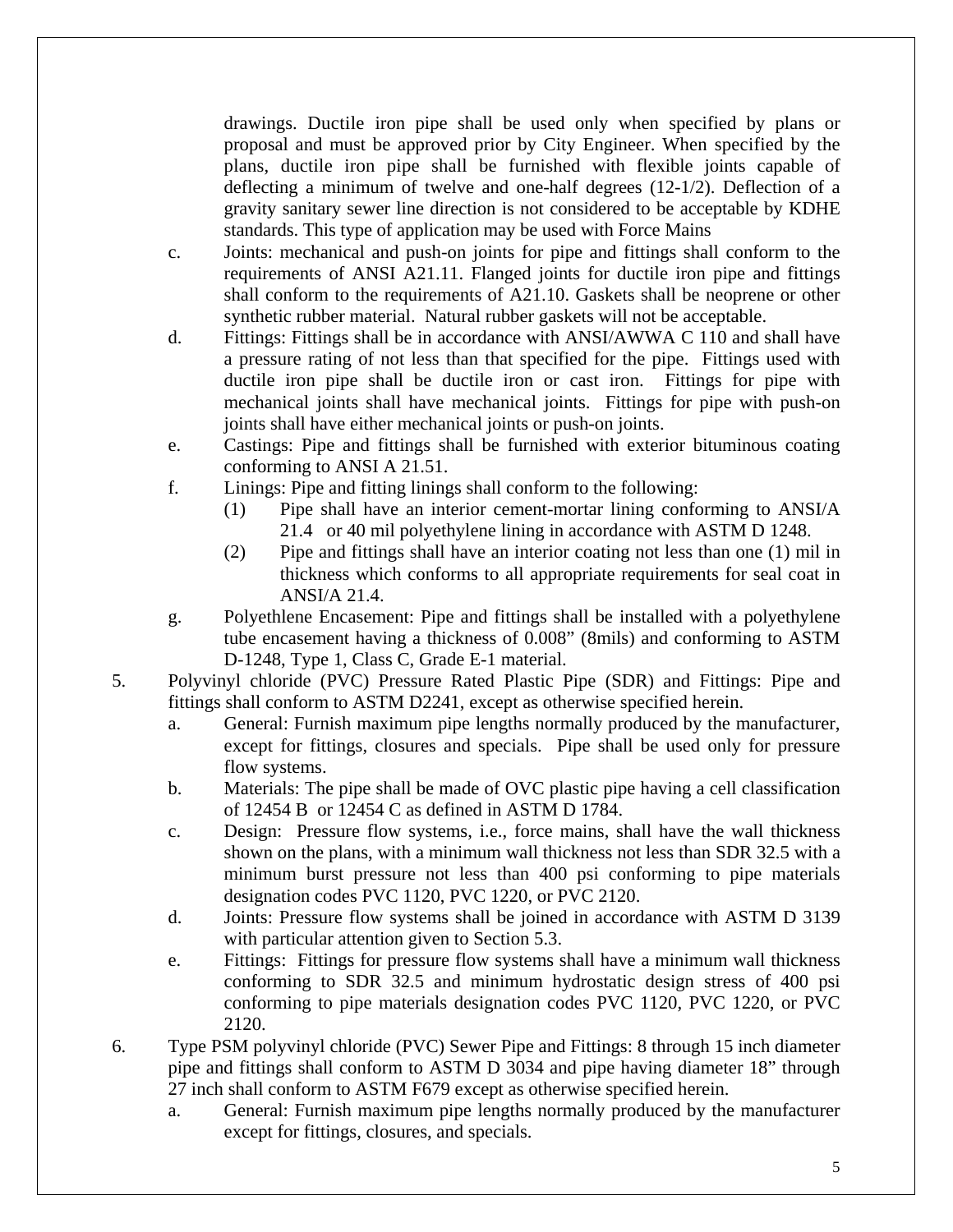- b. Materials: The pipe shall be made of PVC plastic having a cell classification of 12454 B or 12454 C or 13364 B as defined as ASTM D 1784.
- c. Design: Pipe shall have an integral bell and spigot joint. Wall thickness shall be SDR 35, SDR 26, or SDR 21 as shown on plans. If for any reason the depth of cover on SDR 35 pipe becomes greater than 15 feet, the contractor shall immediately notify the design engineer.
- d. Joints: Joint tightness shall conform to ASTM D 3212. Joints shall be push-on type only with the bell-end grooved to receive a gasket. Elastomeric seal (gasket) shall have a basic polymer of synthetic rubber conforming to ASTM F 477. Natural rubber gaskets will not be accepted.
- e. Fittings: Fittings defined as tee (T) or wye (Y) connections suitable for assembly to four (4) inch or six (6) inch building service lines shall be bell-end with a minimum wall thickness conforming to SDR 35 and shall be furnished by the pipe manufacturer. A special design is required for service connections 8 inches and larger. Saddle tees or wyes will not be permitted during sewer main installation.
- 7. Reinforced Concrete Pipe and Fittings: Pipe and fittings shall conform to ASTM C 76 except as otherwise specified herein.
	- a. General: Furnish maximum lengths normally produced by the manufacturer except for fittings, closures and specials.
	- b. Design: Pipe shall be Class III, Class IV, or Class V, wall B as shown on plans. Fine aggregate shall be natural sand conforming to the requirements of MCIB Section 4 – Materials. Reinforcement may be circular or elliptical. Elliptically reinforced pipe shall be marked in accordance with Section 17.2, ASTM C 76 for correct installation. Modified or special designs are prohibited unless so specified in the Special Provisions.
	- c. Joints: Pipe and fittings shall be furnished with either spigot groove type joint with O-ring gasket or steel end joint with spigot groove and O-ring gasket conforming to ASTM C 361 and ASTM C 433. The basic polymer for O-ring gaskets shall be synthetic rubber and shall conform to ASTM C 361 and ASTM C 433.
	- d. Fittings and Specials: Provide strength equal to design D-loads of adjacent pipe and be fabricated as one of the following types:
	- (1) Steel cylinder segments not less than U.S. No. 16 gauge lined with three-fourths (3.4) inch concrete or mortar and reinforced concrete exterior.
	- (2) Concrete pipe sections shall be cut while still green, reinforcing exposed and welded together at junctions and miters. Splice shall be built up to nominal wall thickness with mortar or concrete. Miters shall not exceed 30 degrees at deflection angles between segments. Minimum center line curve radius shall not be less than twice the pipe diameter.
- 8. Vitrified Clay Pipe and Fittings: Pipe and fittings shall conform to ASTM C 700 Extra Strength except as otherwise specified herein.
	- a. General: Furnish maximum pipe lengths normally produced by the manufacturer with either bell-end or plain-end except for fittings, closures and specials.
	- b. Design: VCP shall be used only when specified by plans or proposal and must be approved prior by City Engineer.
	- c. Joints: All pipe joints shall conform to ASTM C 425 with synthetic rubber seals. All compression couplings for clay plain-end pipe shall conform to ASTM C-594.
	- d. Fittings: Where specified, the Contractor shall provide fittings suitable for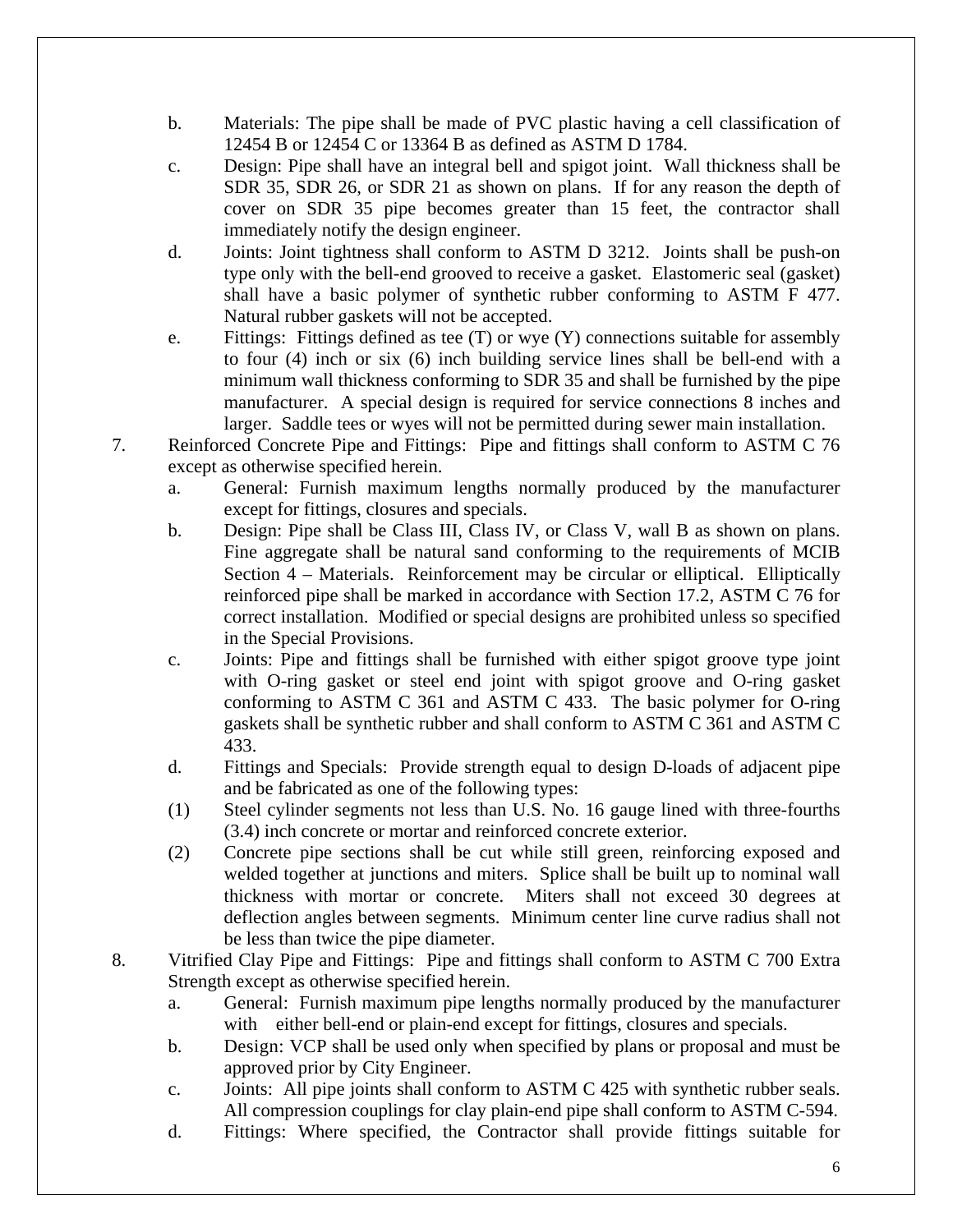connection to house or building sewers. Fittings shall be VCP material and manufactured as an integral part of the pipe.

- 2203.3 Pipe Embedment Materials
- 1. Scope: Pipe embedment materials shall be furnished and installed to complete the work shown on the Plans or as called for in the Contract Documents.
- 2. Bedding Aggregate: All materials used for crushed stone pipe bedding shall conform to the requirements of MCIB Section 4 – Materials for Coarse Aggregate – Table 2, Column III, modified to meet the following graduations:

| Sieve Size Gradations | <b>Percentage Passing</b> |
|-----------------------|---------------------------|
| No. 4                 | $0 - 5$                   |
| No. 8                 | $0 - 2$                   |

- 3. Concrete for embedment and encasement:
	- a. Concrete shall test not less than a twenty-eight (28) day compressive strength of 3000 psi and shall otherwise conform to Section 2210.3.6
	- b. Reinforcing steel when required shall be placed as shown on the Plans and shall conform to Section 2210.3.7

2203.4 Backfill Materials:

- 1. Scope: Backfill materials shall be as required and/or permitted to complete the work shown on the Plans or called for in the Contract Documents.
- 2. Granular Backfill Material: Granular backfill material shall meet the gradation requirements as outlined in Section 2202.2
- 3. Select Earth Backfill Material: Select earth backfill shall be finely divided job excavated material free from debris, organic matter, rocks larger than one (1) inch and/or frozen materials.
- 4. Other Earth Backfill: Other backfill may be job excavated material free from debris and organic matter. No rock greater than one foot in its longest axis shall be placed in any trench excavation as backfill.

2203.5 Tunneling, Boring and Jacking Materials:

- 1. Scope: This section governs the furnishing of all materials necessary for the construction of tunnels at locations shown on the Plans or where constructed at the Contractor's option when approved by the Engineer.
- 2. General: Furnish materials and necessary accessories with strengths, thicknesses, coatings, and fittings indicated, specified and/or necessary to complete the work.
- 3. Steel Liner Plate: Steel tunnel liner plates shall be Armco "Standard," Commercial Shearing and Stamping Company "Commercial," Republic "Truscon Paneled Out," or equal and shall be galvanized in accordance with ASTM A 123. The design and shape of the liner plates shall be such that assembly can take place entirely from within the tunnel liner. Liner plates shall be capable of withstanding the ring thrust load and transmitting this from plate to plate. The minimum outside diameter shall be four (4) feet and the minimum wall thickness shall be United States Standard Gauge 12 (0.2046 inches). Sufficient sections shall be provided with one and one-half  $(1 \frac{1}{2})$  inch or larger grouting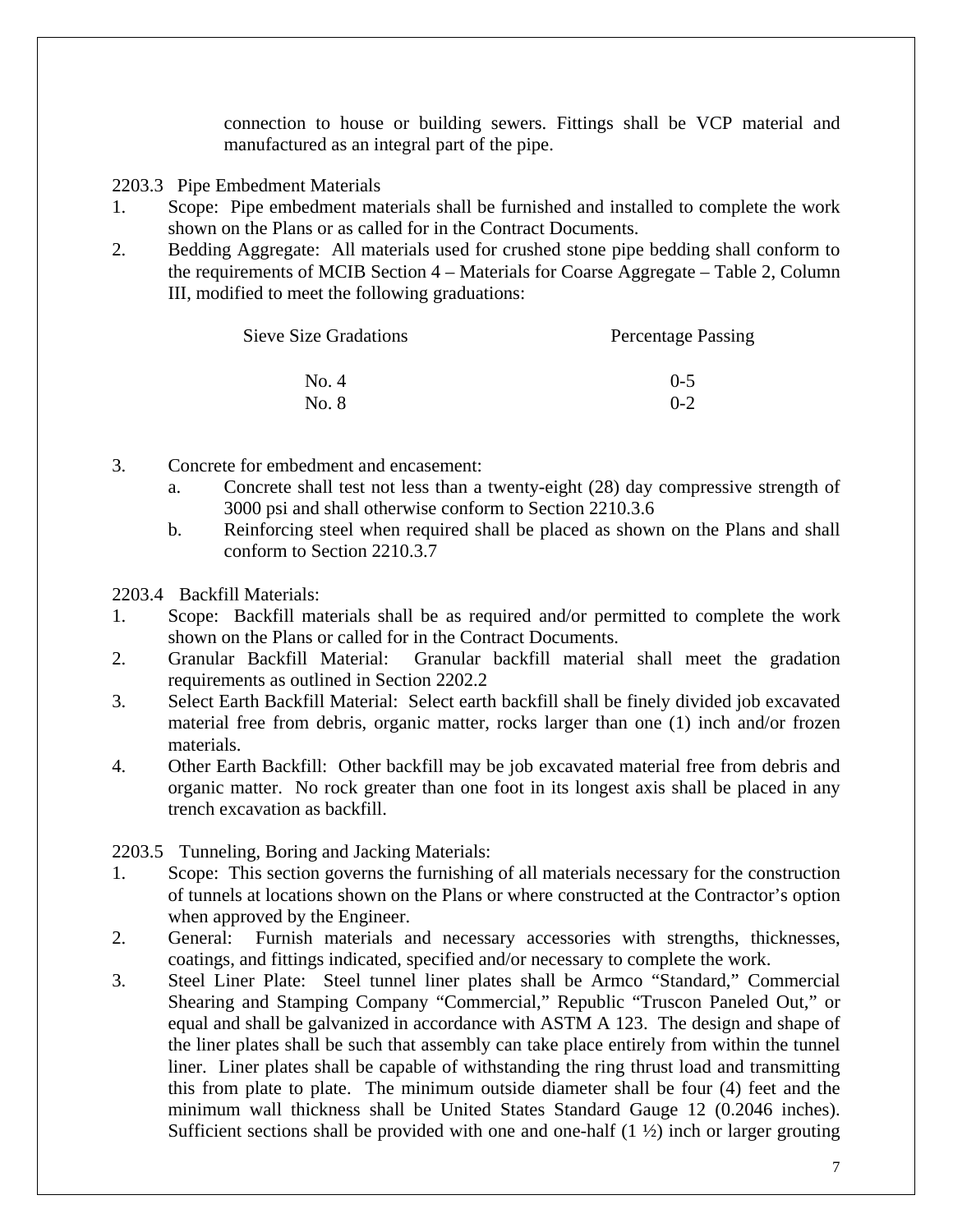holes located near the centers so that when the plates are installed there will be one line of holes on either side of the tunnel and one at the crown; the lower line of holes on each side shall not be more than five (5) feet apart and unless otherwise approved, shall be staggered. Bolts and nuts shall conform to ASTM A 153, A 307, A 325 and A 449 as applicable. Steel liner plates shall have bolted joints in both longitudinal joints in adjacent rings when assembling.

4. Steel Casings: Steel casings for bored or jacked construction shall be steel pipe conforming to ASTM A 139 with a minimum diameter as shown on the Plans. Corrugated steel casing pipe will be considered on a case-by-case basis.

a. Minimum wall thickness shall be in accordance with the following table:

| Diameter of   | Nominal Wall Thickness-Inches |                |  |  |  |  |  |
|---------------|-------------------------------|----------------|--|--|--|--|--|
| Casing-Inches | <b>Under Railroads</b>        | All Other Uses |  |  |  |  |  |
| 16            | 0.312                         | 0.188          |  |  |  |  |  |
| 18            | 0.312                         | 0.250          |  |  |  |  |  |
| 20            | 0.375                         | 0.250          |  |  |  |  |  |
| 22            | 0.375                         | 0.250          |  |  |  |  |  |
| 24            | 0.406                         | 0.281          |  |  |  |  |  |
| 26            | 0.438                         | 0.281          |  |  |  |  |  |
| 28            | 0.469                         | 0.312          |  |  |  |  |  |
| 30            | 0.469                         | 0.312          |  |  |  |  |  |
| 32            | 0.500                         | 0.312          |  |  |  |  |  |
| 34            | 0.500                         | 0.312          |  |  |  |  |  |
| 36            | 0.500                         | 0.344          |  |  |  |  |  |
|               |                               |                |  |  |  |  |  |

b. Steel shall be Grade B under railroads and Grade A on all other uses.

c. Steel pipe shall have welded joints in accordance with AWWA C 206.

- 5. Reinforced Concrete Pipe: Reinforced concrete pipe used as casing shall conform to ASTM C 76 except as otherwise specified under Section 2203.2.7. and as specified herein.
	- a. Design: Provide ASTM C 76 circular pipe of the strength class required for the jacking of pipe when determined by method set forth in the latest printing of Concrete Pipe Design Manual prepared by the American Concrete Pipe Association.
	- b. Joints: Reinforced concrete pipe used for casing pipe shall be provided with steel end joint with a groove in the spigot end for an O-ring gasket. The O-ring gasket shall be synthetic rubber. Both joint and gasket shall otherwise conform to ASTM C 361.
	- c. Interior Protection: Interior protection is not required for reinforced concrete pipe used for casing conduit.
- 6. Casing Conduit Grout: Casing conduit grout shall be pumpable grout resulting in minimum set strength of 400 psi. in 28 days.
- 7. Sand: sand used as fill in casing conduits shall be a clean sand and thoroughly dry. All sand fill shall conform to the requirements under Section 2210.3.6.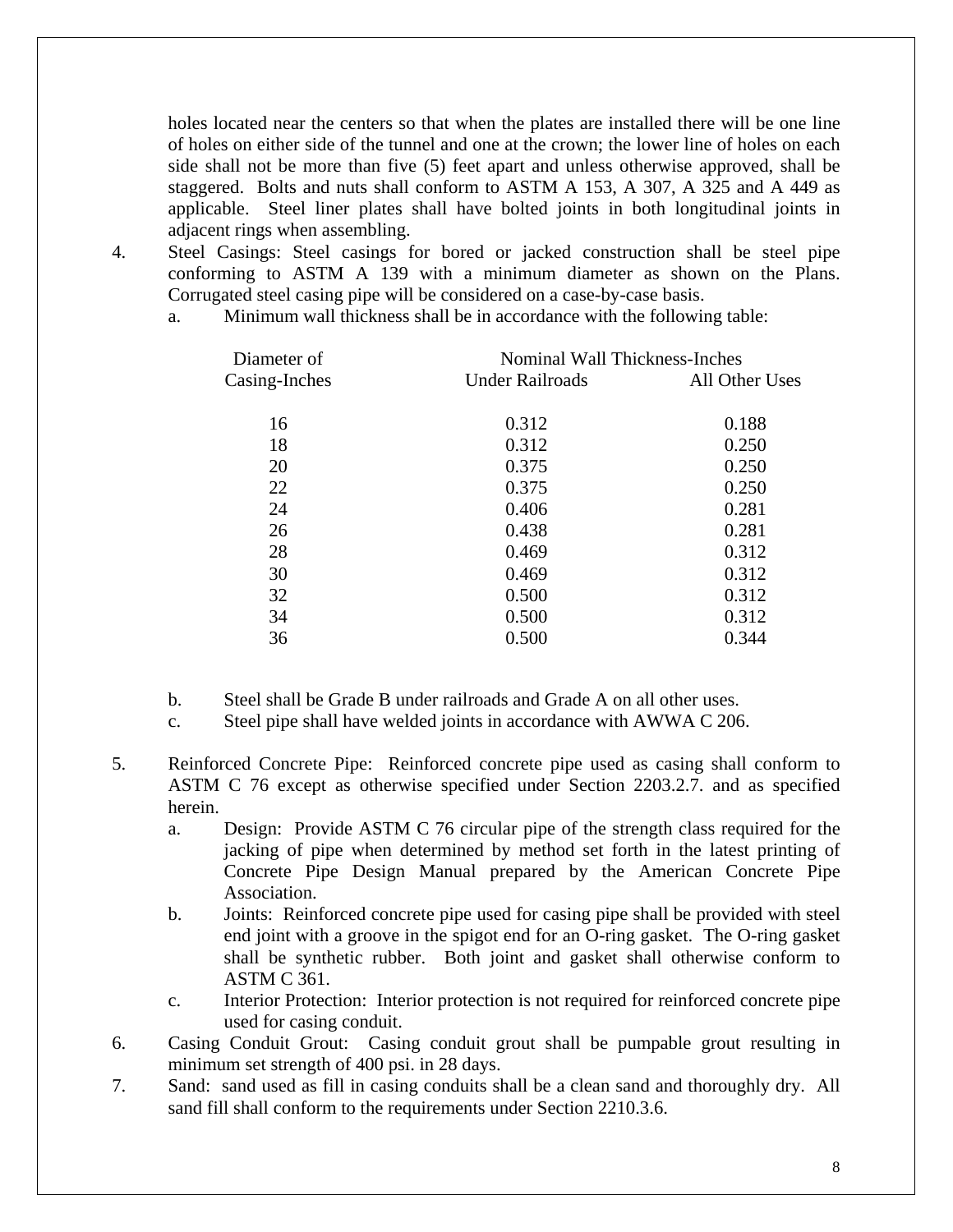8. Wood Skids: Wood skids shall be provided as indicated on the Plans. The wood shall be pressure-treated with a preservative in accordance with ASTM D 1760. Cut surfaces shall be given two (2) heavy brush coats of the same preservative.

#### **2204 SITE PREPARATION**

#### 2204.1 Scope

This section governs normal project site preparation for construction.

#### 2204.2 General

- 1. Contractor shall do all clearing necessary for performance of his work and shall confine his operations to that area provided through easements, licenses, agreements and right-ofway. The Contractor's entrance upon any lands outside of that area provided by easements, licenses, agreements or public rights-of-way, shall be at the Contractor's sole liability.
- 2. The Contractor shall not occupy any portion of the Project Site prior to the date established in the Notice to Proceed without prior approval of the Engineer.

2204.3 Obstructions

- 1. General: Natural obstructions, existing facilities and improvements encountered during site preparation shall be removed, relocated, reconstructed or worked around as herein specified. Care shall be used while performing site preparation work adjacent to any facilities intended to remain in place. Except as otherwise specified, the Contractor shall be responsible for any damage to existing facilities and improvements and any repairs required shall be promptly made at the Contractor's expense. Waste materials shall be disposed of in a satisfactory manner off the work site. Restoration of utilities damaged by the Contractor shall be restored as directed by the utility company at no additional cost to the Owner. Unless otherwise provided in Basis of Payment no separate or additional payment will be made for any work in connection with removal, relocation or restoration of obstructions and existing facilities.
- 2. Surface Obstructions:
	- a. Sidewalks, curb and gutter, drainage structures and similar obstructions shall be tunneled under if tunneling is best suited, otherwise the obstruction shall be cut in straight lines or removed to the nearest construction joint if located within five feet of the center-line of the trench. In no case shall the joint or line of cut be less than one foot outside the edge of the trench. Surface obstructions removed to permit construction shall be reconstructed as specified and to the dimensions, lines and grades of original construction. Back-fill of tunneled sections shall be performed in accordance with Section 2207. All restoration shall be in accordance with Section 2208.
	- b. Mailboxes shall be maintained in the manner that the Postal Service requires to prevent interruption of mail delivery.
	- c. Site preparation shall include where necessary and permitted the removal of trees, shrubs, brush, crops, and other vegetation within the limits of the easement (rightof-way) or as may be provided for in licenses, permits and agreements. The following procedures for protection of existing greenery are required.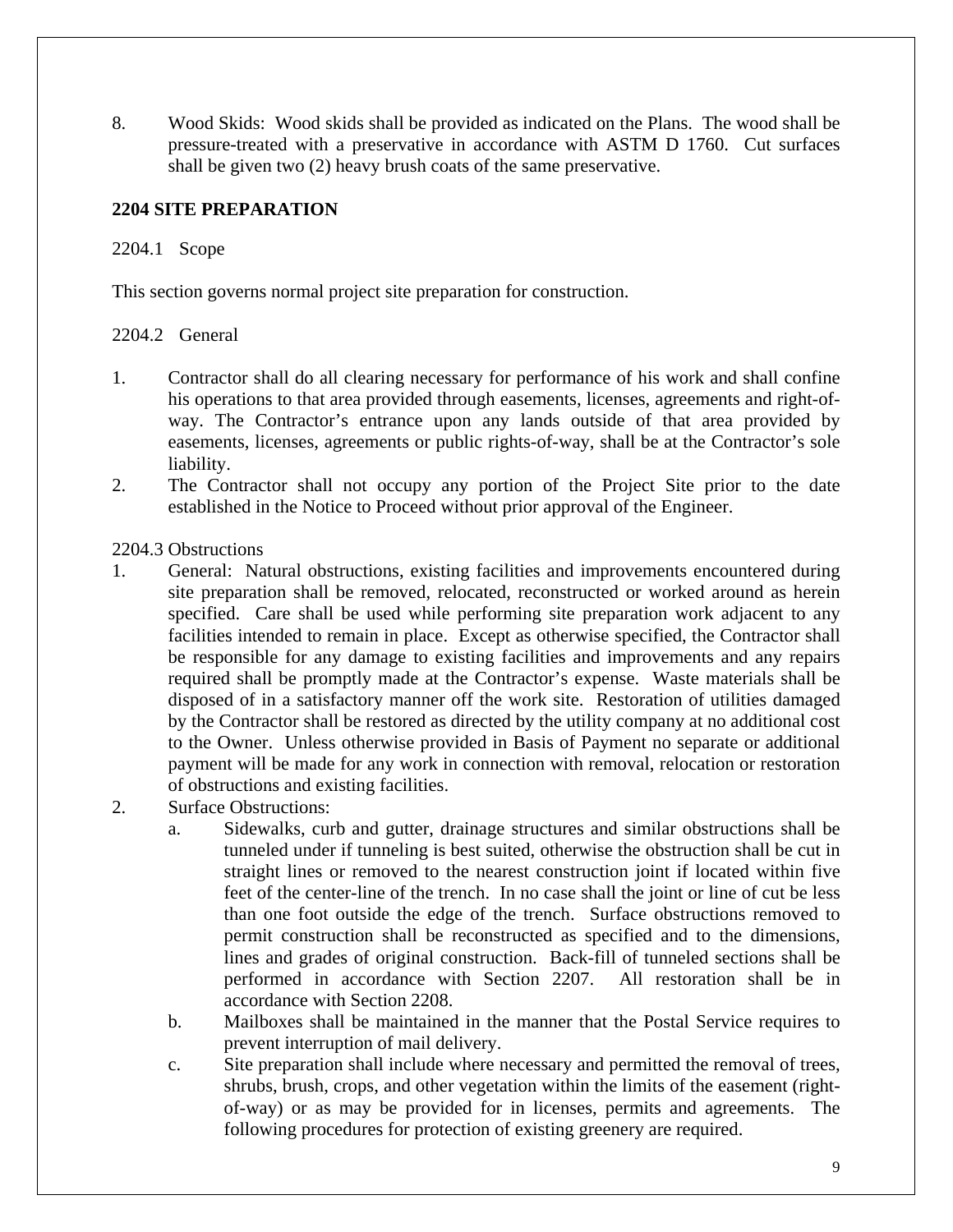(1) Trees: All reasonable effort shall be made to save as many trees as possible. Trees are defined as six inches in diameter and greater when measured at a point three feet above the ground surface. If trees can be saved by trimming, this shall be done in accordance with acceptable pruning practices.

All trees within easements or right-of-way provided, which are specifically to be removed or saved have been marked on the plans with the following notations.

- (a) Trees marked "S" shall be saved
- (b) Trees marked "X" shall be removed
- (c) Trees marked "R" shall be removed and replaced.

Trees to be removed shall be completely removed, including stump and large roots, unless such removal may result in damage to existing pipelines. In that event, trees shall be sawn off not more than four (4) inches above the ground and the stump shall be removed to twelve (12) inches below finish grade. Any tree replaced shall be outside the permanent sewer right-of-way and shall be like species of nursery stock. (Generally, 2 to 2 ½ inch caliper).

- (2) Small Plants and Flowers: At least two weeks prior to the start of construction, property owners shall be notified by the contractor of the proposed starting date. The purpose of this notification is so that the property owners can remove any small plants or flowers that they, the property owners, desire to save.
- d. Fences: Fences interfering with construction, and located within public rights-ofway or as may be allowed for in permits or agreements, may be removed by the Contractor only if the opening is provided with a temporary gate that will be maintained in a closed position except to permit passage of equipment and vehicles unless otherwise herein specified. Fences within temporary construction easements may be removed by the Contractor provided that temporary fencing is installed in such a manner as to serve the purpose of the fencing removed. The contractor shall locate and record all fence corners prior to removal. All fencing removed shall be restored by the Contractor to the condition existing prior to construction unless otherwise specified in the Special Provisions. The Contractor is and shall be solely liable for the straying of any animals protected or corralled or other damage caused by any fence so removed.
- e. Property Pins: The Contractor shall preserve all property corners, pins or markers. In the event any property corners, pins, or markers are removed by the Contractor, such property points shall be replaced at the Contractor's expense and shall be reset by competent surveyors properly licensed to do such work. In the event such points are section corners or Federal land corners, they shall be referenced and filed with the appropriate authority.
- f. Sodded and Landscaped Areas: Sodded and/or landscaped thoroughfares and areas on or adjacent to improved property shall be disturbed only to the extent required to permit construction. Such areas shall not be used as storage sites for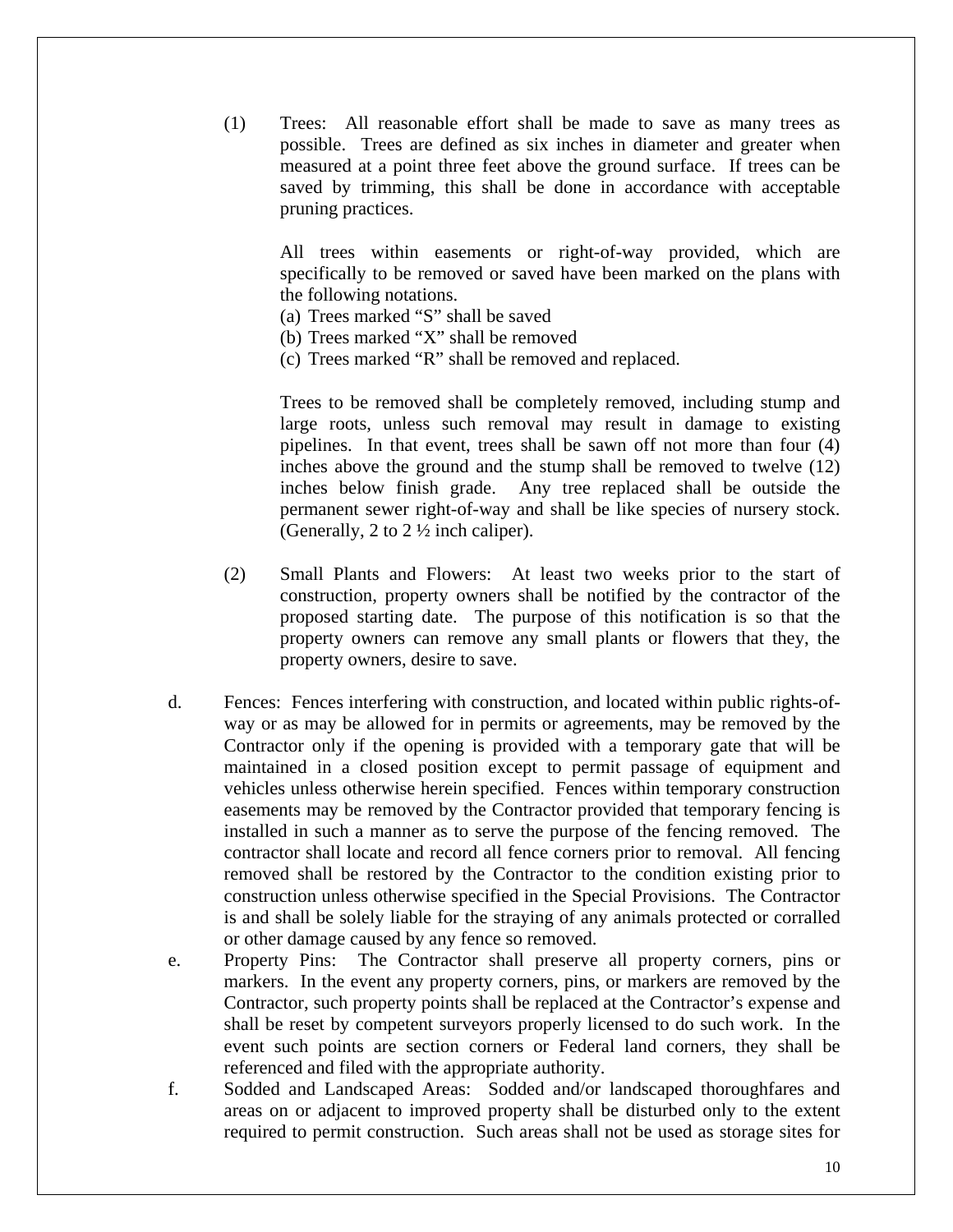construction supplies and insofar as practicable shall be kept free from stockpiles or excavated materials.

- 3. Subsurface Obstruction:
	- a. Where existing utilities and service lines are to be encountered, the Owner thereof shall be notified by the Contractor at least 48 hours (not including weekends and/or holidays) in advance of performing any work in the vicinity. All excavation, pipeline installation and backfilling work in the vicinity of such utilities shall be accomplished in the manner required by the respective Owner and, if requested, under their direct supervision. The Contractor shall be responsible for any and all damages to a public or private utility that may occur as the result of the construction.
	- b. The Contractor shall make a reasonable effort to ascertain the existence of obstructions and shall locate obstructions by digging in advance of machine excavation where definite information is not available as to their exact location. Where such facilities are unexpectedly encountered and damaged, responsible officials and other affected parties shall be notified and arrangements made for the prompt repair and restoration of service.
	- c. Private Sewer Facilities: The Contractor shall make every reasonable effort to protect private sewer facilities. They are not shown on the Plans. When these facilities are disturbed or damaged by the work, the Contractor shall make necessary repairs to the facilities for continuous service prior to the close of the work day at no cost to the Owner.

#### **2205 EXCAVATION**

#### 2205.1 Scope

This section governs the methods and procedures required for pipeline excavations for open cut and tunneling.

#### 2205.2 General

The terms "excavation" and "trenching" shall mean the removal and subsequent handling of all material required to perform the work.

- 1. All pipeline excavation work shall be accomplished under supervision of a person experienced with the materials and procedures which will provide protection to existing improvements, including utilities and the proposed pipeline.
- 2. The alignment, depth, and pipe sub-grades of all sewer trenches shall be determined by overhead grade lines parallel to the sewer invert.
- 3. When pipe is to be installed in embankment or fill, the embankment shall be constructed in accordance with City of Manhattan's Technical Specifications and shall be built up to a plane at least 18 inches above the top of the pipe prior to the excavation of the sewer trench.
- 4. The Contractor shall not open more trench in advance of pipe laying than is necessary. Four hundred (400) feet will be the maximum length of open trench allowed on any line under construction. All open trenches shall be adequately protected.
- 5. In the event hazardous wastes as defined by the Resource Conservation and Recovery Act of 1976 (PL94-580) are encountered, work shall be halted and the Engineer shall be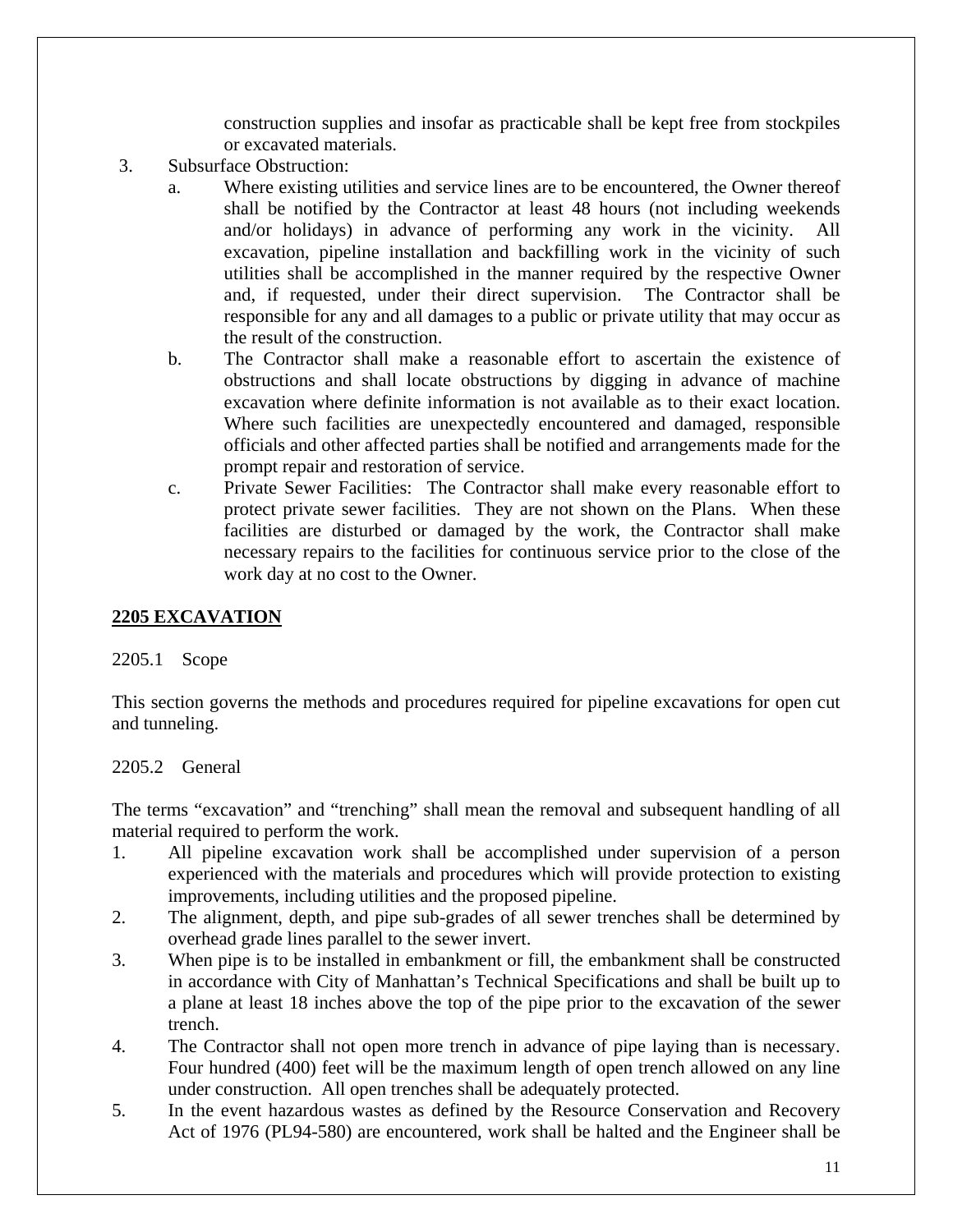notified. Work shall be resumed only after the Engineer notifies the Contractor. Regulation of removal, handling and disposal of hazardous wastes is the responsibility of Federal and State Agencies.

#### 2205.3 Unclassified Excavation

Unclassified excavation is defined as the removal of all material encountered regardless of its nature. All material excavated will be considered as Unclassified Excavation unless the Special Provisions specify Classified Materials.

# 2205.4 Rock Excavation

Rock excavations is defined as the removal of all rock ledges 6 inches or more in thickness, detached rock or boulders having a volume of more than 1 ½ cubic yards and shale occurring in its natural state, head and un-weathered. A rock ledge is defined as a continuous body of rock that may include inter-bedded seams of soft materials. Such inter-bedded soft material less than 12 inches in thickness will be included in the measurement of rock excavation. Such seams 12 inches or greater in thickness will be included only in the measurement of earth excavation.

#### 2205.5 Earth Excavation

An Earth excavation is defined as the removal of all material not defined as rock.

#### 2205.6 De-Watering

 The Contractor shall remove any water that may accumulate or be found in the trenches and other excavations made under the Contract.

The Contractor shall form all dams, flumes or other works necessary to keep the excavation clear of water while the sewers and their foundations, and other foundation works, are being constructed. All water shall be removed from such excavation in a manner that will not damage property.

#### 2205.7 Blasting

When blasting is permitted by the Engineer and Fire Marshall, the Contractor shall use the utmost care to protect life and property. The Contractor shall comply with all laws, ordinances, and the applicable safety code requirements and regulations relative to the handling, storage and use of explosives and protection of life and property, and he shall be responsible for all damage thereto caused by his or his subcontractor's operations.

The Contractor shall provide insurance as required by the General Provisions and Covenants and Special Provisions before performing any blasting. The governing agency shall be notified at least 24 hours before blasting operations begin.

2205.8 No Blasting Areas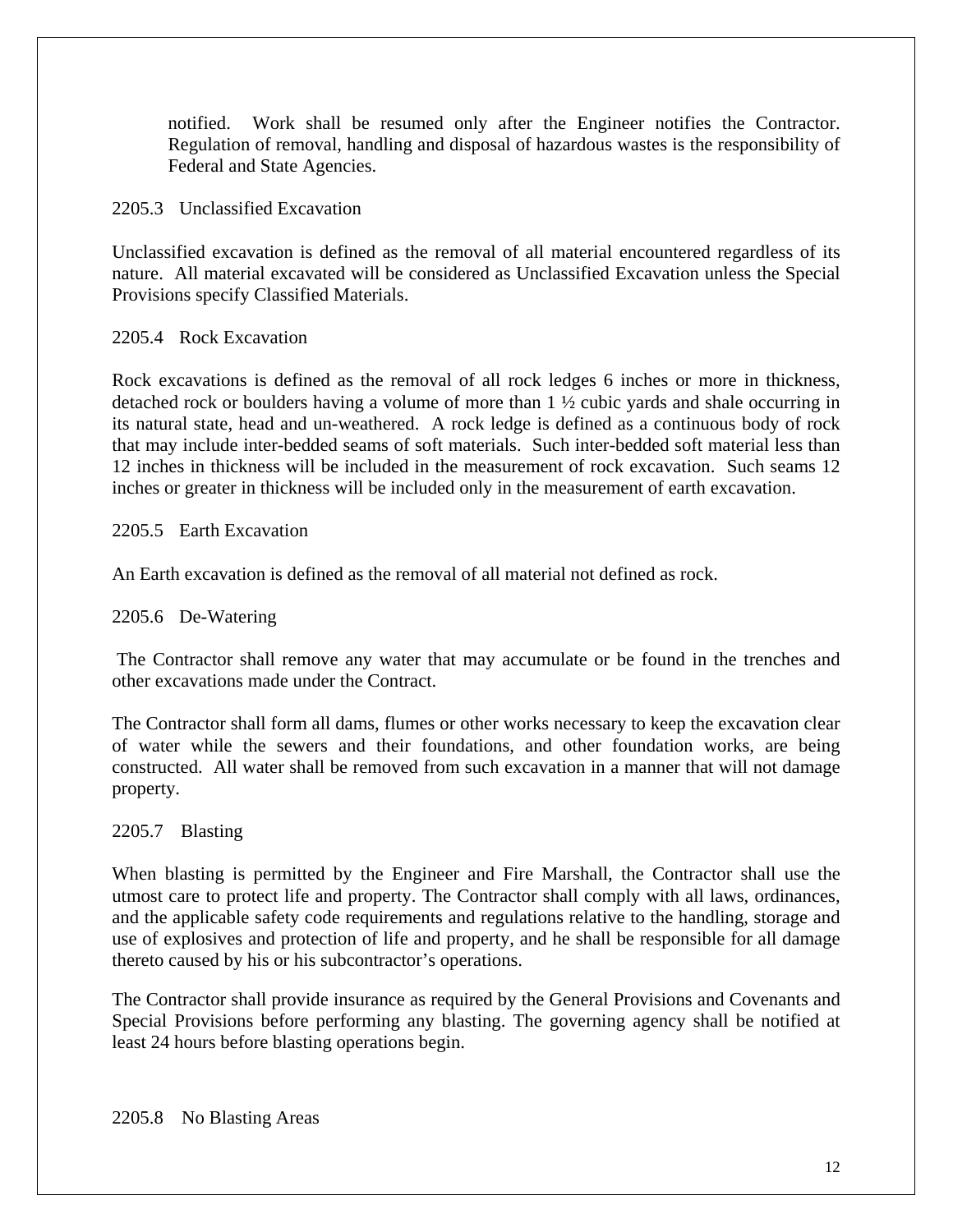No blasting of any kind for rock excavations or any other purpose will be allowed if so noted on the Plans.

2205.9 Open-Cut Method (Trenching)

- 1. Scope: This item establishes the requirements to be followed for pipeline excavation performed by the open-cut method (trenching).
- 2. General: Excavations for pipelines shall be accomplished by the open-cut method (trenching) except as specified or approved by the Engineer. Trenching shall be with a minimum inconvenience and disturbance to the general public. The Contractor shall sort and stockpile the excavated material so the proper material is available for backfill.
- 3. Trench Depths: All trenches shall be excavated to depths required for proper pipe embedment. Over depth excavation shall be required when the sub-grade is unstable. Over depth excavations shall be backfilled with granular pipe embedment material unless otherwise directed by the Engineer.
- 4. Trench Walls: Undercutting of trench walls is not permitted.
- 5. Trench Widths:
	- a. Minimum Widths: Trench widths and pipe clearances shall be not less than that shown in the following table.

#### MINIMUM TRENCH WIDTHS AND PIPE CLEARANCES (INCHES)

|                     |                |             | Soil/Incompressible |
|---------------------|----------------|-------------|---------------------|
| <b>Nominal Pipe</b> |                | Pipe Side   | Pipe Bottom         |
| Diameter            | Trench Width 1 | Clearance 2 | Clearance           |
| 4                   | 22             | 6           | 4/6                 |
| 6                   | 22             | 6           | 4/6                 |
| 8                   | 22             | 6           | 4/6                 |
| 10                  | 24             | 6           | 4/6                 |
| 12                  | 27             | 6           | 4/6                 |
| 15                  | 30             | 6           | 4/6                 |
| 18                  | 34             | 6           | 4/6                 |
| 21                  | 39             |             | 4/9                 |
| 24                  | 43             |             | 4/9                 |
| 27                  | 48             | 8           | 4/9                 |
| 30                  | 54             | 8           | 4/9                 |

Measured below a horizontal plane six (6) inches above the top of the pipe line. Measured from the outside face of pipe barrel to inside face of trench.

b. Maximum Widths: The allowable maximum trench widths hereinafter specified apply only to that portion of the trench below the horizontal plane parallel to and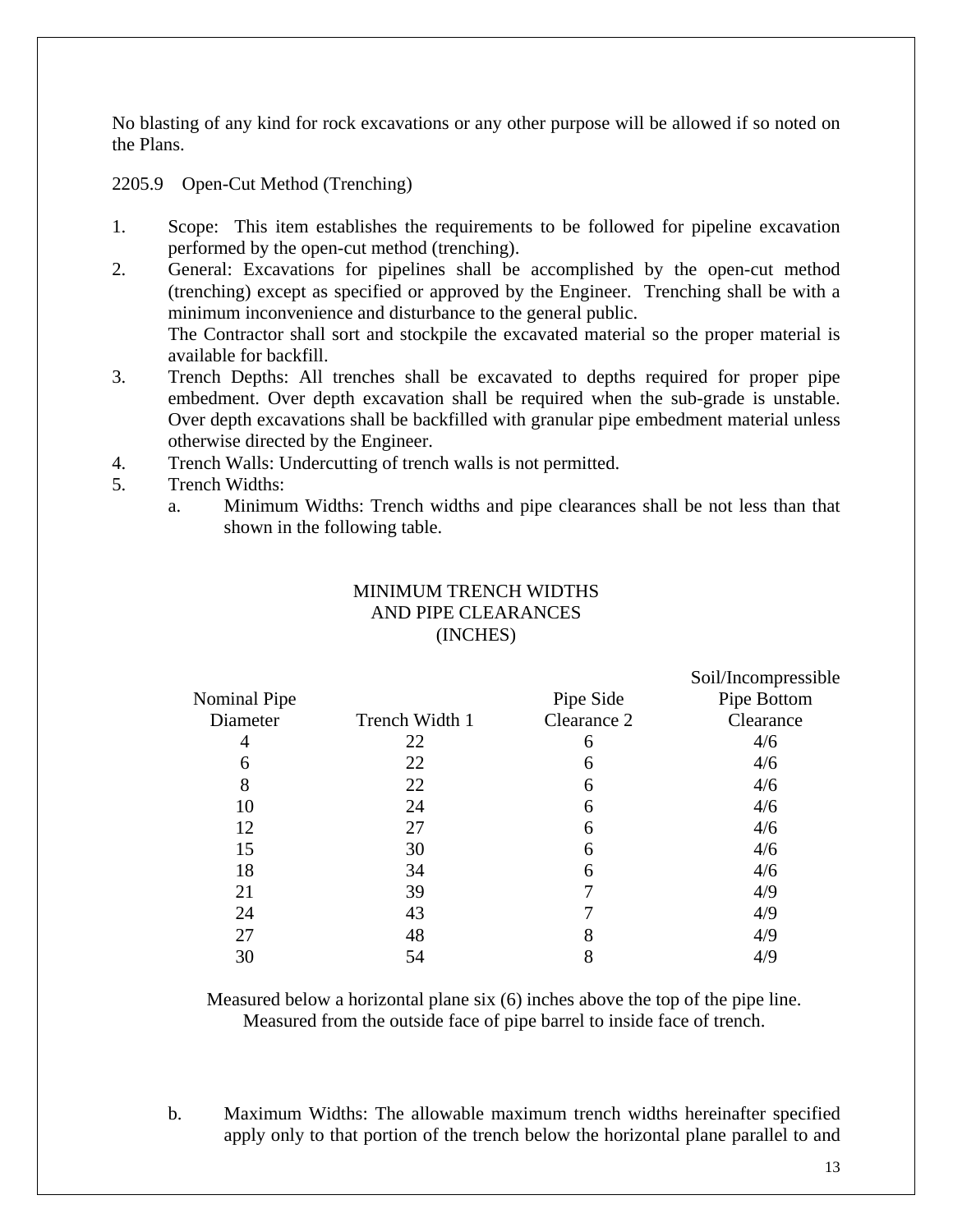six (6) inches above the top of the pipe.

The allowable maximum widths may be exceeded at manholes, bore pits, tees, and in unstable earth material. Where the maximum trench width is exceeded the Contractor shall provide the appropriate strength class of pipe embedment to provide safe support strength to the pipeline.

When trench width exceeds those in the tables shown for Vitrified Clay Pipe or when the side clearance exceeds two and one-half  $(21/2)$  times the outside pipe diameter at either side of a flexible conduit, it shall be the Contractor's responsibility at no additional cost to the Owner to provide bedding adequate to develop the required lateral support for the pipe and/or provide a pipe of sufficient strength class to accommodate the loading conditions as approved by the Engineer.

- c. Trench Slope: The trench width above a horizontal plane six (6 inches above the top of the pipe may vary and side sloping is permissible unless otherwise specified.
- d. Trench Shields: When trench shields are utilized by the Contractor, said shields or any part thereof shall not extend lower than six (6) inches above the top of the proposed pipeline nor shall the maximum allowable trench width be exceeded.
- 6. Clay Pipe Trench Width Tables: The trench width tables list trench widths that are the minimum and maximum allowed. If the maximum trench width is exceeded, the Contractor shall so inform the Engineer prior to installation of pipe embedment material and/or pipe. Unless otherwise specified, H-20 Truck Loading Tables shall be used. All delays caused by the Contractor's failure to immediately notify the Engineer when over width trenching occurs will not be grounds for an extension of the contract time limit or additional payment

#### MAXIMUM TRENCH WIDTH (Inches)

Pipe: Extra Strength Vitrified Clay ASTM C 700 Embedment: Class B Soil: Non-Cohesive  $(K^{\prime} = 0.165)$  120 pcf (No Live Load)

|                    |    |    |    |    | Nominal Pipe Size (inches) |    |    |    |    |
|--------------------|----|----|----|----|----------------------------|----|----|----|----|
| Cover Depth (feet) | 8  | 10 | 12 | 15 | 18                         | 21 | 24 | 27 | 30 |
|                    |    |    |    |    |                            |    |    |    |    |
| $2.5 - 10$         | a  | a  | a  | a  | a                          | a  | a  | a  | a  |
| $10 - 12$          | a  | a  | a  | a  | a                          | a  | a  | 68 | 71 |
| $12 - 14$          | a  | a  | 42 | 45 | 49                         | 54 | 60 | 63 | 65 |
| $14 - 16$          | a  | a  | 40 | 43 | 46                         | 51 | 57 | 59 | 62 |
| $16-18$            | a  | 37 | 39 | 41 | 45                         | 50 | 54 | 57 | 59 |
| 18-20              | 34 | 36 | 38 | 40 | 44                         | 48 | 52 | 55 | 57 |
| $20 - 22$          | 34 | 36 | 37 | 40 | 43                         | 47 | 51 | 53 | 56 |
| $22 - 24$          | 34 | 35 | 37 | 39 | 42                         | 46 | 50 | 52 | 54 |
| $24 - 26$          | 33 | 35 | 37 | 39 | 42                         | 46 | 50 | 51 | 53 |
| 26-28              | 33 | 35 | 36 | 38 | 41                         | 45 | 49 | 51 | 53 |
| 28-30              | 33 | 34 | 36 | 38 | 41                         | 45 | 48 | 50 | 52 |
|                    |    |    |    |    |                            |    |    |    |    |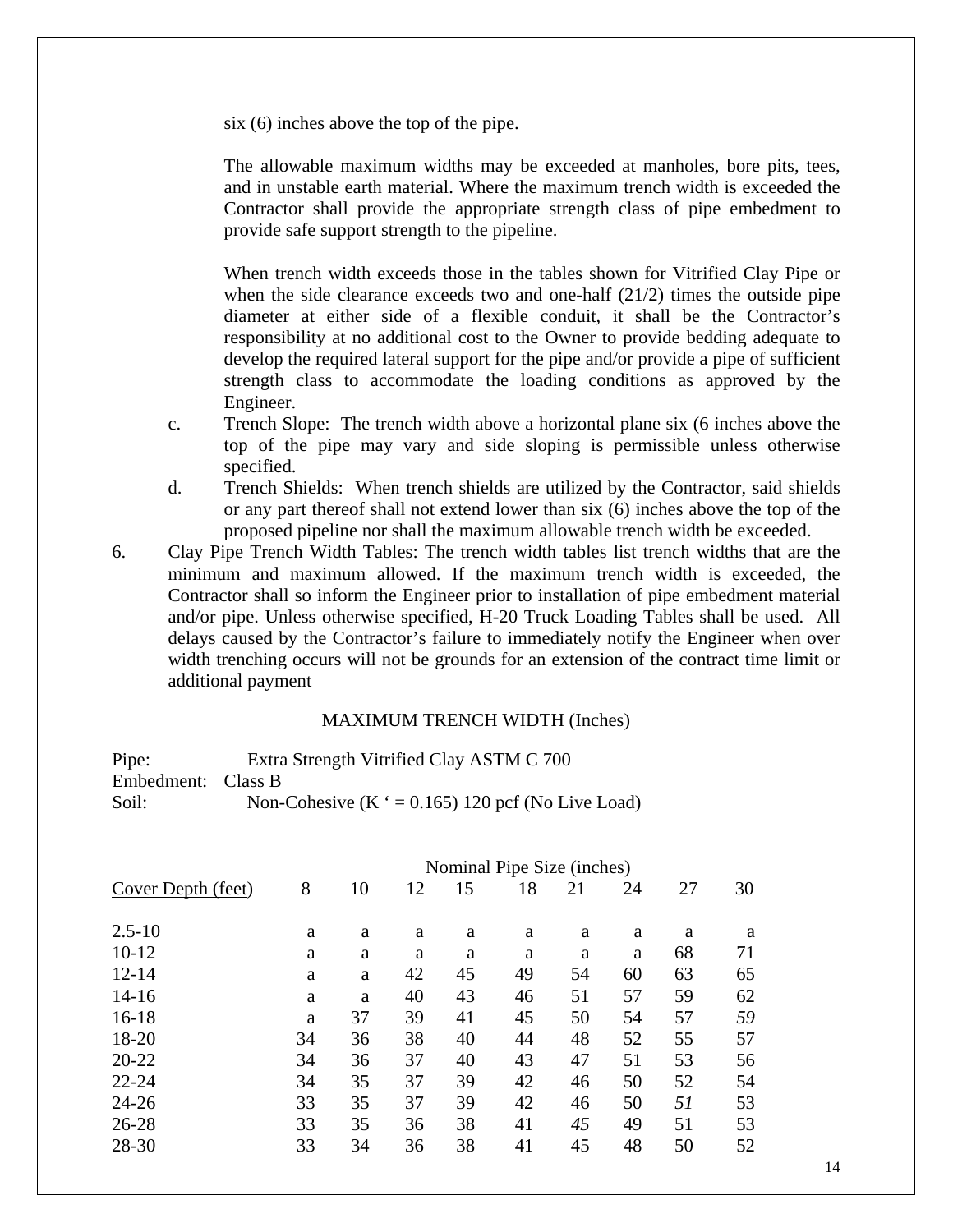Cover depths designated "a" are not critical and width does not govern. Coves depths designated "b" result in loads exceeding safe support strength.

#### MAXIMUM TRENCH WIDTH (Inches)

| Pipe:<br>Embedment<br>Soil: | Extra Strength Vitrified Clay ASTM C 700<br>Class B<br>Non-Cohesive (K $\degree$ = 0.165) 120 pcf (H-20 Truck Loading) |    |    |    |    |    |    |    |    |
|-----------------------------|------------------------------------------------------------------------------------------------------------------------|----|----|----|----|----|----|----|----|
| $2.5 - 10$                  | a                                                                                                                      | a  | a  | a  | a  | a  | a  | a  | a  |
| $10-12$                     | a                                                                                                                      | 36 | 39 | 45 | 51 | 56 | 62 | 65 | 68 |
| $12 - 14$                   | a                                                                                                                      | 36 | 38 | 43 | 48 | 54 | 58 | 61 | 64 |
| $14-16$                     | a                                                                                                                      | 34 | 37 | 43 | 46 | 51 | 57 | 60 | 62 |
| $16-18$                     | 33                                                                                                                     | 34 | 37 | 41 | 45 | 50 | 54 | 57 | 59 |
| 18-20                       | 33                                                                                                                     | 34 | 37 | 40 | 44 | 48 | 52 | 55 | 57 |
| $20 - 22$                   | 33                                                                                                                     | 34 | 37 | 40 | 43 | 47 | 51 | 53 | 56 |
| $22 - 24$                   | 33                                                                                                                     | 34 | 37 | 39 | 42 | 46 | 50 | 52 | 54 |
| $24 - 26$                   | 33                                                                                                                     | 34 | 37 | 39 | 42 | 46 | 50 | 51 | 53 |
| $26 - 28$                   | 33                                                                                                                     | 34 | 36 | 38 | 41 | 45 | 49 | 51 | 53 |
| 28-30                       | 33                                                                                                                     | 34 | 36 | 38 | 41 | 45 | 49 | 50 | 52 |

Cover depths designated "a" are not critical and width does not govern. Cover depths designated "b" result in loads exceeding safe support strength.

# MAXIMUM TRENCH WIDTH (Inches)

| Pipe:              | Extra Strength Vitrified Clay ASTM C 700      |
|--------------------|-----------------------------------------------|
| Embedment: Class B |                                               |
| Soil:              | Cohesive $(K = 0.130)$ 120 pcf (No Live Load) |

| 8  | 10 | 12 | 15 | 18 | 21 | 24 | 27 | 30                         |
|----|----|----|----|----|----|----|----|----------------------------|
|    |    |    |    |    |    |    |    |                            |
| a  | a  | a  | a  | a  | a  | a  | a  | a                          |
| a  | a  | a  | a  | 4  | 54 | 60 | 64 | 67                         |
| a  | a  | 38 | 42 | 46 | 50 | 55 | 59 | 61                         |
| a  | 33 | 37 | 39 | 43 | 48 | 53 | 55 | 57                         |
| a  | 33 | 36 | 38 | 41 | 46 | 50 | 52 | 55                         |
| 31 | 32 | 35 | 37 | 40 | 44 | 48 | 50 | 53                         |
| 30 | 31 | 34 | 36 | 39 | 43 | 47 | 49 | 52                         |
| 30 | 31 | 33 | 35 | 38 | 42 | 45 | 48 | b                          |
| 29 | 31 | 33 | 34 | 37 | 41 | 44 | 47 | b                          |
| 29 | 30 | 32 | 34 | 37 | 41 | 44 | h  | b                          |
| 29 | 30 | 32 | 34 | 36 | 40 | 43 | b  | b                          |
|    |    |    |    |    |    |    |    | Nominal Pine Size (inches) |

Cover depths designated "a" are not critical and width does not govern.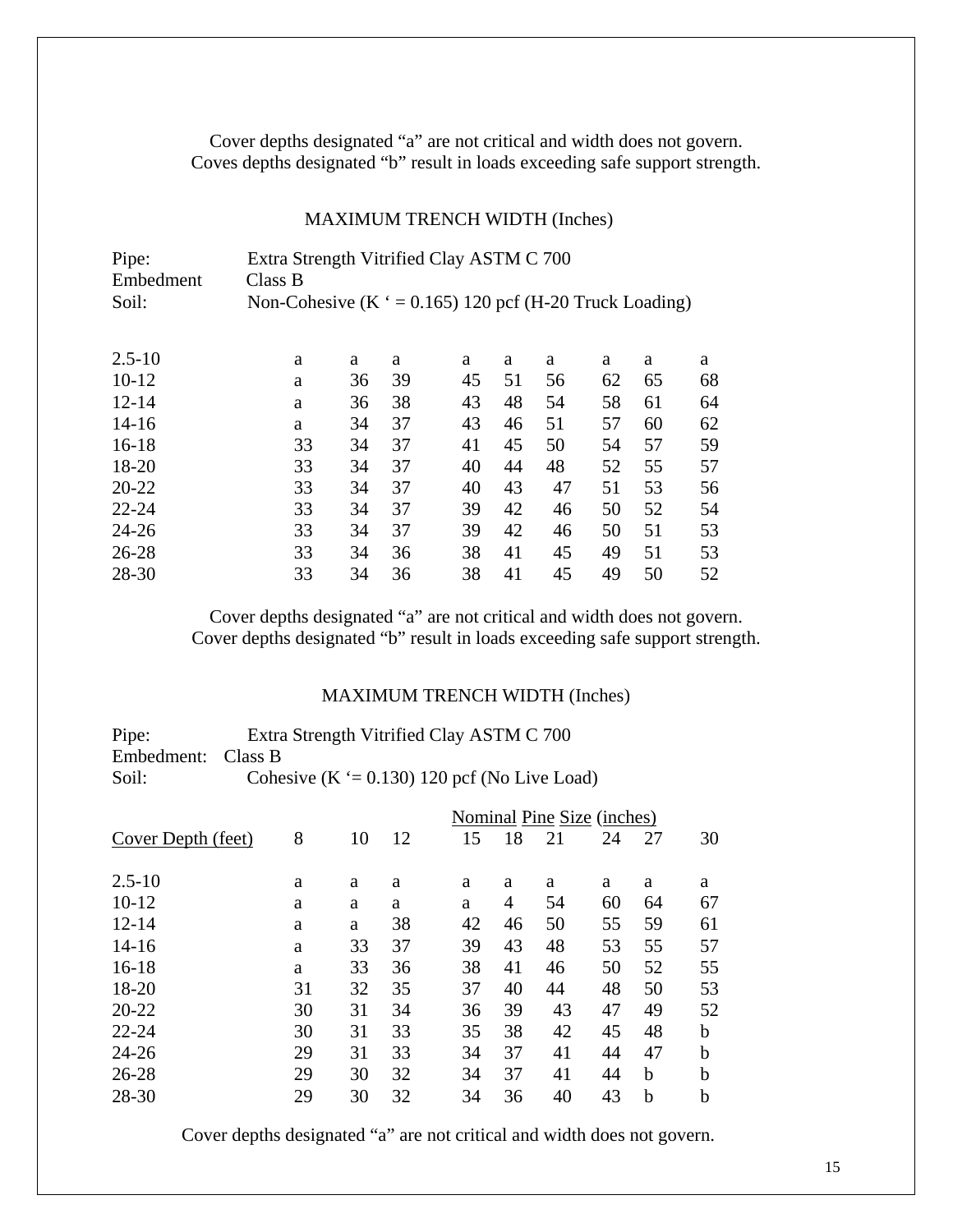# Cove depths designated "b" result in loads exceeding safe support strength.

# MAXIMUM TRENCH WIDTH (Inches)

| Pipe:              | Extra Strength Vitrified Clay ASTM C 700                   |
|--------------------|------------------------------------------------------------|
| Embedment: Class B |                                                            |
| Soil:              | Cohesive $(K^{\circ} = 0.130)$ 120 pcf (H-20Truck Loading) |

|                    |    |    |    |    |    |    | Nominal Pine Size (inches) |    |    |
|--------------------|----|----|----|----|----|----|----------------------------|----|----|
| Cover Depth (feet) | 8  | 10 | 12 | 15 | 18 | 21 | 24                         | 27 | 30 |
|                    |    |    |    |    |    |    |                            |    |    |
| $2.5 - 10$         | a  | a  | a  | a  | a  | a  | a                          | a  | a  |
| $10 - 12$          | a  | a  | a  | a  | 4  | 54 | 60                         | 64 | 71 |
| $12 - 14$          | a  | 34 | 38 | 42 | 46 | 50 | 54                         | 57 | 59 |
| 14-16              | a  | 33 | 37 | 39 | 43 | 48 | 53                         | 55 | 57 |
| $16-18$            | 32 | 33 | 36 | 38 | 41 | 46 | 50                         | 52 | 55 |
| 18-20              | 31 | 32 | 35 | 37 | 40 | 44 | 48                         | 50 | 53 |
| $20 - 22$          | 30 | 31 | 34 | 36 | 39 | 43 | 47                         | 49 | b  |
| $22 - 24$          | 30 | 31 | 33 | 35 | 38 | 42 | 45                         | 48 | b  |
| $24 - 26$          | 29 | 31 | 33 | 34 | 37 | 41 | 44                         | 47 | b  |
| $26 - 28$          | 29 | 30 | 32 | 34 | 37 | 41 | 44                         | b  | b  |
| 28-30              | 29 | 30 | 32 | 34 | 36 | 40 | 43                         | b  | b  |

Cover depths designated "a" are not critical and width not govern. Cove depths designated "b" result in loads exceeding safe support strength.

- 9. Maximum Trench Widths for Reinforced Concrete and Ductile Iron Pipe: When reinforced concrete and ductile iron pipe is utilized, the strength class and the maximum allowable trench width as established by the Engineer will be shown on the Plans.
- 10. Option to Trenching: Contractor may perform excavation by tunneling methods as set forth herein at no additional cost to the Owner provided prior written approval for each such location is obtained from the Engineer.

2205.10 Tunneling, Boring and Jacking:

- 1. Scope: This item establishes the requirements to be followed for pipeline excavation performed by tunneling, boring and jacking methods.
- 2. General: Tunneling includes all underground horizontal excavations necessary to install the pipeline. The Contractor shall submit to the Engineer, prior to actual work, a written description of his proposed tunneling operation. It shall include the types and locations of shafts, methods to provide safe support strength for the pipeline when the shafts or bore pits exceed maximum allowable trench widths and other features that would affect the pipeline.

Tunneling shall be done with a minimum inconvenience and disturbance to the general public and abutting property owners.

- 3. Tunnel Cross Section: The tunnel shall be circular in cross section and of the size specified. The Engineer may submit alternate size and shape for consideration.
- 4. Construction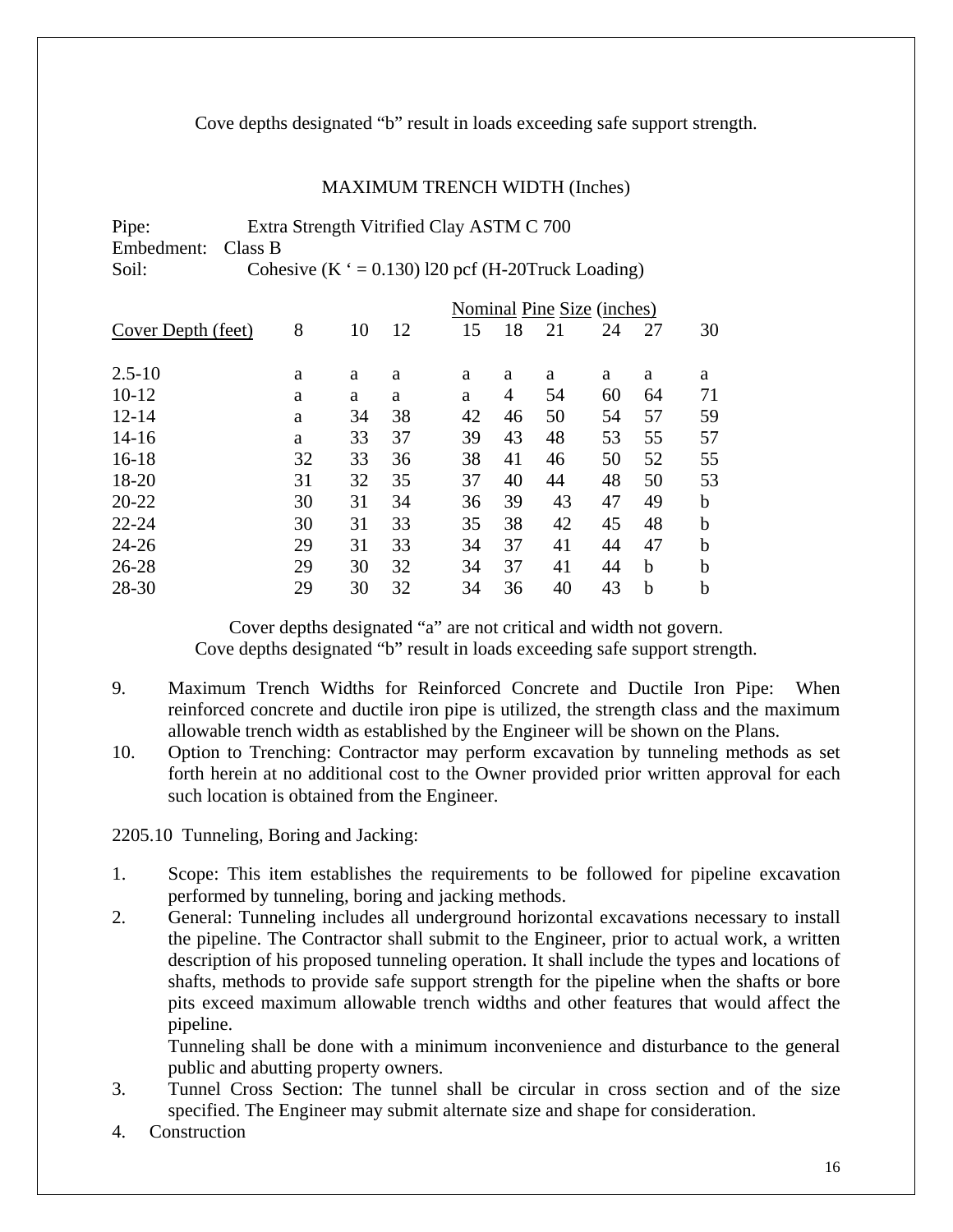- a. General: All tunnel excavation shall provide an excavation conforming to the outside diameter of the casing and/or carrier conduit. The excavation shall be to an alignment and grade which will allow the carrier conduit to be installed to proper line and grade as shown on the Plans and as established in Section 2206.2.9- Installation.
- b. Excavation: Conduct excavation in a manner to prevent disturbing overlying and adjacent material. Perform dewatering and chemical soil stabilization or grouting if necessary, due to existing field conditions.

## **2206 INSTALLATION**

#### 2206.1 Scope

This section governs construction methods and procedures for the installation of gravity and pressure pipelines and appurtenances.

#### 2206.2 General

All pipeline installations shall conform to the following requirements:

- 1. Governmental Requirements: Sanitary sewer line installation shall comply with applicable State and County Health and Environment Departments requirements. See Special Provisions for governing requirements.
- 2. Trench Dewatering: Contractor shall maintain a dry and stable trench, obtain necessary permits, and provide for the proper method of discharging such water from the work site at all times until pipeline installation is completed to the extent that hydrostatic pressure flotation or other adverse effects will not result in damage to the pipeline. Proper dewatering techniques are the Contractor's responsibility. All work performed by

the Contractor which is adversely affected by his failure to adequately dewater trenches will be subject to rejection by the Engineer. The Contractor shall repair and/or replace the affected pipeline without additional compensation.

- 3. Drainage Course Crossing Encasement: Any pipeline crossing a well-defined drainage course having less than three (3) feet of cover over the pipe shall be encased in concrete. The length of encasement shall be as shown on the plans or if not shown as specified by the Engineer.
- 4. Trench Shoring and Bracing: All shoring, bracing or blocking shall be furnished and installed as necessary to preserve and maintain exposed excavation faces, to protect existing improvements, to protect the proposed pipeline and to provide for safety.

 Shoring or other methods for support of trench walls is the responsibility of the Contractor and shall be accomplished by methods that will not adversely affect pipeline alignment, grade and/or structural integrity.

 All bracing, sheeting and/or shoring installed below a horizontal plane six (6) inches above top of proposed pipe shall not be disturbed or removed after pipe and/or pipe embedment has been installed unless otherwise specified. The bottom skids of a trench shield shall not extend lower than six (6) inches above top of proposed pipe.

5. Pipe Embedment: All pipe embedment shall conform to Class B unless otherwise specified. Installation shall be in strict conformance with instructions for the appropriate Class being utilized.

All Class A concrete embedment for rigid conduits shall begin and end at a pipe joint.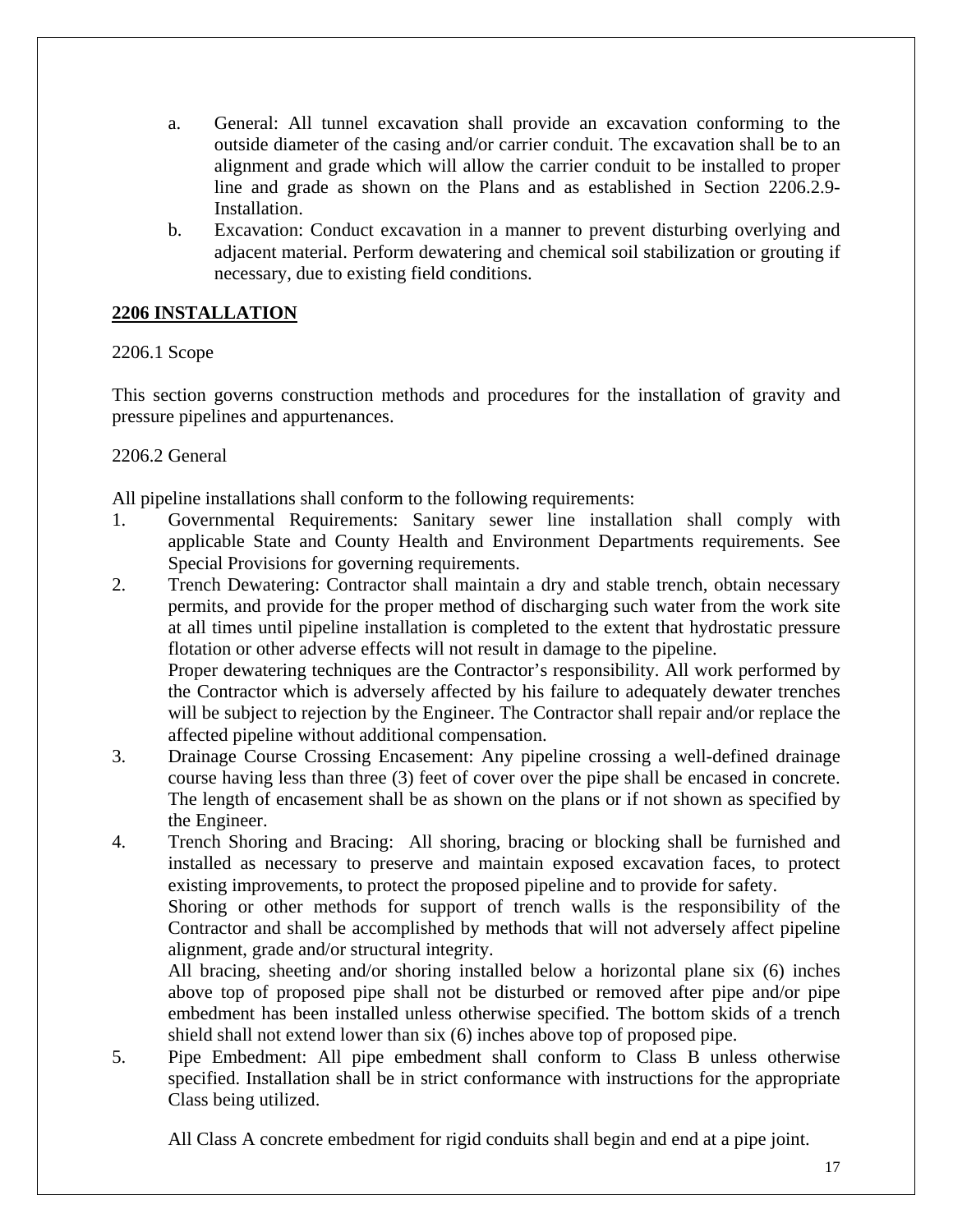- 6. Bedding Installation:
	- a. The trench sub-grade shall be prepared to provide a uniform and continuous pipe support between pipe bells and joints.
	- b. Place and densify embedment material by shovel slicing or vibrating and prepare embedment material so that the pipe will be true to line and grade after installation.
	- c. After each pipe has been brought to grade, aligned, and placed in final position, deposit and densify by shovel slicing sufficient bedding material under the pipe haunches and on each side of the pipe to hold the pipe in proper position during subsequent pipe jointing, bedding, and backfilling operations. Place bedding material uniformly and simultaneously on each side of the pipe to prevent lateral displacement.
	- d. Place pipe that is to be bedded in Class A (concrete) embedment in proper position on temporary supports consisting of wood blocks or bricks with wood wedges. When necessary, anchor or weight the pipe to prevent flotation when the concrete is placed.
	- e. Place concrete for Class A (concrete) embedment or encasement uniformly on each side of the pipe and deposit at approximately its final position. Do not move concrete more than five (5) feet from its point of placement
	- f. If unstable sub-grade conditions are encountered and it is determined by the Engineer that the bedding specified will not provide suitable support for the pipe, additional excavation to the limits determined by the Engineer will be required. This additional excavation shall be backfilled with material approved by the Engineer.
- 7. Pipe Embedment Designations and Descriptions:
	- a. Class A. Embedment Concrete Cradle, Ash or Encasement:
		- (1) All Class A embedments require A 480-1-4 concrete except as otherwise specified. After initial set of concrete, one (1) foot of backfill material should be placed over the conduit or concrete. The backfill above this point shall not be placed nor sheeting removed until at least forty-eight (48) hours after placement of the concrete. Time requirements may be adjusted by the Engineer to obtain structural integrity.
		- (2) Class A embedments for all pipe shall be installed with reinforcing steel of not less than  $p = 0.4\%$ , where p is the ratio of the area of steel to the area of concrete, or as otherwise specified. Reinforcing steel shall be uniformly spaced and have a minimum lap of sixteen (16) bar diameters.
	- b. Class B Embedment The pipe shall be bedded in granular material, with a minimum thickness below the pipe as specified in Section 2205.9.5.
		- (1) First Class: The granular material shall be placed to the horizontal center line of the pipe. The backfill from the horizontal center line to a level not less than twelve (12) inches above the top of pipe shall be carefully placed select earth backfill compacted to eighty-five percent (85%) of maximum density at an optimum moisture + or -2% as defined in AASHTO T99 or ASTM D 698. The select material shall be free from debris, organic matter, frozen material and rocks larger than one (1) inch. Class IV and Class V embedment materials, as defined in ASTM D 2321, shall not be used for bedding, haunching, or initial backfill of flexible pipe.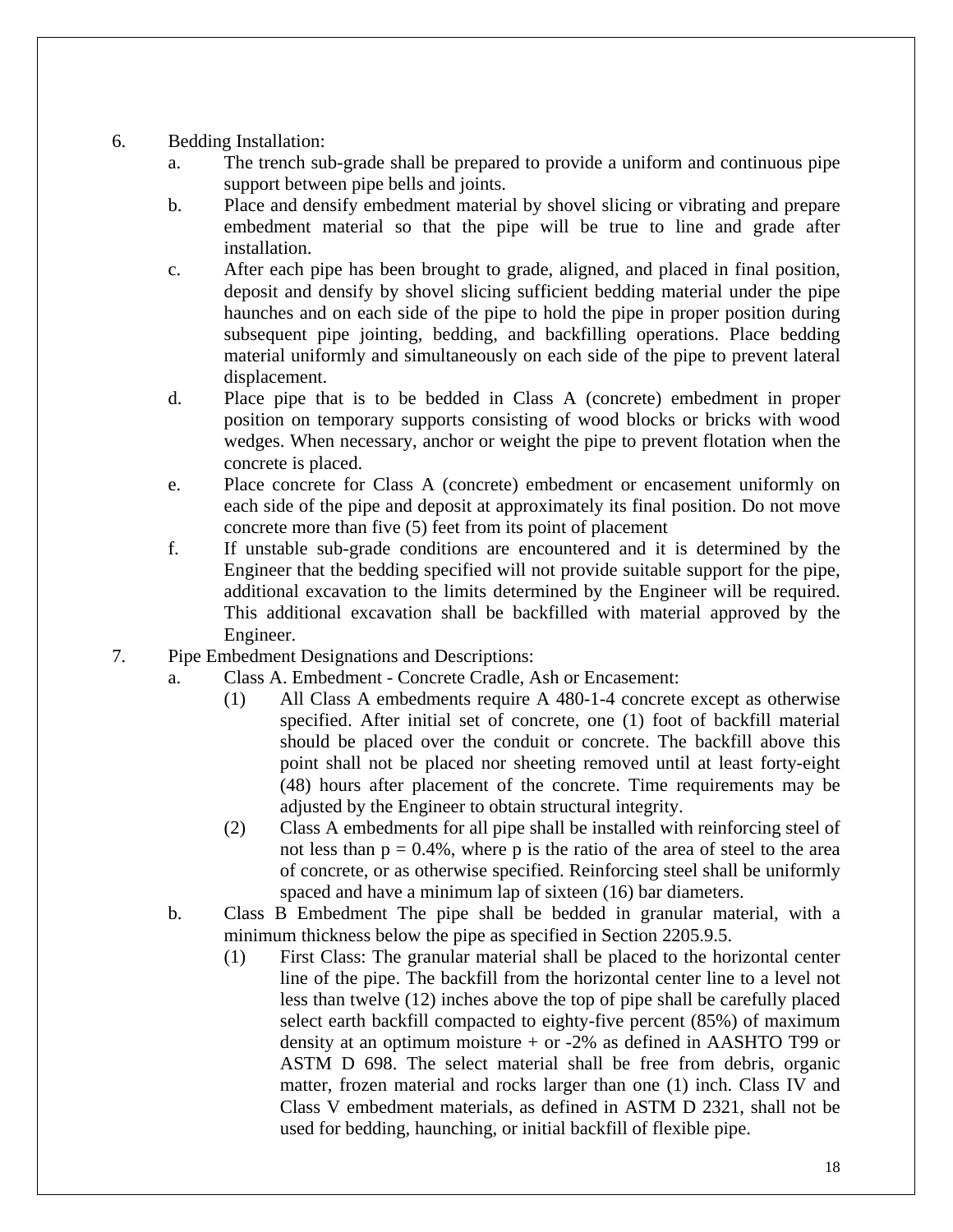- (2) First Class Modified: The backfill shall be the same as for First Class except all of the material used to a level not less than six (6) inches above the top of the pipe bell or coupling shall be bedding aggregate.
- c. Class C Embedment: The pipe shall be bedded in granular material with a minimum thickness beneath the pipe as specified in Section 2205.9.5.

It shall be sliced under the haunches of the pipe to a height one-sixth (1/6) of the outside diameter of the pipe. Backfill above the bedding to a point twelve (12) inches above the top of pipe, shall be carefully placed select earth backfill compacted to eighty-five percent (85%) of maximum density as defined in AASHTO T99 or ASTM D 698.

- 8. Tees, Wyes and Building Service Lines: Tees (Ts), wyes (Ys), and building service lines shall be installed as shown on the Plans or specified herein.
	- a. Tees, wyes and saddles shall be installed at forty-five (45) degrees with pipe springline for pipe sizes 8 through 16 inch diameter. Tees, wyes and saddles shall not be installed in pipe sizes greater than or equal to eighteen (18) inch diameter.
	- b. Building service lines shall be installed with a straight alignment and at a uniform grade not less than two (2) percent unless otherwise specified and shall be embedded with Class B embedment. When a building service line grade exceeds twenty (20) percent, pipeline anchors shall be installed as required under Section 22062.1.1, with the first anchor not more than twelve (12) nor less than seven (7) feet upstream of the tee or wye.
	- c. The Contractor shall maintain an accurate record for submittal to the Engineer of location, size and direction of each tee, wye, saddle and/or location, size and length of each building service line. Locations shall use the pipeline stationing as shown on the Plans or the distance from the first downstream manhole. In the event such records are not kept or are lost before final acceptance of the work, the required information shall be re-determined by the Contractor at no additional cost to the Owner.
	- d. Service lines shall be terminated and capped one foot on the public side of right-of-way or easement lines. A wye with a forty-five (45) degree bend attached shall be installed two (2) feet inside, property side, of the property line on each lateral. A cleanout and cap installed vertically from the forty-five (45) degree bend shall protrude four (4) feet above existing grade of the ground. The cap shall be solvent welded to the pipe push on connections will not be permitted.
- 9. Gravity Sewers: All gravity sewers shall be installed to the alignment, elevation, slope, and with pipe embedment as specified and/or shown on the Plans. Maintain the following tolerances from true alignment and grade between adjacent manholes:

| Alignment | 6 inches  |
|-----------|-----------|
| Grade     | $+1$ inch |

Joint deflection shall not exceed the maximum allowable deflection per joint according to ASTM C 425, ASTM C 594 and AWWA C 600. Only one correction for alignment and/or grade shall be made between adjacent manholes.

10. Pressure Sewers (Force Main): All pressure sewers shall be installed with required pipe

19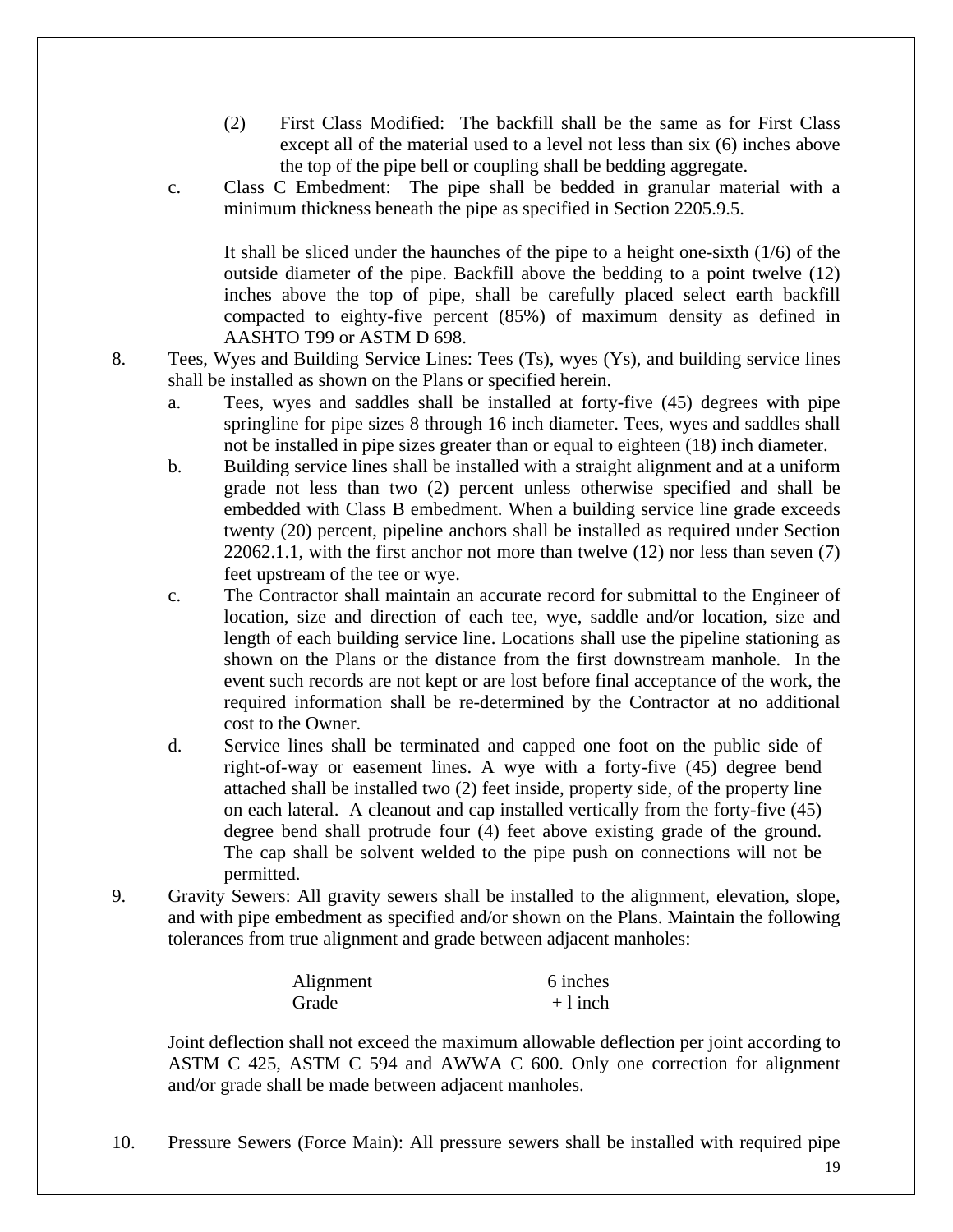embedment to depths shown on the Plans (not less than 42 inches) and to a continuous slope when not shown. Approved air relief valves shall be installed at all locations shown on the Plans or where required by the Engineer.

The Contractor shall block and anchor the pipeline to accommodate thrust and testing forces at pipe deflections, bends, tees, and plugs in accordance with the Contract Documents. All damage caused by the Contractor's failure to provide adequate thrust supports shall be corrected by the Contractor at no additional cost to the Owner.

11. Anchors: Pipelines shall be anchored in accordance with the table below:

#### PIPELINE ANCHORS

| Percent   | <b>Center to Center</b> |  |
|-----------|-------------------------|--|
| of Grade  | Max. Spacing (Feet)     |  |
| $15 - 20$ | 100                     |  |
| $20 - 35$ | 36                      |  |
| $35 - 50$ | 24                      |  |
|           | 16                      |  |

The anchor shall be of concrete or other material approved by the Engineer. Concrete anchors shall have a minimum thickness of twelve (12) inches. The anchor shall extend not less than one (1) foot into undisturbed earth on the sides and bottom and one (1) foot above top of pipe. In incompressible material, the above dimensions may be six (6) inches each side and bottom. The anchor shall support a joint fitting.

- 12. Pipe Laying: All pipe shall be installed in accordance with the pipe manufacturer's recommendations, except as modified herein.
	- a. Pipe laying shall not proceed if the trench width as measured at the top of pipe exceeds the maximum allowable trench width, If this occurs, the Contractor shall submit to the Engineer for approval a better bedding for the pipe or pipe of sufficient strength to provide safe supporting strength.
	- b. All pipe and fittings shall be stored and handled with care to prevent damage thereto. Do not use hooks to transport or handle pipe or fittings. Do not drop pipe or fittings.
	- c. Rejected pipe and fittings shall be marked and removed from the Project Site at no cost to the Owner. All pipe and fittings shall be examined for soundness and specification compliance prior to placement in the trench, and rejected pipe or fittings shall not be incorporated into the pipeline. Check the class or pipe strength to be sure proper pipe is installed.
	- d. Clean joint contact surfaces prior to jointing. Use lubricants, primers, or adhesives as recommended by the pipe or joint manufacturer.
	- e. Pipe laying normally shall begin at the lowest point.
	- f. Unless otherwise required, lay all pipe straight between manholes. Excavate bell holes for each pipe joint. When jointed, the pipe shall form a true and smooth pipeline.
	- g. Pipe connecting to a structure shall be supported with Class A embedment, cradle or encasement to the first joint outside the structure excavation. If flexible wall connections are used, Class B embedment may be used in lieu of concrete embedment provided the height of backfill does not exceed the covers depths in Section 2205.9.6., which would result in loads exceeding the pipe's safe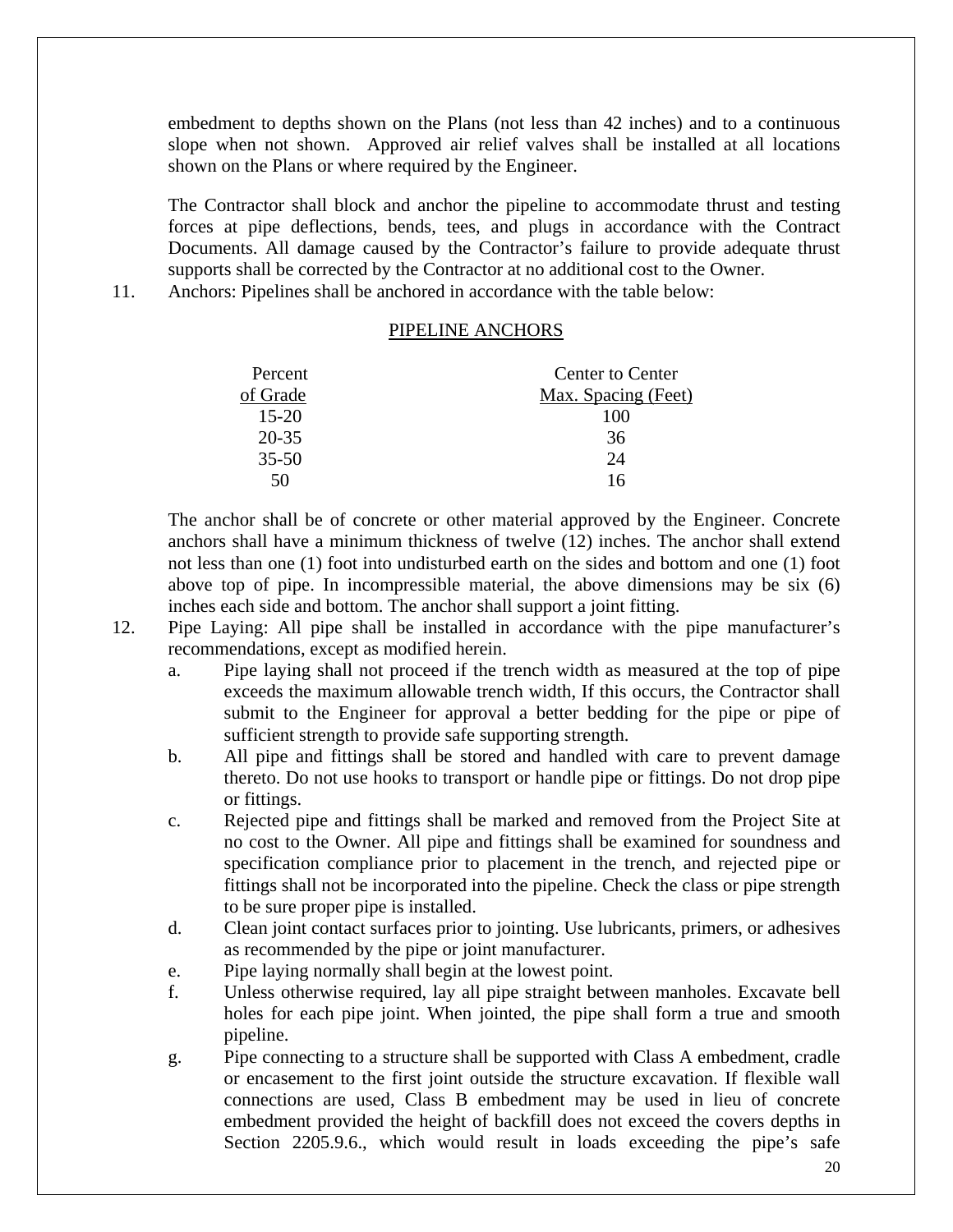supporting strength.

- h. All pipelines shall be plugged at the end of each day's progress. Plugs or other positive methods of sealing shall be utilized at all times to protect any existing system from entrance at stormwater or other foreign matter.
- i. When a sanitary sewer line crosses an existing pipeline, other than waterlines, and the clearance is less than two (2) feet, special embedment may be required. (Please reference City of Manhattan's Sanitary Sewers and Appurtenances Technical Specifications, Section 5505)
- 13. Connection at Pipes of Dissimilar Materials: The connection of pipes of different materials shall be made using approved transition coupling and shall provide a permanent and watertight connection that will withstand the hydrostatic test pressure.

2206.3 Detailed Installation Requirements

All pipes shall be installed in accordance with the following standards:

- 1. ASTM D-2321 ABS Solid Wall, ABS Composite Wall,
- 2. ASTM D-2321 PVC Solid Wall, PVC Composite Wall.
- 3. ANSI/AWWA C 600 Ductile Iron Pipe.
- 4. ASTM C I2 Vitrified Clay Pipe.
- 5. Reinforced Concrete Pipe Installed in accordance with American Concrete Pipe Association's "Installation Manual."
- 2206.4 Casing and Carrier Conduits

Casing and carrier conduits shall be installed at required locations by methods acceptable to the Engineer. Installation of the carrier conduit shall be completed prior to installation of the adjacent portions of the pipeline to allow for adjustments.

1. Casing Types:

Conform with one of the following design concepts (other methods may be submitted to the Engineer for approval).

- a. Method A: The steel casing conduit is considered a temporary construction means for the installation of the carrier conduit therefore, cathodic and corrosion protection is not required provided that the carrier and its joints are structurally designed to withstand all possible loadings (live, earth and superimposed) which would otherwise be supported by the casing conduit, and to withstand all pressures necessary to install the required grout. All exterior voids around the casing conduits shall be filled with casing conduit grout (2203.6). Interior void between the carrier and casing conduits shall be filled with sand conforming to Section 2210.3.6. Sand shall be applied under pressure to fill all of the voids without adversely affecting the carrier conduit, joints, alignment and grade.
- b. Method B: The steel casing conduit is considered a permanent installation to protect the carrier conduit and to support all loads, therefore, cathodic and corrosion protection and watertight removable end seals are required for the casing conduit. Care shall be exercised to prevent the carrier conduit from floating and receiving any load transfer from the casing conduit unless it is designed for such loading. The void between casing and carrier conduits shall be treated as shown on the drawings. Cathodic and corrosion protection for method B shall be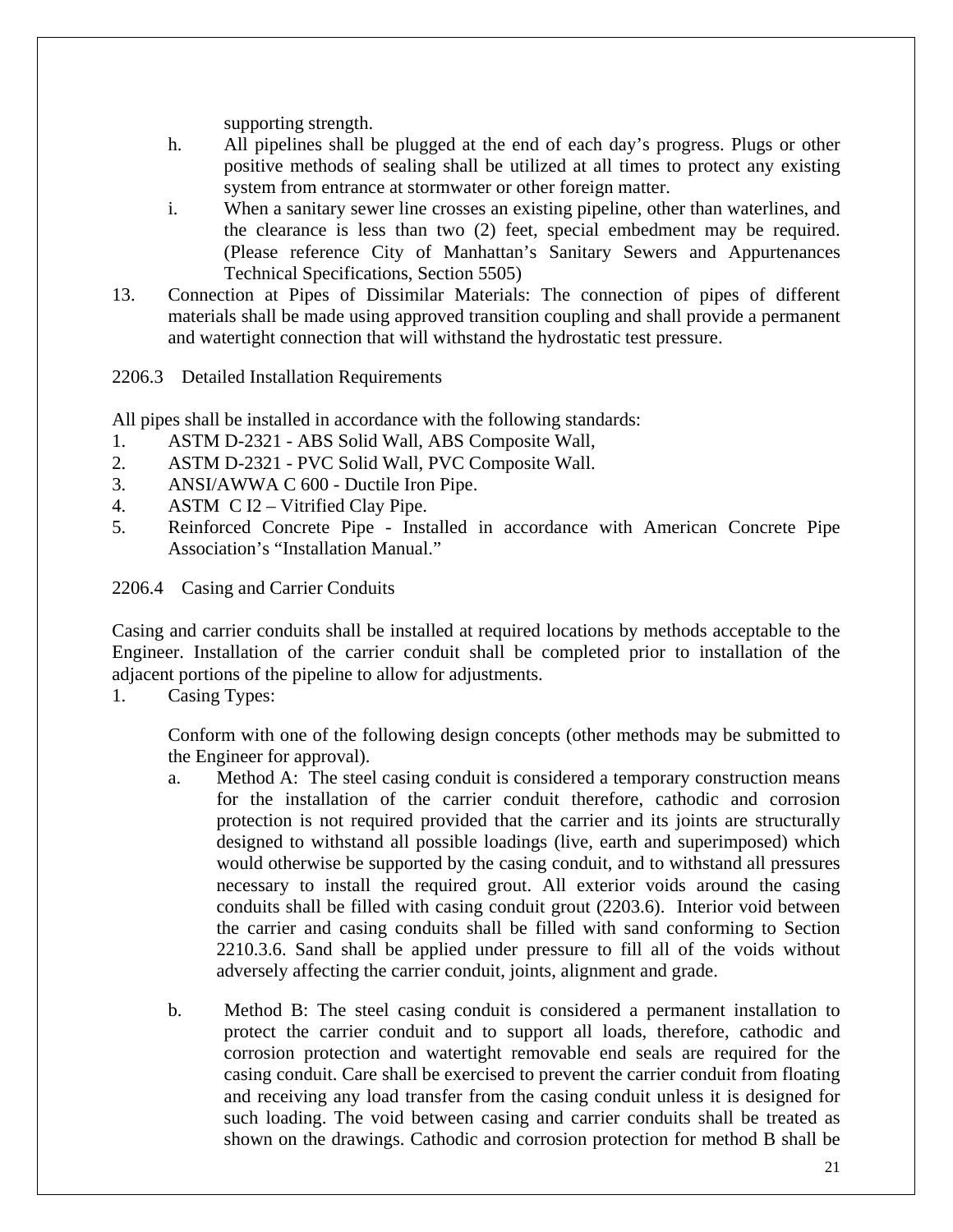provided by two magnesium anodes, one at each end of the casing pipe, with a lead wire connected to the encasement pipe by thermite welding..

- c. Reinforced Concrete Casing Pipe: Reinforced concrete casing pipe is a rigid conduit and shall be installed in accordance with recommended procedures in the latest printing of the Concrete Pipe Design Manual prepared by American Concrete Pipe Association.
- 2. Casing Installation: Installation of casing shall be supervised by a foreman experienced in such work. Casing shall be installed by a combination of augering and jacking. Alignment and gradient shall be such that the carrier conduit can be installed to line and grade shown on the drawings.

Welding shall be performed by a person experienced with the type of welding necessary. All welds shall conform to AWWA C 206.

- 3. Liner Plate Installation: Liner plates shall be assembled immediately following the excavation. Advance liner plates or casing continuously with excavation. All voids between liner and surrounding earth shall be filled with casing conduit grout forced in under pressure. As the pumping through any hole is completed, it shall be plugged to prevent the back-flow of grout. After lining installation is complete, it shall be cleaned of all debris and all leaks sealed.
- 4. Carrier Conduit Installation: After completion of the installation of the casing, the carrier conduit shall be carefully pushed or pulled through the casing in a manner that will maintain proper jointing of the pipe joints and provide required gradient and alignment. Pipe skids shall be provided as indicated on the Plans. The skids shall be securely strapped to the pipe with steel strapping material at least three-quarters (3/4) inch wide.
- 5. Sand Fill: The annular space between lining and sewer pipe shall be filled with sand from end seal to end seal unless otherwise specified. The fill shall be placed inside the casing in a manner that will not disturb the alignment and/or grade of the sewer pipe. Sand used in casing conduits shall be as specified in Section 22103.6. Sand shall be blown into the casing so that all space is filled.
- 6. End Seals: Construct end seals after sewer pipe has been installed and approved. Brick shall be in accordance with ASTM C 32, Grade SS or SM and mortar in accordance with ASTM C 270.
- 7. Initial Testing: Air pressure and/or ex-filtration test as required shall be successfully performed on the carrier conduit prior to filling the void between casing and carrier conduits with sand or the sealing of the ends of the casing conduit.
- 8. Carrier Conduit Installed Without Casing: Carrier conduits installed without casing shall be assembled at the entrance to the auger hole and carefully pushed or jacked through the opening using a method designed to prevent disturbing the assembled joints. Auger holes shall be sized to accommodate the carrier conduit with a minimum of annular space around the conduit. When finally in place, carrier conduit shall be true to the line and grade required on the Plans.

# **2207 BACKFILL**

# 2207.1 Scope

This section governs the furnishing of all labor, equipment, tools and materials to properly backfill trenches and structures. 2207.2 General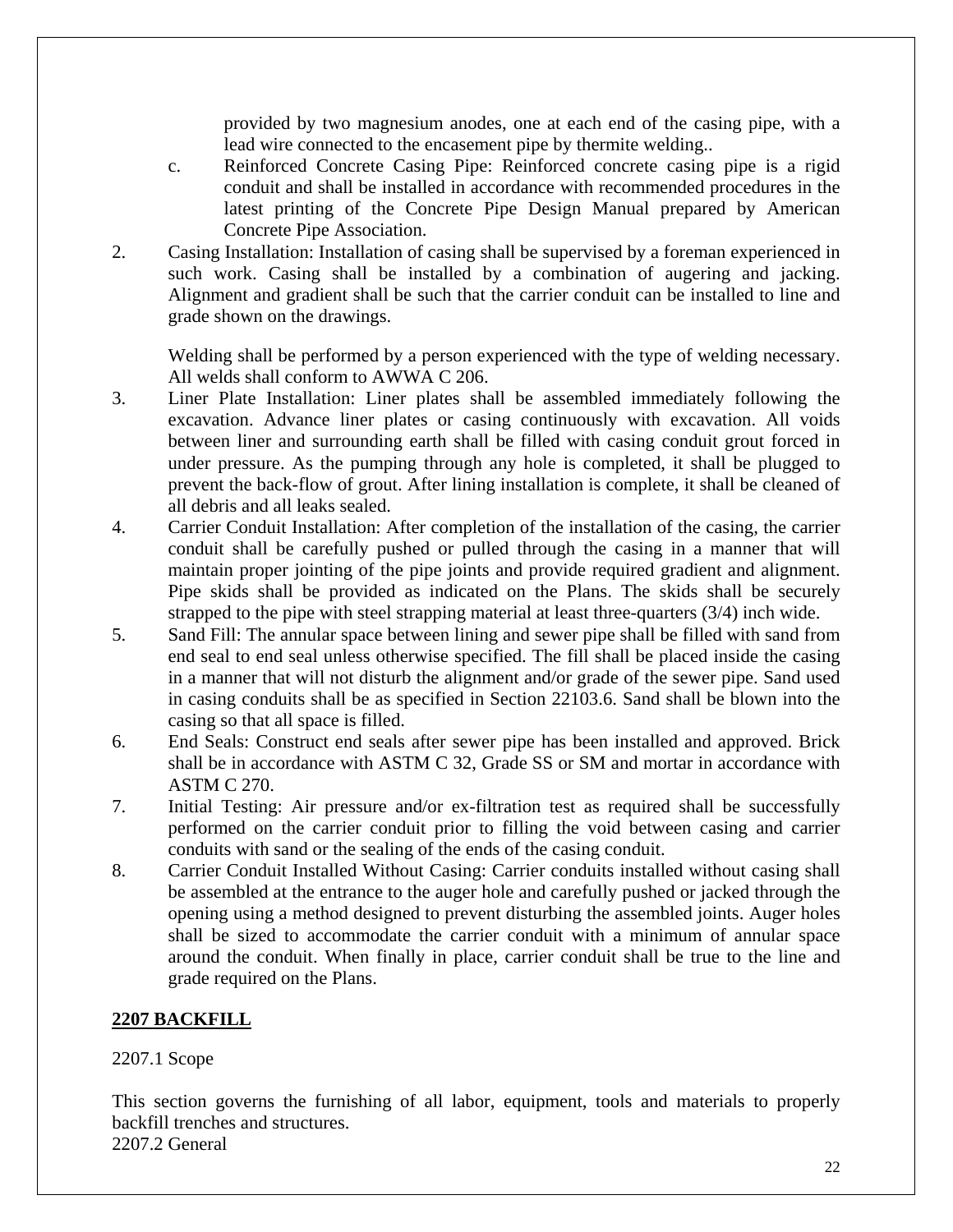- 1. All trash and debris shall be removed from the pipeline excavation prior to backfilling.
- 2. Unless otherwise specified, all sewer trenches and excavation around structures shall be backfilled to the original surface of the ground with suitable earth or earth and rock when an earth and rock mixture is used, it shall be placed and thoroughly consolidated with sufficient earth to completely fill all voids between the rocks.
- 3. The backfill material shall be placed in lifts not to exceed 1 foot in depth. Each lift shall be compacted to the required density prior to the next lift being placed.
- 4. Commercial sand backfill shall not be used.
- 5. In areas marked "garden" or "flower garden," the original topsoil shall be replaced to original elevation and depth. (Minimum depth shall be twelve (12) inches).
- 6. Backfill material shall be carefully placed to avoid damage to or displacement of the pipe and other exposed utilities or structures.
- 7.Backfill shall not be placed when material contains frost, is frozen, or a blanket of snow prevents proper compaction. Contractor shall remove waste material, trees, organic material, rubbish, or other deleterious substances.
- 8. No rock whose greatest dimension exceeds six inches shall be placed within two (2) feet of the top of the pipe in any excavation as backfill. No rock greater than one foot in its largest axis shall be placed in any trench excavation as backfill.

2207.3 Backfilling in Street or Alley Right-of-way and Under Pavement

1. Under areas to be paved, the backfill materials from the top of the pipe embedment (as defined in Section 2206.2.7.b.) to a point 6 inches below top of sub-grade shall be compacted in such a manner so as to obtain 95% of maximum density at optimum moisture plus or minus 2% as determined by ASTM D 698. Outside of areas to be paved the backfill material shall be compacted so as to obtain 90% of maximum density at optimum moisture plus or minus 2% as determined by ASTM D 698. Required compaction and percentage of maximum density must be obtained before pavement is placed.

2207.4 Backfilling in Areas Other Than Street or Alley Right-of-Way

1. From the top of the pipe embedment (as defined in Section 2206.2.7.b.) to a point at grade the backfill material shall be compacted to no less than 90% of maximum density at optimum moisture plus or minus 2% as determined by ASTM 698.

2207.5 Backfill around Structures

- 1. No backfill shall be placed over or around any structure until the concrete or mortar has attained a minimum strength of 2000 psi and can sufficiently support the loads imposed by the backfill without damage.
- 2. The Contractor shall use utmost care to avoid any wedging action between the side of the excavation and the structure that would cause any movement of the structure. Any damage caused by premature or unbalanced backfill or by the use of equipment on or near a structure will be the responsibility of the Contractor.
- 3. No rock larger than four (4) inches maximum dimension shall be placed within one (1) foot of the exterior surface of any structure.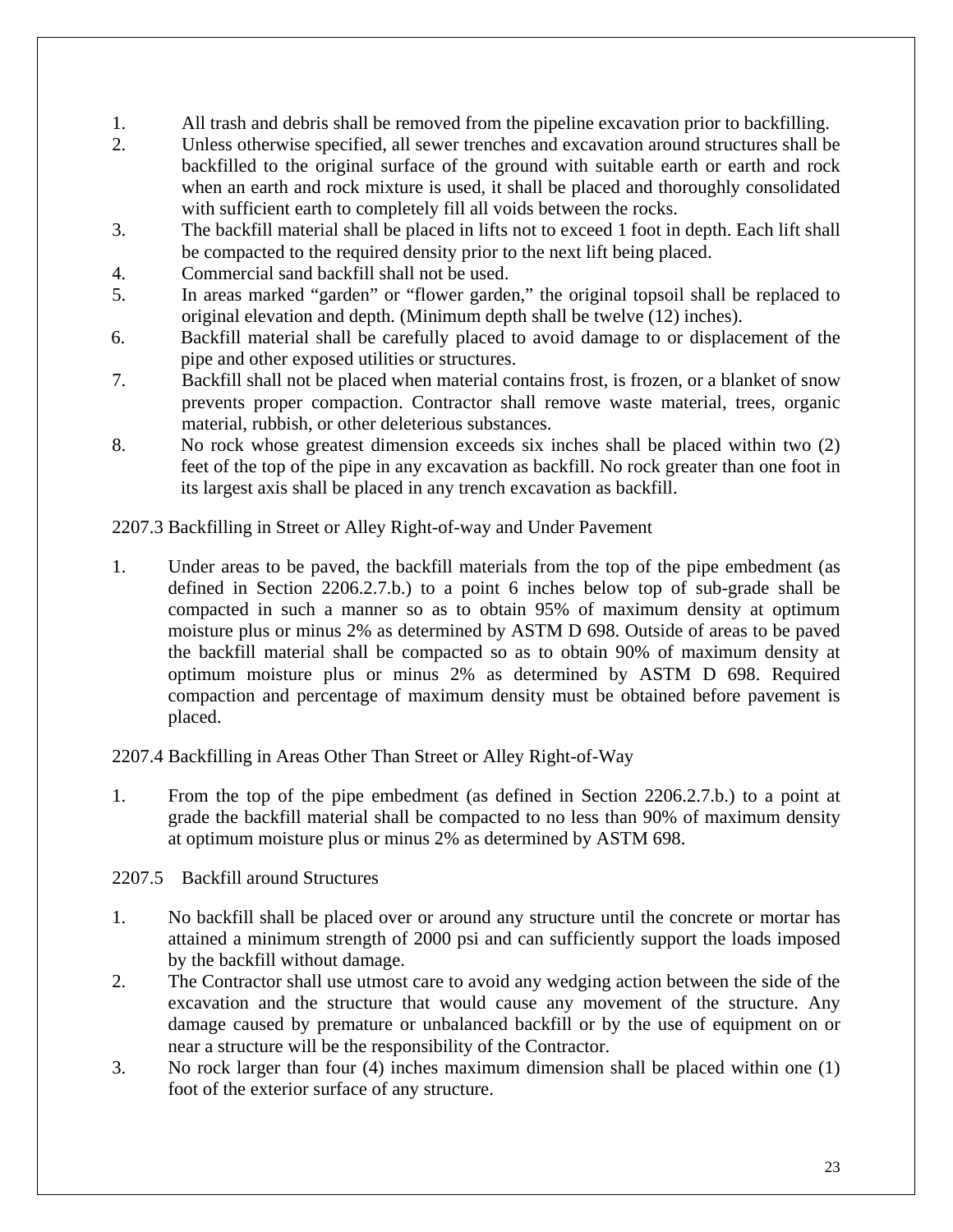#### **2208 RESTORATION**

#### 2208.1 Scope

This section covers all work required in surface restoration on private and public properties that are disturbed by construction.

2208.2 General

The Contractor shall restore the project site to conditions equal to or better than those existing prior to entry unless otherwise specified.

- 1. Maintain adequate safety signs, barricades and lights until final restoration of work area is completed.
- 2. Public property shall be restored to the requirements of the public body having jurisdiction.

2208.3 Clean-Up

The Contractor, upon completion of installation and backfill operations, shall prepare the area for final grading including but not limited to the following items:

- 1. Clean-up shall follow the backfilling operations as closely as possible.
- 2. Excess material shall be removed from the site including material that has washed into the stream beds, storm water facilities, streets, etc.
- 3. Tools, equipment and construction material shall be removed except for in designated storage areas along the pipeline route.
- 4. Restore surface and sub-surface drainage and provide temporary wash checks where necessary.

2208.4 Finished Grading

The Contractor shall finish grade the area to lines and grades shown on the Plans or if not shown, to those that existed prior to the area being disturbed. Special attention shall be directed to assure surface drainage. The area shall be smoothed by raking or dragging.

2208.5 Seeding

The requirements set forth under Section 2401 - Seeding shall be used as if fully written herein.

2208.6 Sodding

The requirements set forth under Section 2402 - Sodding shall be used as if fully written herein.

2208.7 Pavement Replacement

1. Scope: This section covers the furnishing of all labor, equipment, tools and materials in the performance of all work for the replacement of pavement including sidewalks, driveways and curbing as shown on the Plans and in the Special Provisions.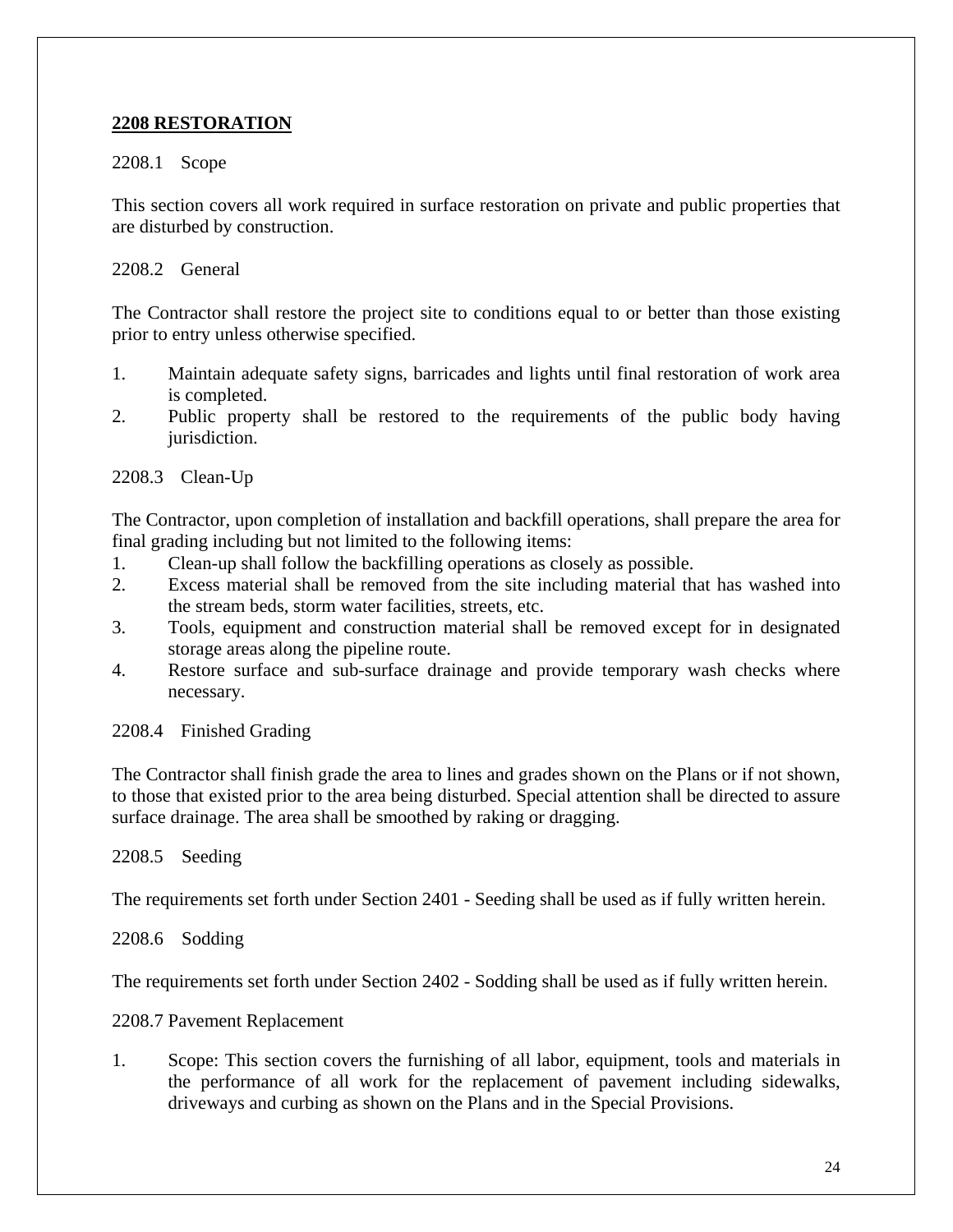- 2. Definition: Pavement replacement as used herein shall mean reconstruction of the entire structural section of all pavements removed in excavated areas, including sidewalks, driveways and curbing and all damaged pavement surfaces outside of excavation limits.
- 3. General:
	- a. Replacement of pavement shall proceed in accordance with the traffic control plans and/or approved construction schedule.
	- b. Prior to pavement replacement, all edges that were previously cut but have been subsequently damaged shall be re-cut and all adjacent undermined and heaved pavement shall be removed.
	- c. Removed pavement shall be replaced in conformance with the requirements of applicable portions of Section 2200 - Paving or Section 2300 - Incidental Construction.
- 4. Non-Standard Pavement: Pavement sections not conforming to Section 2200 of these Specifications shall be replaced in accordance with requirements of the jurisdictional agency.

2208.8 Fences

All fencing damaged and/or removed existing prior to construction shall be restored to a condition not less than that which existed prior to construction.

2208.9 Walls

Retaining and architectural walls, if disturbed or damaged, shall be restored architecturally and structurally to conditions not less than that which existed prior to construction.

2208.10 Trees, Shrubs and Bushes

Any tree, shrub or bush replaced shall be planted outside the permanent sanitary sewer right-ofway and shall be of the same species as the removed tree, shrub or bush. Any tree, shrub or bush species that is prohibited by local restrictions shall be substituted with a related species. Replacement planting shall conform to the guidelines ANSI-Z60.l-1980 "American Standard for Nursery Stock" specified by the American Association of Nurserymen. The contractor shall notify the property owners at least two weeks prior to the start of construction so property owners can remove small plants and flowers.

#### **2209 TESTING**

#### 2209.1 Scope

This section governs the furnishing of all labor, equipment, tools and materials, and the performance of any or all acceptance tests.

#### 2209.2 General

The Contractor shall furnish all labor, equipment, materials and reports for the required acceptance tests. All pipelines, including building service lines, shall undergo and pass all required tests to determine soundness and workmanship. Pipelines that do not conform to the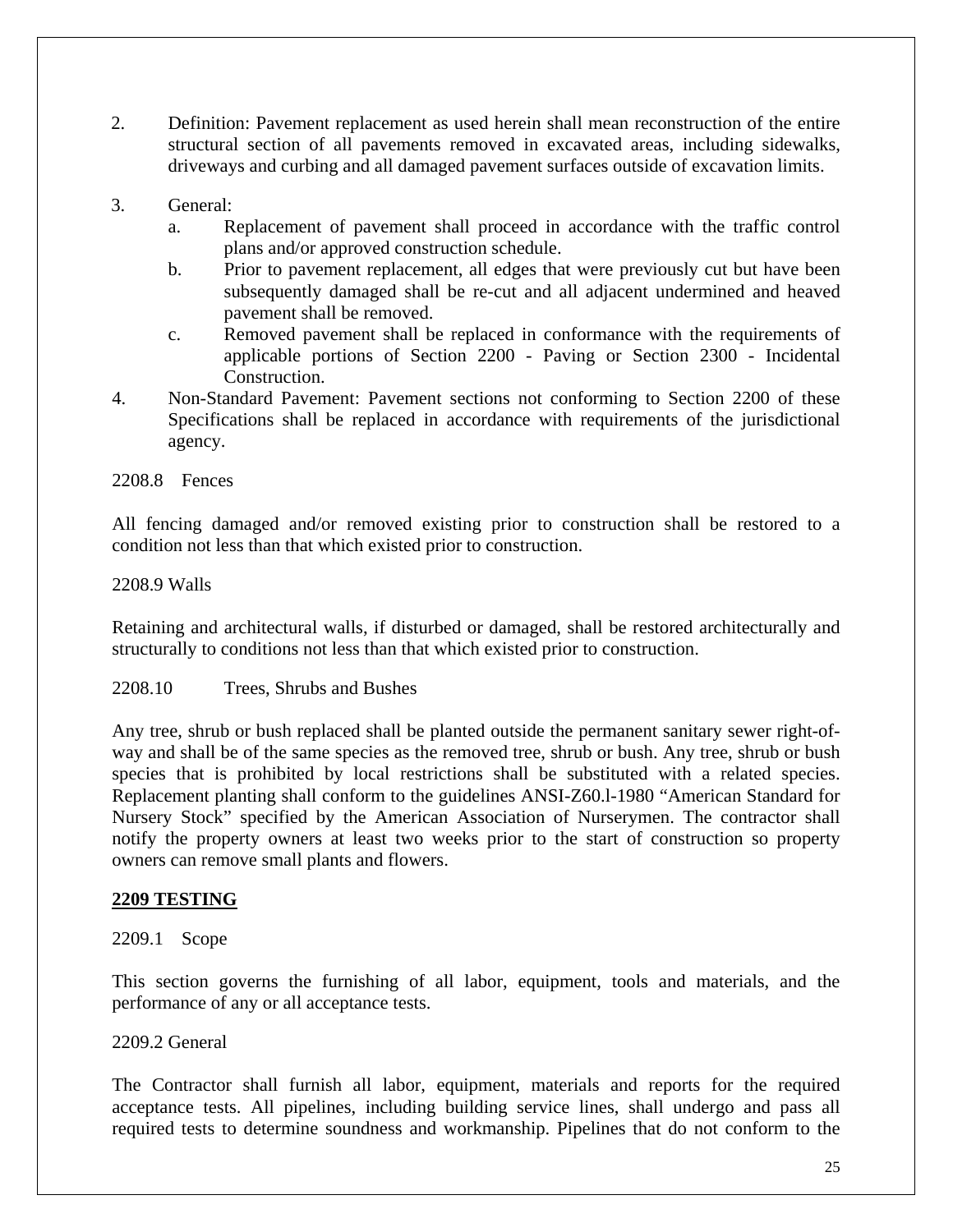project requirements shall be repaired and/or replaced and shall be retested until the pipeline meets the project requirements. Test results shall be recorded by the Contractor and a copy shall be submitted to the Engineer. No testing shall be performed before backfill and compaction operation has been completed.

2209.3 Alignment and Grade Alignment, grade and visible defects shall be checked as follows:

- 1. Visual Internal Inspection
	- a. Contractor shall clean pipe of excess mortar, joint sealant and other dirt and debris prior to inspection.
	- b. Sewer will be inspected by flashing a light between manholes and/or by physical passage to determine the presence of any misaligned, displaced, or broken pipe and other defects.
- 2. Television Inspection: Sewer lines installed under this project are subject to inspection by dosed circuit television at the Owner's expense.

2209.4 Infiltration – Exfiltration

Hydrostatic or air pressure tests shall be conducted on sewers before acceptance by the Owner. For sewers with a diameter less than twenty-four (24) inches, the infiltration - exfiltration shall not exceed two hundred (200) gallons per day per inch of nominal diameter per mile of sewer line for any section of the system. For sewers with a diameter twenty-four (24) inches or greater, infiltration - exfiltration shall not exceed six thousand (6,000) gallons per day per mile of pipe.

- 1. Infiltration: Where sewers are laid within the ground water table, infiltration testing shall be conducted. Where evidence of infiltration is discovered by the Engineer, the Contractor shall install weirs or other suitable flow rate measuring devices adequate to determine to the satisfaction of the Engineer that the specified infiltration limit is not exceeded for that reach of gravity sewer. Where the specified infiltration limit is exceeded, the Contractor shall repair or replace the defective reach of pipeline at no additional cost to the Owner. Following repair of the pipeline, the Contractor shall remeasure infiltration flow rates and make additional repairs until an acceptable infiltration flow rate is achieved.
- 2. Exfiltration: Exfiltration tests shall be performed by the Contractor using one or a combination of methods as set forth below. Each section of gravity pipeline between manholes and/or structures after backfill shall be tested after backfill has been completed.
	- a. Hydrostatic Tests for Gravity Systems
		- (1) Test section shall be filled not less than twelve (12) hours prior to testing. Refill test section prior to performing test
		- (2) Perform at depths of water as measured above center line of pipe of not less than 2 feet nor more than 10 feet (consideration shall be given for water table above said center line). Maintain test as necessary to locate all leaks but not less than two hours.
	- b. Hydrostatic Tests for Pressure Systems:
		- (1) Conformance Procedure: Perform hydrostatic pressure and leakage tests. Conform to AWWA C 600 procedures as modified herein. Tests shall apply to all pressure sewers.
		- (2) Sectionalizing: Test in segments between sectionalizing valves, between a sectionalizing valve and a test plug, or between test plugs. Contractor shall furnish and install test plugs at no additional cost to the Owner, including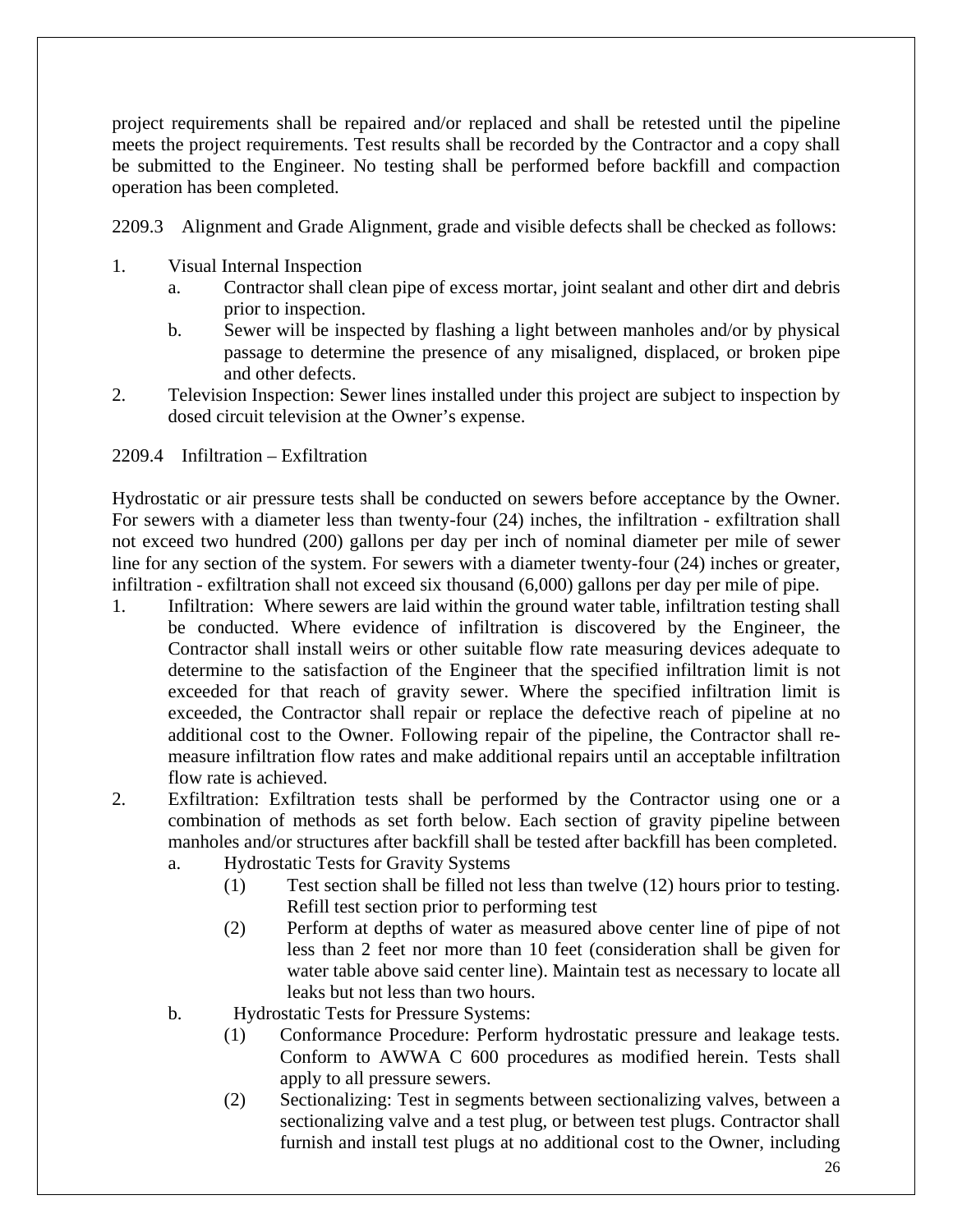all anchors, braces, and other devices to withstand hydrostatic pressure on plugs. Contractor shall be responsible for any damage to public or private property caused by failure of plugs. Limit fill rate of line to available venting capacity.

(3) Pressure Test: Conduct at 1.5 times maximum operating pressure determined by the following formula:

Ppt *=* (1.5) (.433) (OP-GE), in which

Ppt *=* test pressure in psi at gauge elevation

OP *=* operating pressure in feet as indicated for highest elevation of the hydraulic gradient on each section of the line.

GE *=* elevation leakage.

(4) Leakage Test: An allowable leakage test shall be conducted after the pressure test has been satisfactorily completed. The Contractor shall maintain on the new main for at least two (2) hours a minimum pressure of not less than that determined by the following formula:

Plt *=* 0.433 (OP-GE), in which

Plt *=* test pressure in psi at gauge elevation

OP and GE - as defined in Section 2209A.2.b. (3)

Leakage shall be defined as the quantity of water that must be supplied into the newly laid pipe to maintain the specified leakage test pressure after the air has been expelled and the pipe has been filled with water. No main or section thereof will be accepted if and while it has a leakage rate in excess of that determined by the following formula:

 $L= 0.00007$  N D P, in which

L *=* allowable leakage in gallons per hour

 $N =$  number of joints in the length of main tested

D *=* nominal diameter of the pipe in inches

 $P =$  average test pressure during the leakage test in psig

Should the actual leakage exceed the allowable leakage, the test pressure shall be maintained so that the leakage may show up on the surface of the ground. All leaks shall be repaired and the leakage test repeated as necessary until the main passes the leakage test.

- c. Air Testing of Gravity Systems:
	- (1) Contractor may perform air tests for all pipe (except concrete) for all sizes.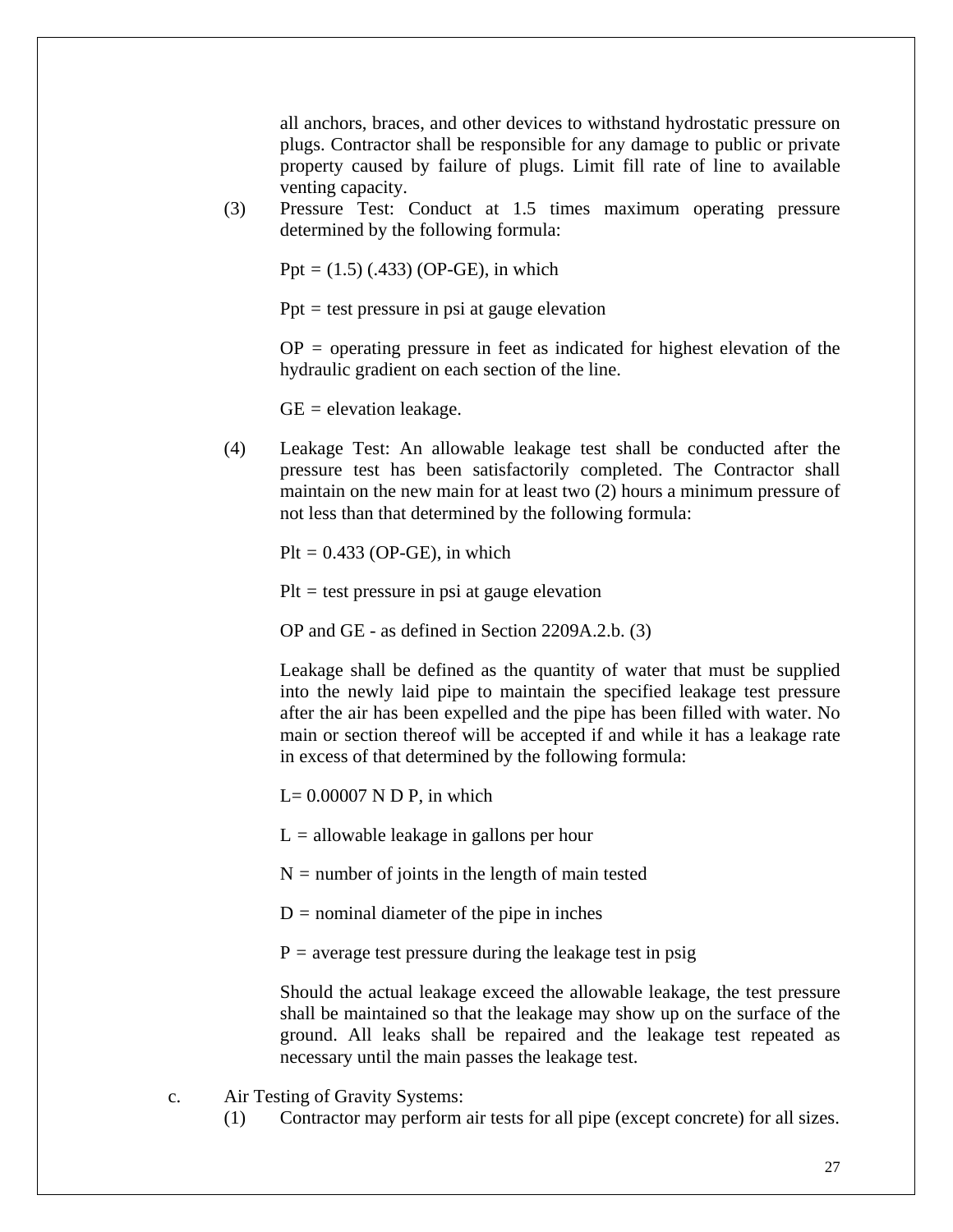- (2) Contractors shall furnish all facilities required including necessary piping connection, test pumping equipment, pressure gauges, bulkheads, regulator to avoid over pressurization, and all miscellaneous items required.
- (3) The pipe plug for introducing air to the sewer line shall be equipped with two taps. One tap will be used to introduce air into the line being tested through suitable valves and fittings, so that the input air may be regulated. The second tap will be fitted with valves and fittings to accept a pressure test gauge indicating internal pressure in the sewer pipe. Additional valve and fitting will be incorporated on the tap used to check internal pressure so that a second test gauge may be attached to the internal pressure tap. The pressure test gauge will also be used to indicate loss of air pressure due to leaks in the sewer line.
- (4) The pressure test gauge shall meet the following minimums:

| Size (diameter)                   | $4-1/2$ inches                                               |
|-----------------------------------|--------------------------------------------------------------|
| <b>Pressure Range</b>             | $0-15$ psi                                                   |
| Figure Intervals 1 psi increments |                                                              |
| Minor Subdivisions 0.05 psi       |                                                              |
|                                   | Pressure Tube Bourdon Tube or diaphragm.                     |
|                                   | Accuracy $+/-025\%$ of maximum scale reading                 |
|                                   | Dial White coated aluminum with black lettering, 270 degrees |
| arc and mirror edge.              |                                                              |
|                                   | Pipe Connection Low male 1/2 inch N.P.T.                     |

Calibration data will be supplied with all pressure test gauges. Certification of pressure test gauge will be required from the gauge manufacturer. This certification and calibration data will be available to the Engineer whenever air tests are performed.

(5) Plug ends of line and cap or plug all connections to withstand internal pressure. One of the plugs provided must have two taps for connecting equipment. After connecting air control equipment to the air hose, monitor air pressure so that internal pressure does not exceed 5.0 psig. After reaching 4.0 psig, throttle the air supply to maintain between 4.0 and 3.5 psig for at least two (2) minutes in order to allow equilibrium between air temperature and pipe walls. During this time, check all plugs to detect any leakage. If plugs are found to leak, bleed off air, tighten plugs, and again begin supplying air. After temperature has stabilized, the pressure is allowed to decrease to 3.5 psig. At 3.5 psig, begin timing to determine the time required for pressure to drop to 2.5 psig. If the time in seconds for the air pressure to decrease from 3.5 psig to 2.5 psig is greater than that shown in the table below, the pipe shall be presumed free of defects.

| Pipe        | <b>Required Time</b> | Maximum              |
|-------------|----------------------|----------------------|
| <b>Size</b> | per $100$ LF         | <b>Required time</b> |
| 4"          | 20 sec               | $60 \text{ sec}$     |
| 6"          | 45 sec               | 2 minutes 15 sec     |
| 8"          | 1 minute 10 sec      | 3 minutes 47 sec.    |
| 10"         | 1 minute 50 sec      | 4 minute 43 sec.     |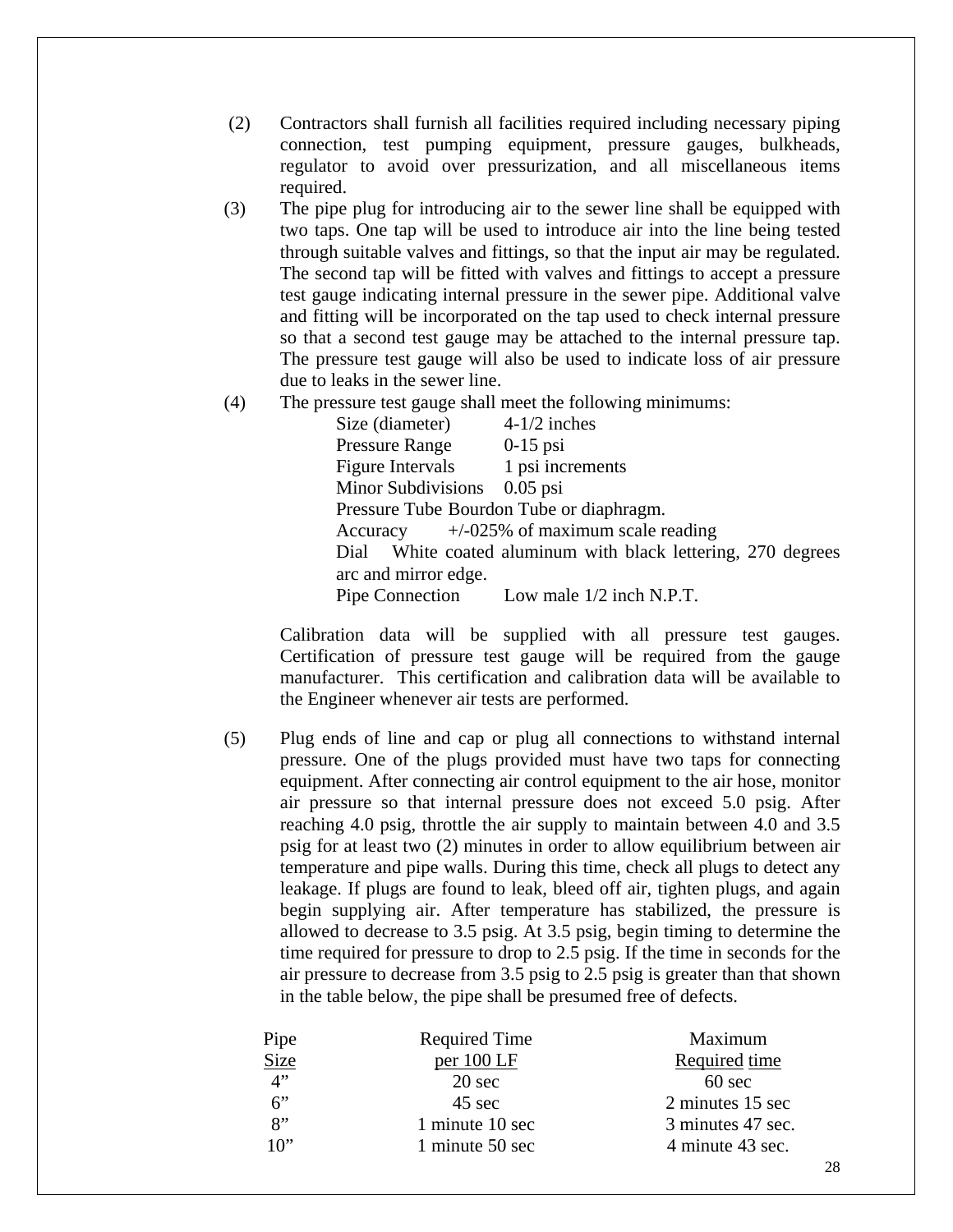| 12"    | 2 minutes 38 sec   | 5 minutes 40 sec.  |
|--------|--------------------|--------------------|
| 15"    | 4 minutes 8 sec.   | 7 minutes 5 sec.   |
| 18"    | 5 minutes 56 sec.  | 8 minutes 30 sec.  |
| $21$ " | 8 minutes 5 sec.   | 9 minutes 55 sec.  |
| 24"    | 10 minutes 34 sec. | 11 minutes 20 sec. |
| 27     | 12 minutes 45 sec. | 12 minutes 45 sec. |
| 30"    | 14 minutes 11 sec. | 14 minutes 11 sec. |

If air test fails to meet above requirements, repeat test as necessary after all leaks and defects have been repaired and backfilled. Prior to acceptance, all constructed sewer lines shall satisfactorily pass the low pressure air test.

d. In areas where ground water is known to exist, install a one-half inch diameter capped pipe nipple approximately 10" long through manhole wall on top of one of the sewer lines entering the manhole. This shall be done at the time the sewer is installed. Immediately prior to the performance of the line acceptance test, ground water level shall be determined by removing pipe cap, blowing air through pipe nipple into the ground so as to clear it, and then connecting a clear plastic tube to pipe nipple. The hose shall be held vertically and a measurement of height in feet of water shall be taken after the water stops rising in this plastic tube. The height in feet shall be divided by 2.3 to establish the pounds of pressure that will be added to all readings.

#### 2209.5 Deflection Test

- 1. General: Semi-Rigid & Flexible pipelines shall be tested for deflection by pulling a mandrel through the entire length thereof.
	- a. The mandrel (go/no-go) device shall be cylindrical in shape and constructed with nine (9) evenly spaced arms or prongs. Mandrels with fewer arms will be rejected as not sufficiently accurate. The dimension of the mandrel shall be as listed in the accompanying table. The "D" mandrel' dimension shall carry a tolerance of  $+$  or -0.01 inch. Allowances for pipe wall thickness tolerances or ovality (from heat, shipping, poor production. etc.) shall not be deducted from the "D" dimension but shall be counted in as a part of the five (5) percent or lesser deflection allowance. Contact length (L) shall be measured between points of contact on the mandrel arm. The length shall not be less than as shown in the accompanying table.
	- b. The Engineer shall be responsible for approving the mandrel. Proving rings shall be used to verify this.
	- c. The mandrel shall be hand-pulled by the Contractor through all flexible sewer lines. Any sections of sewer not passing the mandrel test shall be uncovered and the Contractor, at no additional cost to the Owner, shall re-round or replace the sewer to the satisfaction of the Engineer. These repaired sections shall be retested.
	- d. The testing shall be conducted after final trench backfill.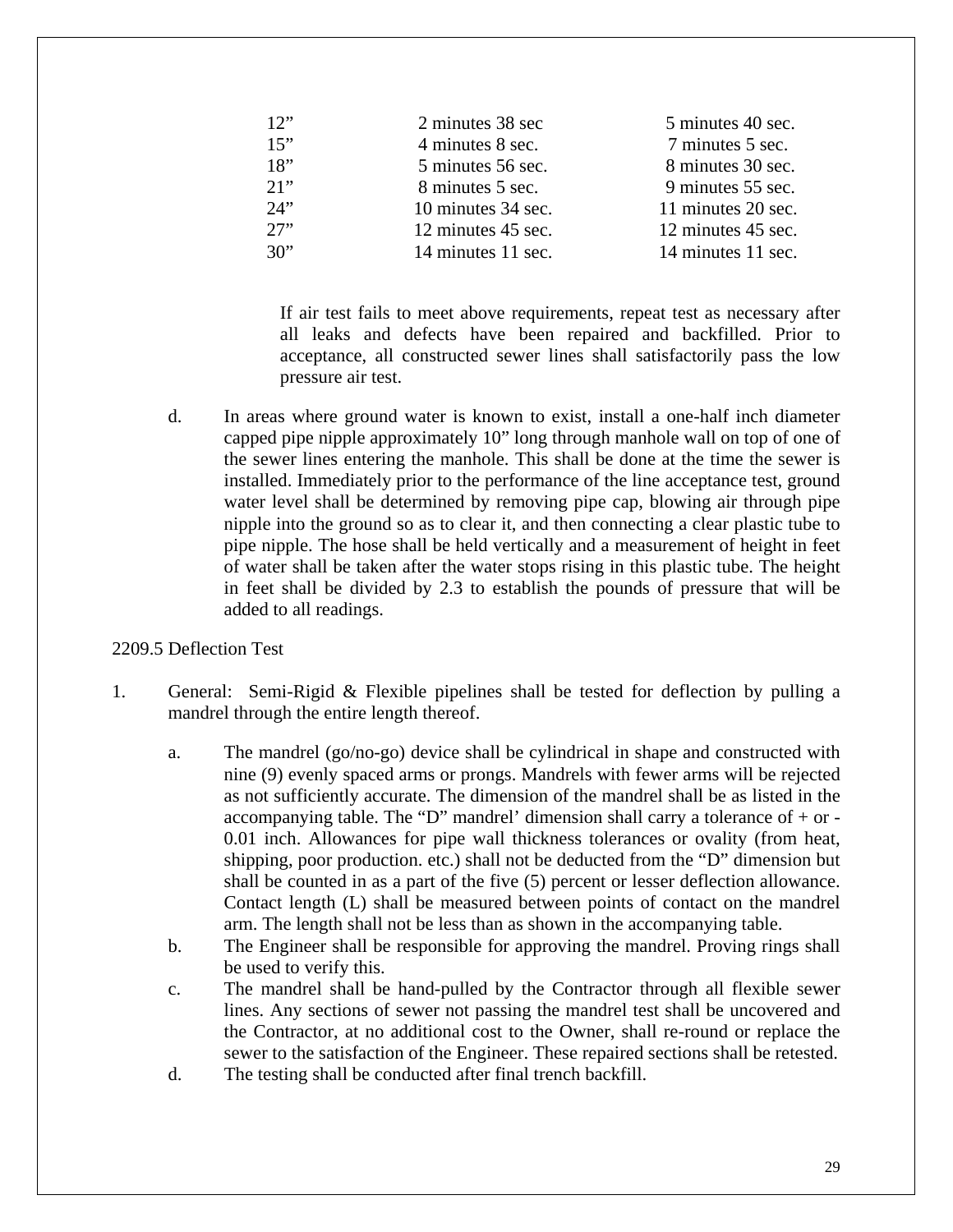## D and L Dimensions For 9 Arm Mandrel

| <b>Nominal Diameter</b> |        | D              |                            |                |
|-------------------------|--------|----------------|----------------------------|----------------|
| 8"                      | 8"     | SDR35<br>7.52" | SDR <sub>26</sub><br>7.37" | SDR21<br>7.41" |
| $10$ "                  | $10$ " | 9.40"          | 9.21"                      | 9.24"          |
| 12"                     | 12"    | 11.19"         | 10.96"                     | 10.96"         |
| 15"                     | 15"    | 13.7"          | 13.42"                     | <b>NA</b>      |
| 18"                     | 18"    | 16.76"         | NA                         | N/A            |
| 21"                     | 21"    | 19.74"         | <b>NA</b>                  | <b>NA</b>      |
| 24"                     | 24"    | 22.21"         | N/A                        | <b>NA</b>      |
| 27"                     | 27"    | 25.03"         | NA                         | N/A            |
|                         |        |                |                            |                |

#### 2209.6 Television Testing

.

1. General: The City of Manhattan Sewer Maintenance Crew will TV all completed mains when they have pass the deflection testing and exfiltration testing. Any defects indicated by the visual or television inspection shall be corrected by the Contractor without additional compensation prior to final acceptance of the project by the City. The lines shall be retested and re-inspected after repairs have been made by the Contractor.

#### 2209.7 Soil Density Tests

- 1. General: Compaction tests shall be performed as specified in the Special Provisions. If so specified, all compaction tests shall be performed by a testing laboratory approved by the Engineer.
	- a. Testing Methods: Testing shall be in accordance with the following:
		- (1) Maximum Density: Maximum density shall be determined by the standard proctor analysis method as defined by AASHTO T99 or ASTM D 698.
		- (2) Density of Soil in Place: The density of soil in place shall be determined by the analysis methods as defined by ASTM D 1556, or ASTM D 2167, or ASTM D 2922.
	- b. Testing Requirements:
		- (1) Trenches crossing perpendicular to areas to be paved: One test per 12 inches (12") lift. If any two consecutive tests pass (not counting retests), frequency can be decreased to one test per two lifts. A failed test will require additional compaction efforts, retesting and passage of three additional consecutive test within the immediate area or the removal (if more than one lift) and re-compaction of all material down to the level of the last test that passed. Once a test has failed, and the appropriate action taken to rectify the problem, the frequency of testing shall revert to one test per lift until two consecutive tests pass. Roadway widths (back-toback) greater than thirty-one feet may require additional testing as specified in the contract documents.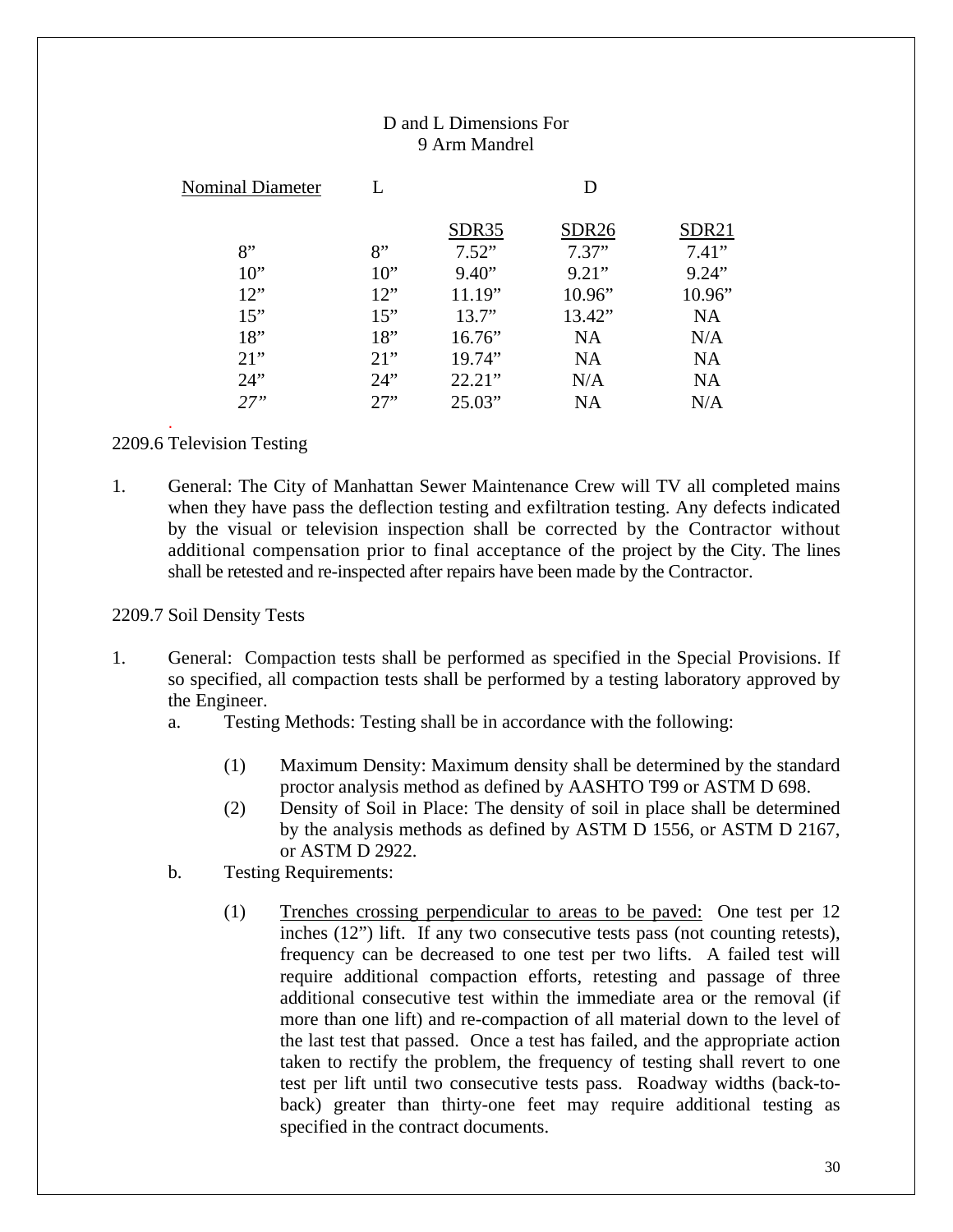- (2) Other trenches under areas to be paved: Two tests per 12 inches (12") lift per 100 feet of trench. If any four consecutive tests pass (not counting retests), frequency can be decreased to two tests per two lifts within 100 feet of trench. A failed test will require additional compaction efforts, retesting and passage of three additional consecutive tests within the immediate area or the removal (if more than one lift) and re-compaction of all material down to the level of the last test that passed. Once a test has failed, the frequency of testing shall revert to two per lift per 100 feet of trench until four consecutive tests pass.
- (3) Trenches outside of areas to be paved: One test per two 12 inches (12") lift per 100 feet of trench. If the first test passes, frequency can be decreased to one test per four lifts within 100 feet of trench. A failed test will require additional compaction efforts, re-testing and passage of three additional consecutive tests within the immediate area or the removal (if more than one lift) and re-compaction of all material down to the level of the last test that passed.
- c. Additional Tests: The Engineer may require additional density tests with payment as follows:
	- (1) Test results conforming to specified densities will be paid for by the Owner.
	- (2) Test results not conforming to specified densities shall be paid for by the Contractor at no additional cost to the Owner.
- d. Method of Payment: The Contractor shall pay all costs for density tests

# **2210 MANHOLES AND SPECIAL STRUCTURES**

#### 2210.1 Scope

This section governs the furnishing of all labor, equipment, tools, and materials, and the performance of all work incidental to the construction of manholes, drop manholes and special sewer structures complete with covers, steps, fittings and appurtenances as required in accordance with the Plans and Special Provisions.

#### 2210.2 General

As used herein special structures refers to manholes on large sewers, special junction structures, metering stations and similar structures constructed on the pipeline.

Manholes and special structures may be constructed of precast concrete sections, cast-in-place concrete.

#### 2210.3 Manhole Materials

1. Non-Shrink Grout: Non-shrink grout shall be in the plastic state and show no expansion after set as tested in accordance with ASTM C 827 and shall develop compressive strength not less than three thousand (3,000) pounds per square inch with a trowelable mix within twenty-four (24) hours per ASTM C 109. The placement time shall be not less than forty-five (45) minutes based on initial set per ASTM C 191.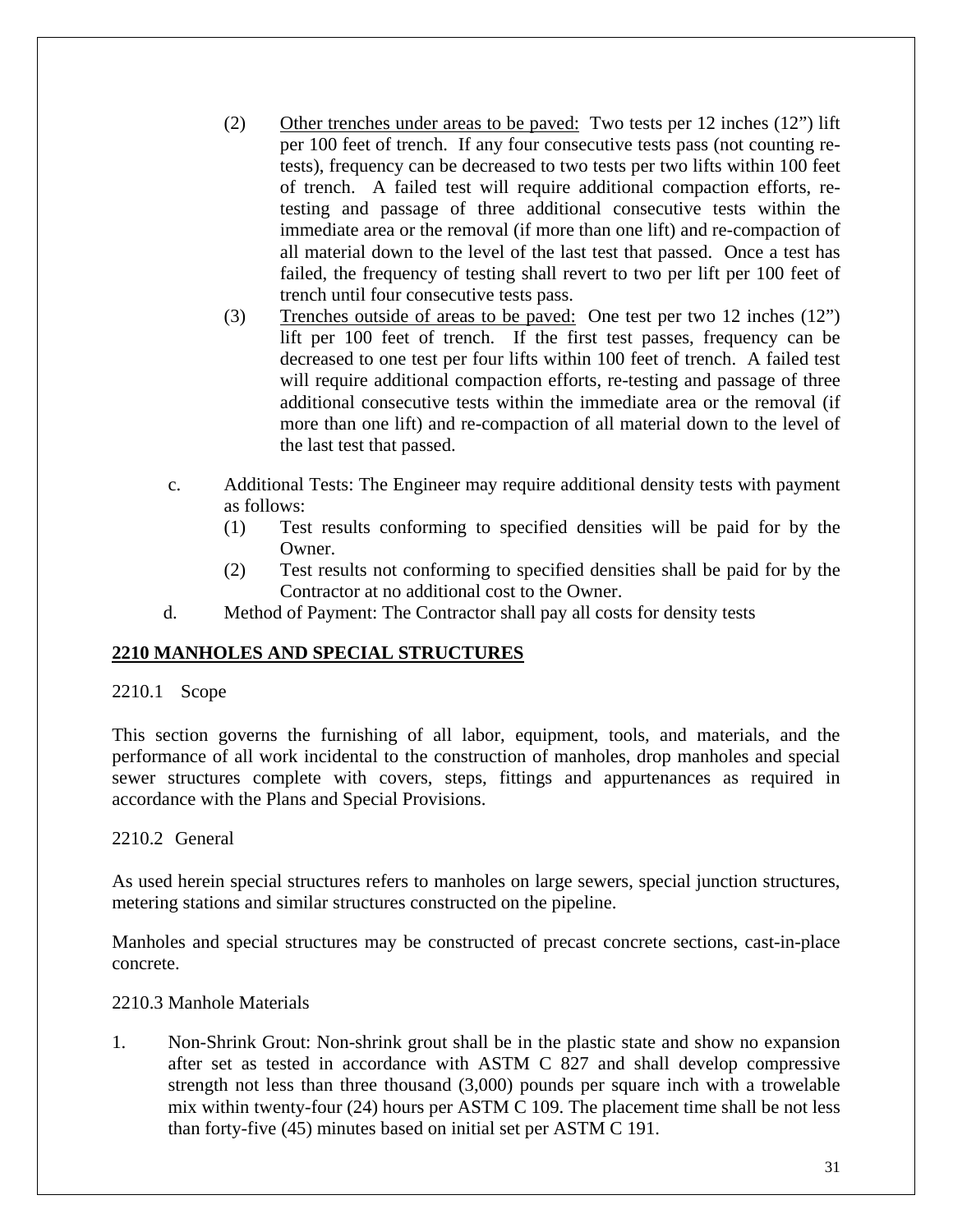- 2*.* Waterproofing: Waterproofing shall be a coal-tar coating and conform to ASTM D 450. Exterior surfaces shall be coated with Tnemec "46-450 Heavy Tnemecol" or approved equal. Where specified, interior surfaces (which are exposed to raw sewage and sulfide gases) shall be coated with Tnemec "46-449 Heavy Duty Black" or approved equal. The minimum dry thickness for all waterproofing shall be 14.0 mils.
- 3. Precast Concrete: Precast concrete manholes shall conform to ASTM C 478 with the following modifications.
	- a. Wall thickness not less than one-twelfth (1/12) of inside diameter or four (4) inches, whichever is greater, shall be used when the manhole depth is less than sixteen (16) feet; one-twelfth (1/12) of inside diameter plus one (1) inch or five (5) inches, whichever is greater, shall be used when manhole depth is sixteen (16) feet or greater.
	- b. Cement, Fine Aggregate, Coarse Aggregate and Water used in the manufacture of precast manholes shall be as specified in Section 2210.3.6
	- c. Developed bases shall be used where practical. The diameter of the base pad shall be eight (8) inches greater than outside diameter of the manhole.
	- d. Pipe openings shall be circular or horseshoe shaped with surfaces grooved or textured to improve mortar bond. Flexible gaskets shall be used with developed base manholes. Flexible gaskets shall be A-Lock, or approved equal.
	- e. The minimum distance from the invert of the downstream pipe to the top surface of the base shall be three (3) inches.
	- f. Joints between manhole sections, adjustment rings, and below the ring and cover shall be sealed with preformed bitumastic sealants, Kent-Seal, Ram-Nek, E-Z Stick or approved equal. The minimum bead dimension shall be one inch.
- 4. Manhole and Special Concrete: Manhole and special concrete shall conform to 'The Mid-West Concrete Industry Board Incorporated" (MCIB) Specifications and to the requirements therein for the MCIB Mix Number specified on the drawings or as provided herein.
	- a. Standard Concrete: Standard concrete used for concrete encasements and embedment, thrust blocks, pipe anchors, pipe collars, etc. shall be MCIB Mix Number A 480-1-4 (3000 psi 28-day strength), unless otherwise specified.
	- b. Structural Concrete: Structural concrete used for aerial crossing piers, wetwell walls, manhole walls, bases, inverts, flat slabs, etc. shall be MCIB Mix Number A 558-1-2, (4000 psi 28-day strength), unless otherwise specified.
	- c. Admixtures: Air-entraining admixtures shall provide an air content within the range of 4 1/2 to 7 1/2 percent by volume as measured by the pressure method (ASTM C 231). The air entraining admixtures shall meet the requirements of ASTM C 260.
	- d. Portland Cement: Portland cement shall conform to ASTM C 150 Type I. Where high early strength is desired, Type III can be used.
	- e. Fine Aggregate: Fine aggregate shall be clean, natural sand meeting the requirements of ASTM C 33. Grading shall be within the limits as set forth by MCIB.
	- f. Coarse Aggregate: Coarse aggregate shall be limestone meeting the requirements of ASTM C 33. The sum total of all deleterious material shall not exceed the requirements of ASTM C 33.
	- g. Water: Water shall be clean and free from deleterious substances. Only potable water will be acceptable without testing.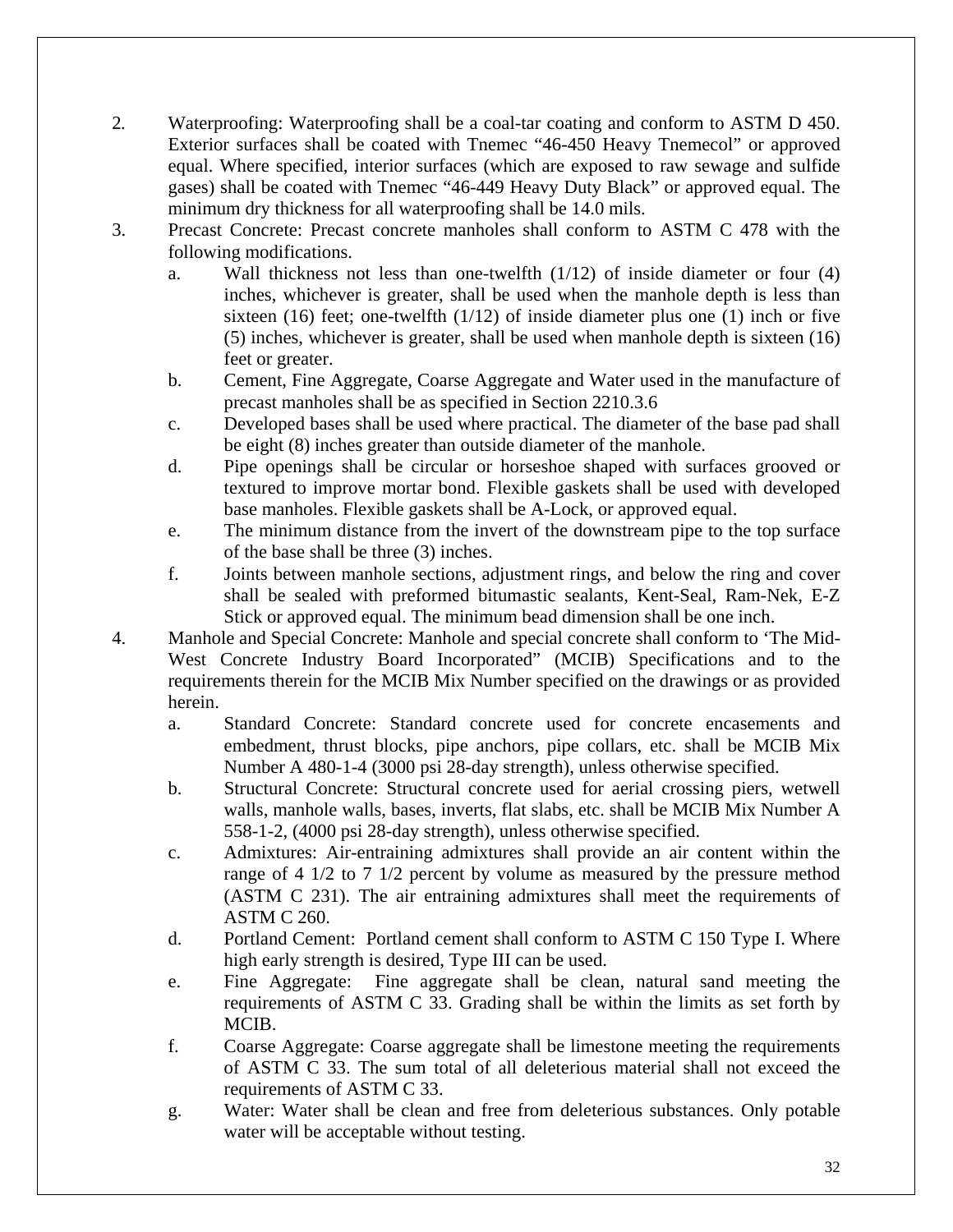- 5. Reinforcement steel: Reinforcement steel shall conform with the following minimum requirements.
	- a. Design: Reinforcing steel shall conform to one of the following.
		- (1) Welded Wire Fabric ASTM A 185.
		- (2) Reinforcing Bars ASTM A 615, Grade 40, or Grade 60.
		- (3) Fabricated Steel Bar and Rod Mats ASTM A 184, Grade 40, or Grade 60.
	- b. Fabricating Tolerances: Tolerances for concrete reinforcement shall conform to the following requirement
		- (1) Sheared length  $= +/- 1$  inch.
		- (2) Stirrups, ties, and spiral  $= +/- 2$  inches.
		- (3) All other bends  $= +/- 1$  inch.
- 6. Iron Castings: Casting shall conform to the requirements of ASTM A 48, Class 30. Castings shall be clean and without surface defects that will impair serviceability. Plugging or filling of holes or other defects will not be permitted. Parting fins and pouring gates shall be removed.
	- a. Rings and Covers: Rings and covers shall meet the following minimum requirements.
		- (1) Bearing surfaces between the ring and cover shall be machine finished or ground to assure interchangeability and a non-rocking & in any position.
		- (2) Provision shall be made for opening, such as concealed pick hole(s).
		- (3) Bolt-down type manhole rings shall be anchored to the manhole walls with not less than four (4) three-fourths (3/4) inch diameter steel bolts embedded a minimum of fourteen (14) inches, except where the entire ring is embedded in a concrete top slab.
		- (4) Rings and bolt-down covers shall be provided with machined surfaces, Oring gaskets and five-eighths (5/8) inch hex head brass cover bolts. Cover bolt heads shall fit flush or below the top of the covet The O-ring rubber gasket shall be neoprene or other synthetic, sixty (60) plus or minus five (5) hardness when measured by ASTM D 2240 type durometer.
		- (5) For street and out of street it should be the Deeter 1256 Ring and Cover. This will be one standard lid and ring. One inch thick by 24" diameter lid.
	- b. Steps: Steps are not permitted

2210.4 Manhole Site Preparation: Manhole site preparation shall be governed by Section 2204.

#### 2210.5 Manhole Excavation

- 1. Excavation: Excavation for manholes and special structures shall be governed by this Section and Section 2205*.* It shall be achieved in a suitable and orderly manner providing a minimum disturbance to the general public.
- 2. Depth of Excavation: Depth of excavation shall be to that required for proper installation of the manhole or structure. Over-depth excavation may be required by the Engineer if the subgrade is unstable. Over-depth excavation due to unstable subgrade shall be backfilled as required by the Engineer. Over-depth excavation occurring through an oversight by the Contractor shall be backfilled as required by the Engineer at no additional cost to the Owner.
- 3. Side Clearances: Side clearances outside the manhole and/or structures shall be no greater than to allow for fanning, connection of piping, proper application of special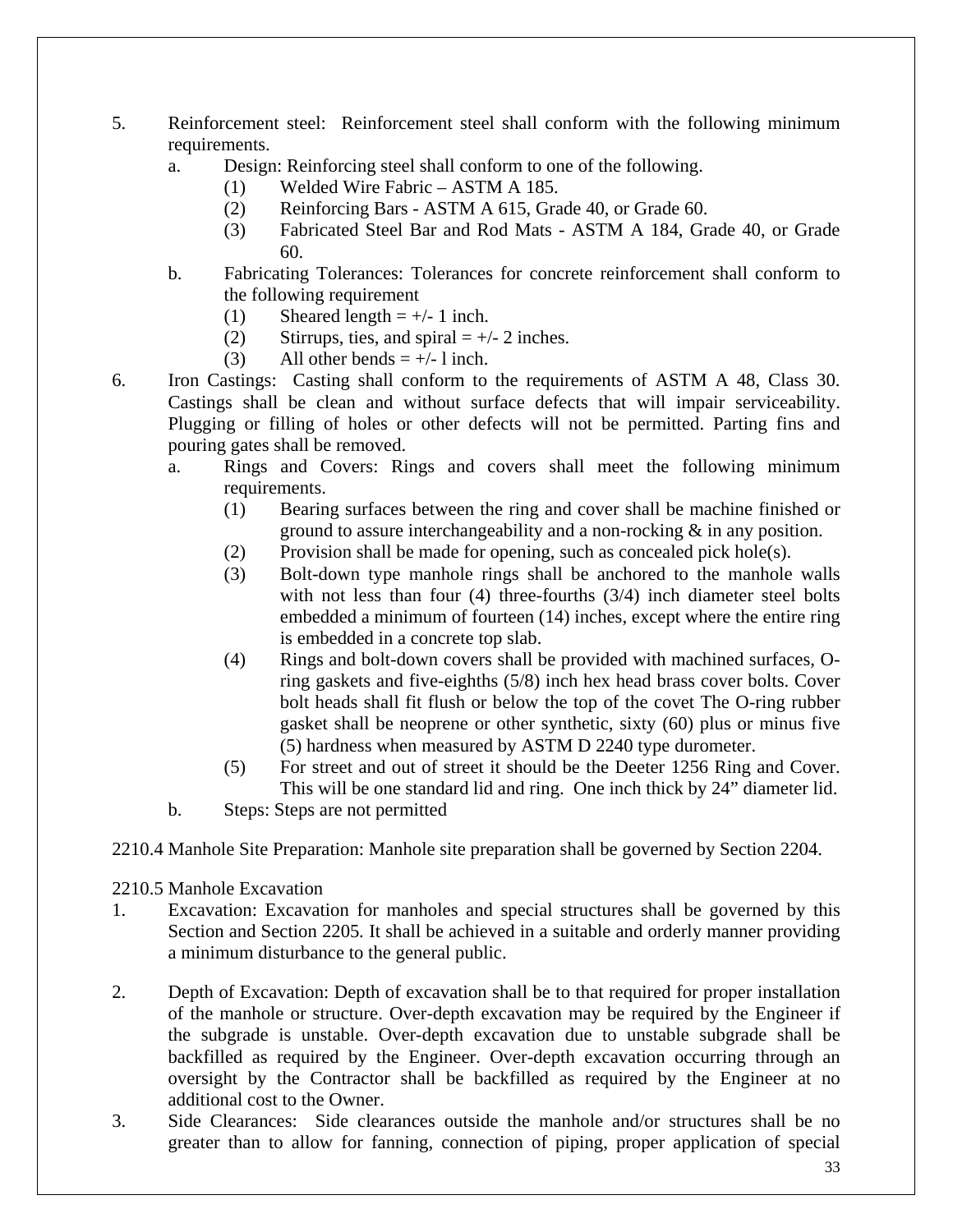coatings, if required, and to permit inspection. When concrete is to be placed directly against excavated faces, excavation shall be sufficiently outside of the manhole or structure to provide not less than three (3) inches of concrete cover over the steel reinforcement

#### 2210.6 Manhole Installation

Manhole installation shall be governed by this Section and Section 2206. It shall be performed by the Contractor on a schedule that will provide an orderly progression of the work.

- 1. Bases:
	- a. Precast developed bases shall be reinforced in accordance with ASTM C478.
	- b. If preferred developed bases are not used, poured concrete bases shall be used. Developed bases shall be installed on a maximum of 4 inches of crushed rock. Depths exceeding this amount shall be filled with mass concrete.
	- c. Poured-in-place bases shall have a minimum thickness of eight (8) inches. When poured-in-place bases are used, the invert shall be poured monolithically with the base. The bottom wall sections shall be embedded in the base section a minimum of three (3) inches. The bottom precast wall section shall not be set upon a previously poured base. Solid concrete blocks shall be used for supporting and leveling the wall section prior to pouring the base.
- 2. Inside Dimensions: The minimum horizontal clear distance in the barrel of the manholes shall not be less than four feet unless otherwise specified on the Plans.
- 3. Precast
	- a. Delivery: Precast concrete components shall not be delivered to the job until representative concrete control cylinders have attained at least 80 per cent of the specified minimum design strength.
	- b. Inspection: Precast concrete shall be inspected when delivered. Rejection of defective or cracked precast concrete components shall be in accordance with ASTM C478.
	- c. Wall Thickness: Wall thickness shall conform to the requirements of Section 2210.3.3
	- d. Construction: Precast sections shall be cleaned of all dirt, grass, and other deleterious matter. Seal each joint (including adjustment rings and castings) with a double bead of preformed bitumastic joint sealant. Lift holes shall be patched with non-shrink grout
- 4. Cast-In-Place:
	- a. Wall Thickness: Wall thickness shall conform to the dimensions as shown on the drawings.
	- b. Construction: Reinforcement steel shall be placed as shown on the drawing. Tieholes shall be patched with non-shrink grout Wall sleeves, where required, shall be installed as shown on the drawings. Water stops shall be installed at the wall and slab connection and shall be of the size, thickness and material as shown on the drawings.
	- c. Waterproofing: Interior protective coatings, where required, shall conform to the material specifications. Application shall conform to the manufacturer's recommendation.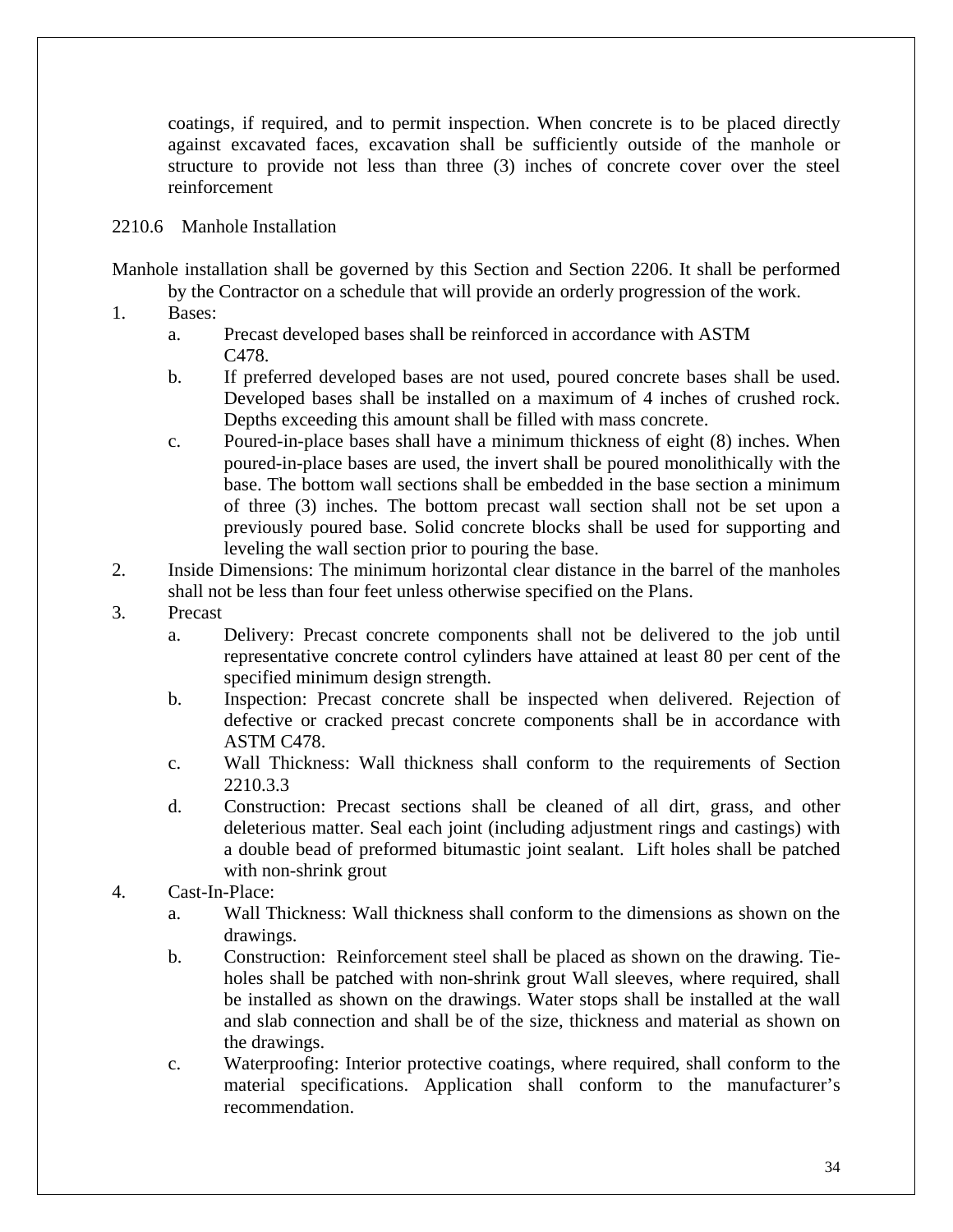- 5. Top Slabs: Thickness shall conform to the dimensions and reinforcement steel shall be placed as shown on the drawings.
- 6. Pipe Stubs: Stubs shall be installed at the locations, angles, elevations and of the materials as shown on the drawings. A water-tight removable stopper shall be installed in each pipe stub. Pipe stubs shall be installed so that a pipe joint will be two (2) feet or less from the outside manhole wall.
- 7. Inverts: Inverts shall be structural concrete and steel-troweled to produce a dense, smooth finish. The invert channel shall be "U" shaped in cross section and extend upward one-half of the inside pipe diameter. Smooth transitions shall be formed for pipes of different sizes, elevation and bends. The invert bench shall be sloped to drain.
- 8. Top Elevation: The finished top elevation of manhole castings shall conform to the following unless otherwise shown on the plans or directed by the Engineer.
	- a. In paved or future paved areas, the tap of the casting shall conform to the slope of the pavement and be 1/8 inch below the finished pavement elevation.
	- b. In non-pavement areas, the top of the casting shall be not more than six (6) inches above the surrounding ground nor less than the sod's upper root limit. The final elevation shall be at a point where water will not pond over the manhole cover.
- 9. Manhole Adjustment: All new manholes will be provided with adjustment ring(s) underneath the casting as shown on Plans. The joints shall be sealed with preformed bitumastic sealant. The maximum allowable adjustment distance between the top of the cone and the bottom of the casting shall be 12". If the top of an existing manhole is required to be raised to an elevation that will exceed the maximum adjustment distance or lowered more than the adjustment rings will allow, all vertical adjustments shall be made to the barrel of the manhole.
- 10. Castings: Castings shall be installed with the mud ring inserted inside the manhole opening and resting on a minimum of two rows of preformed bitumastic sealer. Boltdown castings shall be held in place as shown on the Plans.
- 2210.7 Manhole Backfilling Manhole backfilling shall be governed by Section 2207.

2210.8 Restoration: Restoration shall be governed by Section 2208.

2210.9 Manhole Testing

- 1. Scope: This section governs the required testing of manholes and structures not otherwise set forth.
- 2. General: All manholes shall be vacuum tested.
- 3. Vacuum Testing: Testing will be done in compliance with ASTM C1244. All pipes and other openings into the manhole shall be plugged. All plugs shall be securely braced to prevent the plug from being drawn into the manhole.

 Air shall then be pumped out of the manhole until a vacuum is created inside of the manhole equal to ten inches (10") of mercury on an approved vacuum gauge. The removal of air will then be stopped and the test time will begin.

 The vacuum must not drop to below 9 inches (9") of mercury within a 60 second test period for a four-foot (4') diameter manhole, 75 seconds for five-foot (5') diameter manhole and 90 seconds for a six-foot (6') diameter manhole. If more than a one-inch (1") drop in vacuum occurs within the test period the manhole shall be considered